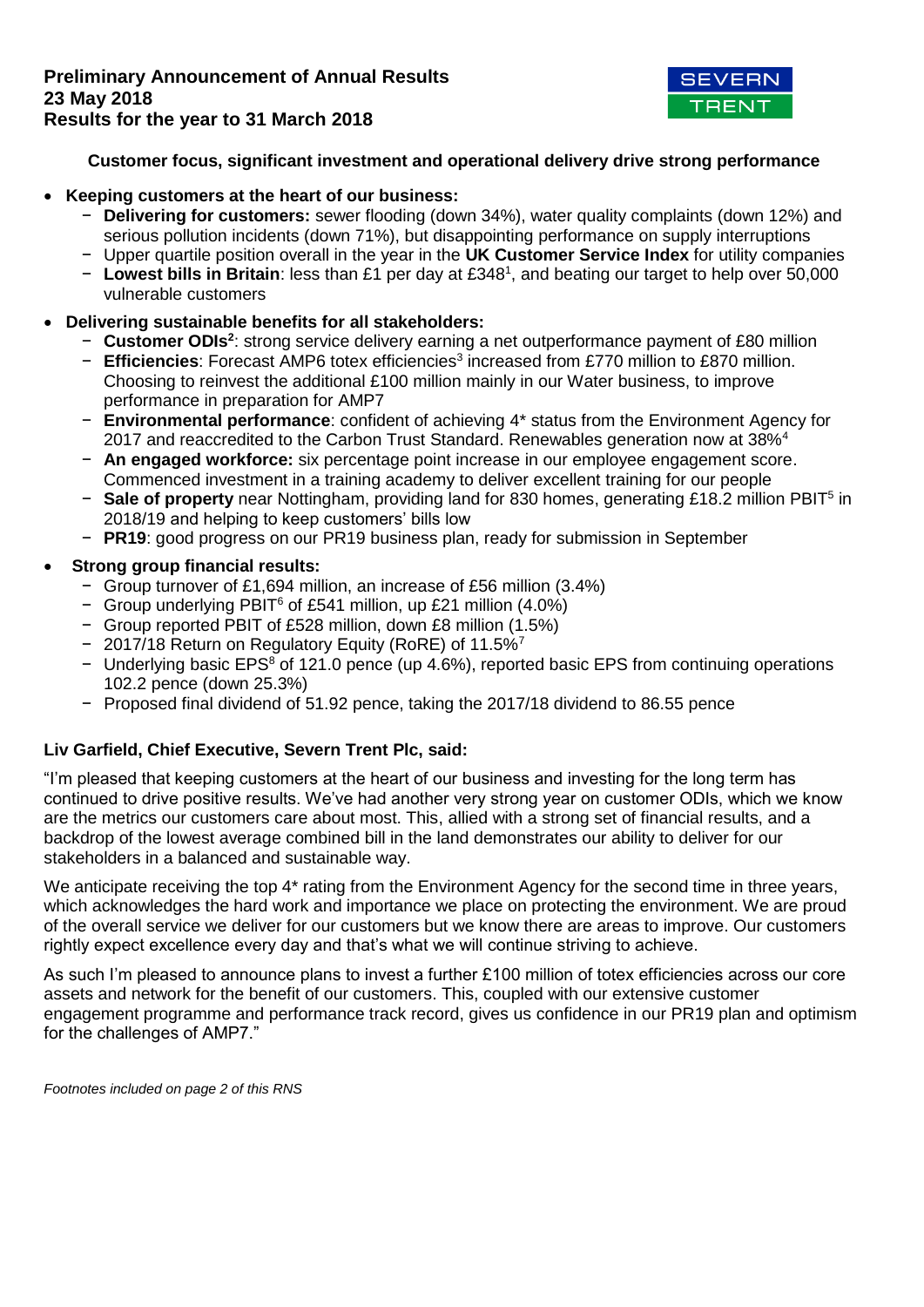# **Group results from continuing operations**

## **Underlying results**

| Year ended 31 March                | 2018    | 2017          | Increase |
|------------------------------------|---------|---------------|----------|
|                                    |         | $(resated)^9$ |          |
|                                    | £m      | £m            | %        |
| Group turnover                     | 1,694.1 | 1,638.0       | 3.4      |
| Underlying group PBIT <sup>6</sup> | 541.0   | 520.1         | 4.0      |
|                                    |         |               |          |
|                                    | pence/  | pence/        |          |
|                                    | share   | share         |          |
| Underlying basic EPS <sup>8</sup>  | 121.0   | 115.7         | 4.6      |
| Total ordinary dividends           | 86.55   | 81.50         | 6.2      |

## **Reported results**

| 2018<br>Year ended 31 March<br>2017                                   | Increase/<br>(decrease) |
|-----------------------------------------------------------------------|-------------------------|
| (re stated) <sup>9</sup>                                              |                         |
| £m<br>£m                                                              | %                       |
| 1,694.1<br>1,638.0<br>Group turnover                                  | 3.4                     |
| 528.4<br>Group PBIT<br>536.7                                          | (1.5)                   |
|                                                                       |                         |
| pence/<br>pence/                                                      |                         |
| share<br>share                                                        |                         |
| 102.2<br>Basic earnings per share from continuing operations<br>136.8 | (25.3)                  |

#### **Footnotes to pages 1 and 2 of this RNS**

- 1. Average combined water and sewerage bill for households in 2018/19
- 2. ODIs = Outcome Delivery Incentives, quoted pre-tax and in 2012/13 prices
- 3. Efficiencies quoted in nominal prices<br>4. Generating the equivalent of 38% of
- 4. Generating the equivalent of 38% of our energy needs
- 5. Profit before interest and tax

**Enquiries**

- 6. Underlying PBIT excludes exceptional operating items
- 7. RoRE quoted net, pre-tax at 2012/13 prices, using Ofwat's RoRE methodology. Under our previously reported methodology, RoRE for 2017/18 was 10.6% (2016/17: 11.0%)
- 8. Underlying basic EPS is set out in note 11
- 9. Restated for discontinued operations

## **Note: FY2018/19 technical guidance is included in the Chief Financial Officer's section of this announcement**

| Severn Trent Plc              | +44 (0) 788 980 6578 |
|-------------------------------|----------------------|
| Severn Trent Plc              | +44 (0) 783 441 9722 |
|                               |                      |
| <b>Tulchan Communications</b> | +44 (0) 207 353 4200 |
| <b>Severn Trent Plc</b>       | +44 (0) 247 771 5640 |
|                               |                      |

## **Preliminary Results Presentation and Webcast**

There will be a presentation of these results at 9:30am BST on Wednesday 23 May at the Rothschild Sky Pavilion, New Court, St Swithin's Lane, London EC4N 8AL. This presentation will be available as a simultaneous webcast on the Severn Trent website (www.severntrent.com) and will remain on the website for subsequent viewing.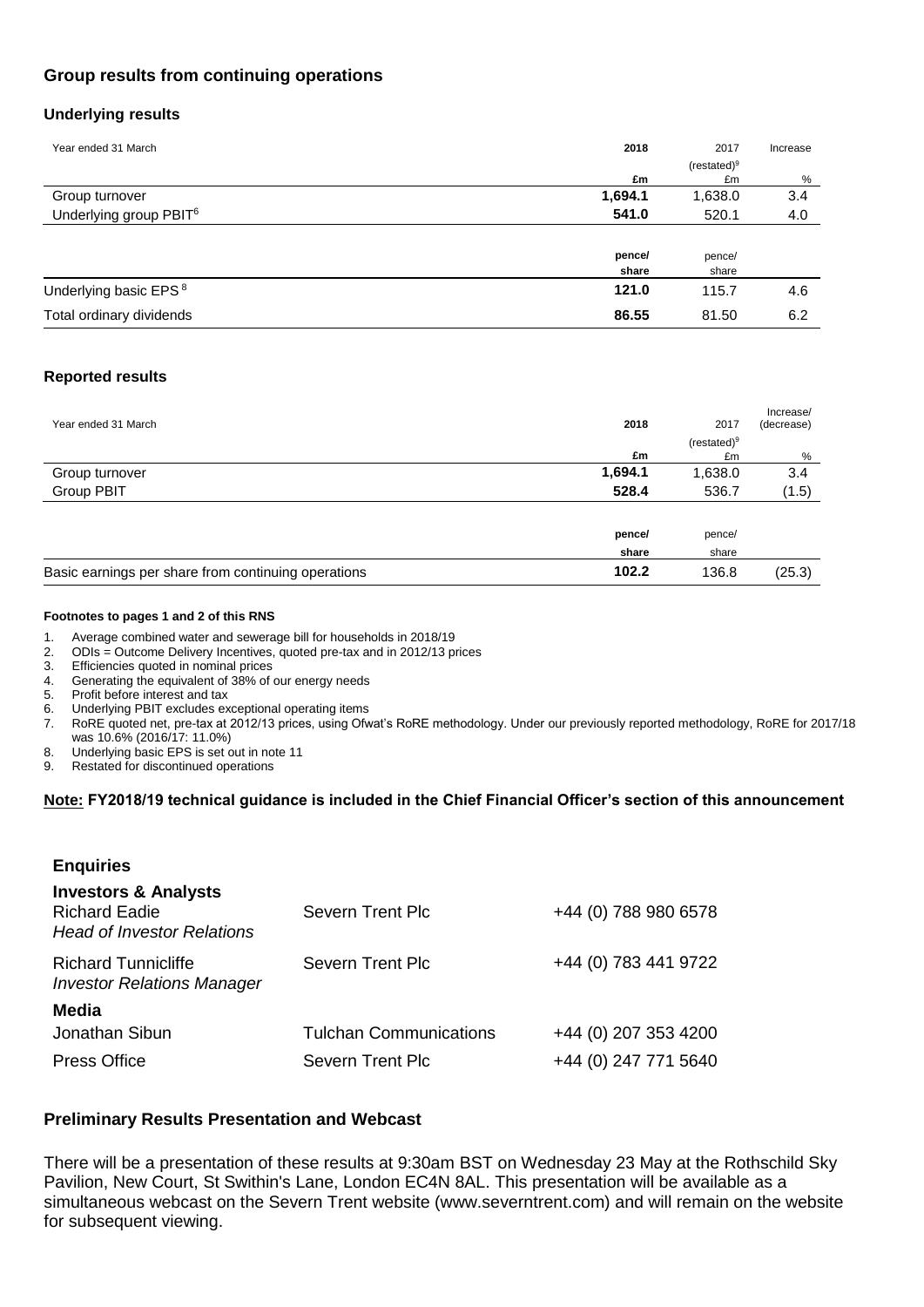# **Chief Executive's Review**

Our performance needs to satisfy the goals of our many stakeholders in a balanced way; with customers receiving great service at affordable prices, investors being fairly rewarded for the risk they take, a healthy local environment and our community benefitting from the positive impact we can have through employment and volunteering to support local initiatives. We have an obligation to provide a service that customers would choose if they could.

Over the first three years of this AMP we are proud to be delivering on this commitment. We have generated savings which will result in £120 million being shared with customers that will help lower bills in AMP7. We also chose to reinvest £220 million of our totex outperformance back into making our business better for customers, our people and the environment, and we're supporting our pensioners by making more than £150 million of pension scheme contributions during AMP6. Our investors too have benefitted through our base dividend commitment of growth at RPI+4%, and this has all been achieved whilst maintaining a sustainable, resilient financial structure.

Balanced investment for our stakeholders is made possible by continuing to deliver in our day to day business activities and this year has been no exception. A clear demonstration of this is our RoRE performance for the year of 11.5% which shows the combined success across customer ODIs, totex, financing and retail performance.

Operationally, our net performance on customer ODI measures, as well as the expected industry recognition through the Environment Agency, are indicators of a successful year overall. Our Waste business in particular continues to deliver high performance across a range of measures that indicates a strong, resilient network. Our focus is on replicating this resilience in our Water business with some encouraging results. However we must acknowledge that short term incidents over the course of a harsh winter let some of our customers down and we must work hard to reduce the risk of this happening in future.

Looking a little further ahead, it is encouraging to see the next price review (PR19) places customers firmly at its core alongside long-term resilience, affordable bills and innovation. We believe our own ambitions are closely aligned to these and that the future regulatory framework will allow top performing companies to earn material outperformance in AMP7, through delivery of great customer service, assessed by customer ODIs, and totex efficiencies, which will help keep customer bills low in future. At the same time, it supports sustainable investment in critical projects, enhancing long term resilience for our customers, improving the health of our environment and creating significant value for investors.

We believe our strategy is the right one to drive the behaviours and actions needed to become the most trusted water company by 2020. Our five areas of priority support our ambition:

- − Embedding customers at the heart of all we do
- − Driving operational excellence and continuous innovation
- − Investing responsibly for sustainable growth
- − Changing the market for the better
- − Creating an awesome place to work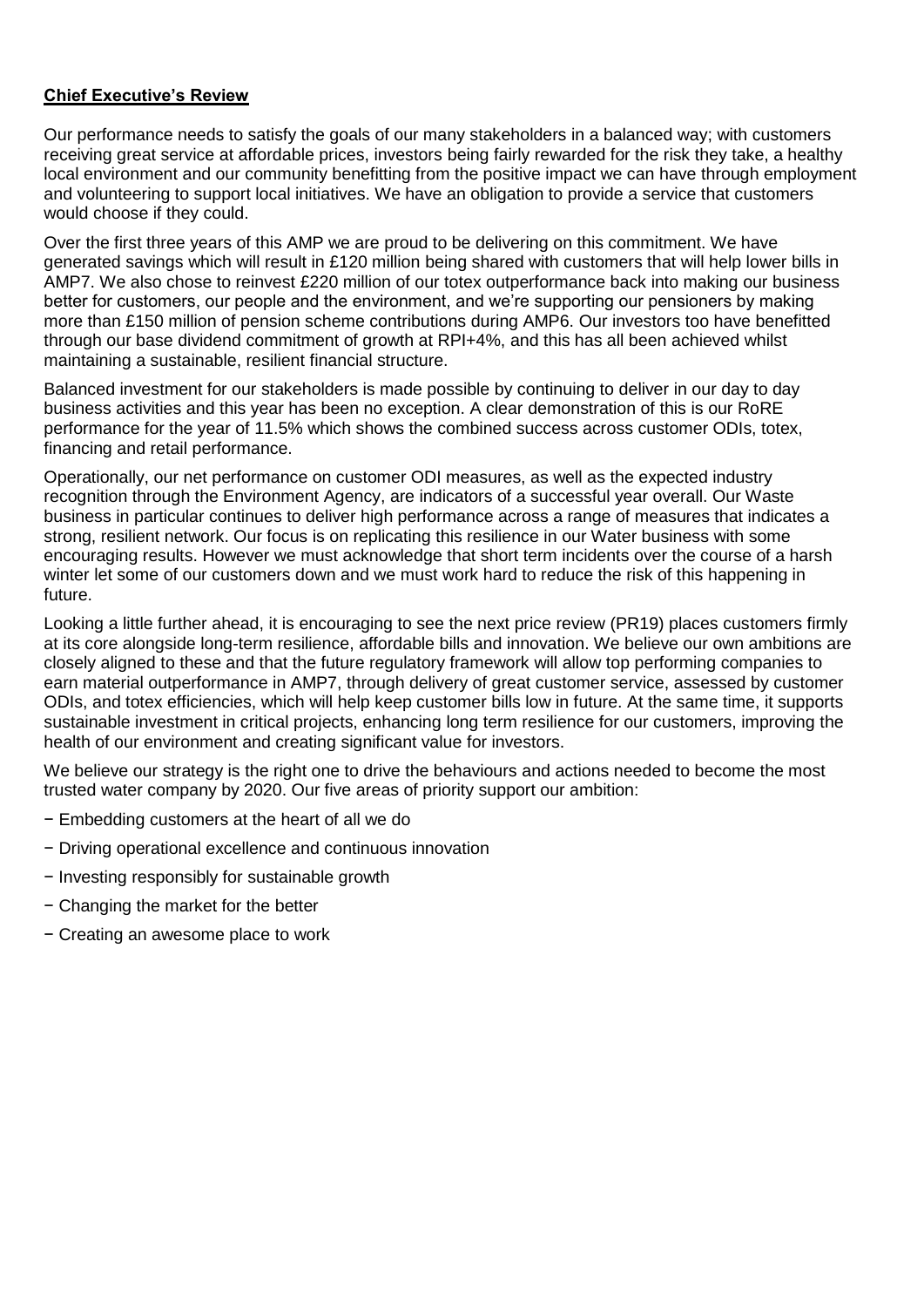## **Embedding customers at the heart of all we do**

Ofwat has rightly identified great customer service as a key component of high quality business plans for PR19. We are working hard on this in AMP6 and are proud of our progress to date. We have achieved an upper quartile position in the UK Customer Service Index for 2017/18, out of 27 companies across the utilities sector.

We are passionate about improving the experience our customers have when dealing with us, so we were pleased to see a good reduction in total written household complaints, which were down 17% on last year. The latest comparative view positioned us ahead of our listed peers, however we know we have scope for further improvement and we believe this will translate into an improved SIM place in the future.

Connecting new properties to our network is an important part of our service offering. This year we are proud to have been ranked first for Water, with a compliance score of 99.7%, and second for Waste, with a compliance score of 99.9%, in the industry wide KPIs reported by Water UK.

We need to understand the longer term preferences and priorities of our customers in order to shape our PR19 plan. With this in mind, we are running the most intensive customer engagement programme in our history, including targeted research with over 17,000 customers, and analysis of 1.9 million customer contacts and seven million social media conversations.

We have used new approaches, including launching an online community, Tap Chat, to engage customers in discussion topics, quizzes and research. Our Board and Executive Committee members have attended customer workshops to gain a fuller understanding of views on key issues. We are confident that the views of our customers and wider stakeholders will be strongly reflected in our AMP7 plan.

A great business plan starts with affordable bills. Severn Trent continues to have the lowest average combined bills in England and Wales, at £348 for 2018/19. That's £57 (14%) lower than the average for England and Wales, £35 (9%) lower than the next cheapest and £15 (4%) below the average bill in Scotland. Data from the 2017 Global Water Intelligence Tariff Survey shows that bills in our region also compare favourably to cities in many other developed countries. For example, bills in Birmingham, the largest city in our region, are 17% cheaper than those in Paris and almost half the cost of Berlin.

Affordability is a particular concern for the most vulnerable customers in our region, so we are pleased to have once again exceeded our target to support 50,000 customers through a range of initiatives and social tariffs.

Our customers have benefitted from significant improvements in service this AMP. We recognise that the significant customer ODI outperformance payments we have earnt will impact customer bills, so we have volunteered to defer much of this to future periods, to help reduce the impact on bills in the remaining years of AMP6.

## **Driving operational excellence and continuous innovation**

Since the beginning of AMP6, we have made huge strides in performance on many of our customer ODIs. On internal and external sewer flooding, the ODIs that customers deemed most important, we have achieved improvements of 43% and 62% respectively. Our performance across a range of other measures has also been strong; category 3 pollutions are 11% lower, we are helping 53% more vulnerable customers and we have reduced water quality complaints by 12%.

Looking at 2017/18 performance, we have had a strong year overall on customer ODIs, earning a net outperformance payment of £80 million. Our Waste measures have been the driver of this, with year on year improvements across a range of measures, including internal sewer flooding (down 27%), external sewer flooding (down 35%) and serious pollution incidents (down 71%). We are pleased that not a single one of our in-year waste measures was in penalty territory this year. This has helped us earn £109 million of outperformance payments on Waste.

We have continued to make progress in our Water business, but this year has been a challenging one for supply interruptions, following a small number of major bursts in our region and the impact of the harsh conditions in March 2018. Having beaten our targets for this performance measure for the last two years, this is hugely disappointing and we have rightly incurred a significant net underperformance penalty of £29 million on our Water ODIs. The extreme weather has also had consequences for our leakage performance. Disappointingly, despite being on track to hit our performance target up until the extreme weather, we missed our challenging target for the year.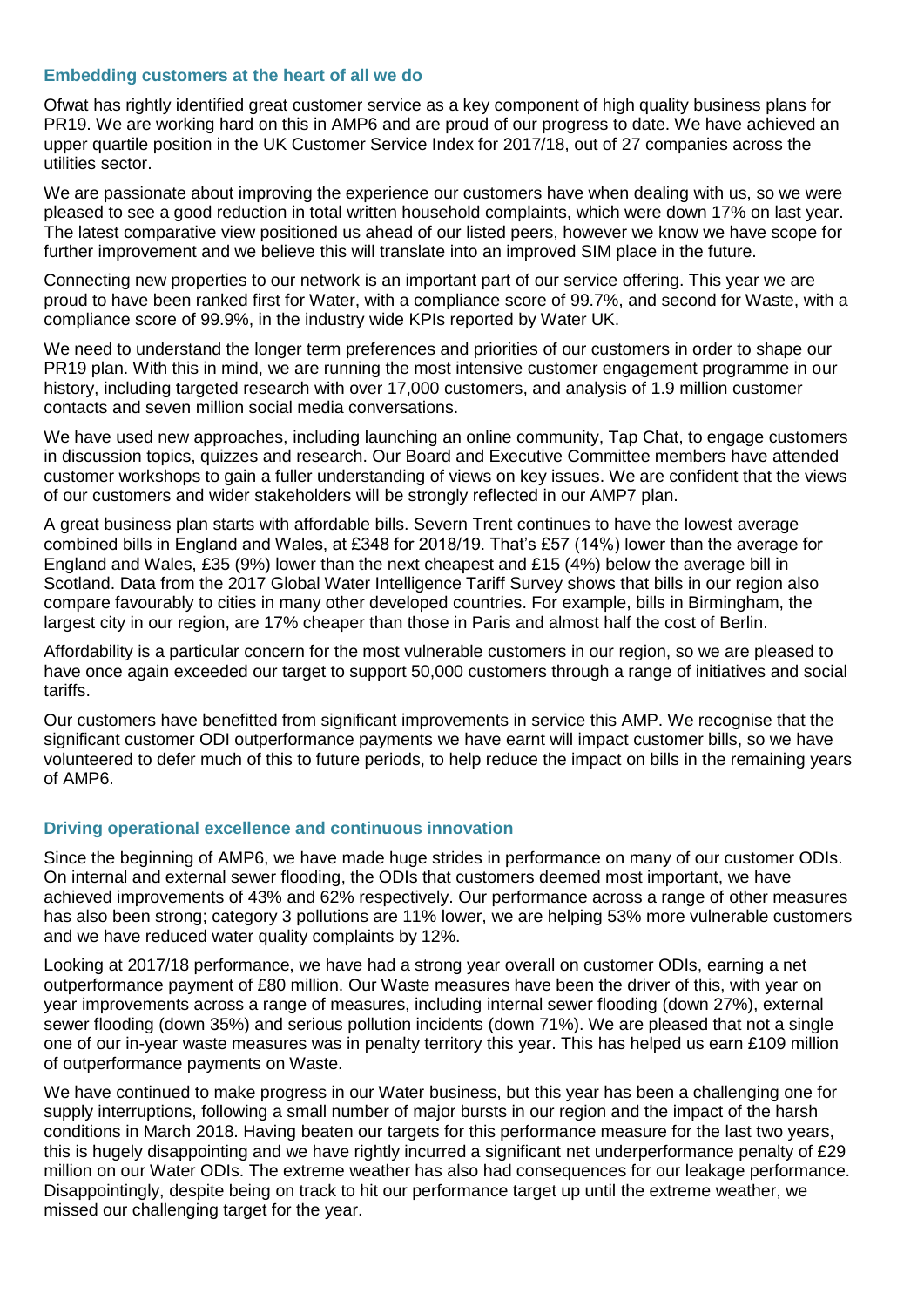We are encouraged by other areas of our Water performance, particularly in water quality. This year we have achieved our best performance since 2011, through an extensive programme of cleaning and flushing water mains, using a multi-channel approach to contact customers as soon as issues are identified, and by protecting our network from illegal standpipe use.

Dee Valley has had a very strong year operationally, with good improvements across the majority of its customer ODIs. Severn Trent's customers have benefitted from best practices learned from Dee Valley; indeed one of the Dee Valley Water team members is now leading the Severn Trent water quality improvement programme.

We are confident that we will once again achieve 4<sup>\*</sup> status from the Environment Agency for our 2017 performance. This will be the second time in three years that we have achieved this, showing we are one of the sector leaders in environmental compliance. We are also proud to have been reaccredited to the Carbon Trust Standard, reflecting our reduction in absolute carbon emissions year by year.

Performance on our end of AMP measures is also encouraging. We are on track to meet our commitments under the Water Framework Directive, and we have made significant progress in improving the health of 1,800 kilometres of river by 2020. Our approach to catchment management has been recognised by the Drinking Water Inspectorate (DWI) as industry leading and has received praise from the Environment Agency, Natural England, local MPs and MEPs.

Ofwat want to see companies find new ways of delivering more of what matters to customers and the environment through innovation. We are looking beyond our sector and internationally for innovation that will help us deliver higher standards and greater efficiency. For example, we are now using bioaugmentation products to prevent the build-up of "fatbergs" and their use so far has yielded great results. We have further innovation in the pipeline, including detector robots for use in our Water network. Based on technology first developed in North America, this innovative solution uses small touch sensors to spot the nature and exact location of leaks, rather than current visual and acoustic techniques.

# **Investing responsibly for sustainable growth**

The introduction of the totex methodology to the sector has provided a clear incentive for companies to focus on total cost efficiency, creating benefits for both customers and investors through the sharing mechanism. Today, we announce a further £100 million of totex efficiencies, taking our gross efficiencies for AMP6 to £870 million.

We recognise the importance of being an upper quartile company across all of our activities and able to deliver enhanced customer service levels. While the efficiency and performance of our Waste business is widely recognised, our Water business is less strong and so we are committing to reinvest the majority of the additional £100 million of efficiencies to improve Water performance. These investments will include increased monitoring and logging of our network to help identify current issues, the targeting of underperforming assets to improve non-infrastructure asset health and investment in advanced analytics, helping predict and prevent future failures. This investment is in addition to the £120 million previously announced.

Taking account of our £220 million total reinvestment plans, we expect our net totex outperformance versus the Final Determination to be £240 million, of which half will be shared with our customers through lower bills in AMP7.

Investment in our renewable energy programme continues at pace. We have invested around 70% of the £190 million we committed to and in 2017/18, generated the equivalent of 38% of our energy needs, helped by our second food waste anaerobic digestion site near Stourbridge in the West Midlands. As well as providing attractive returns on investment, this site is helping reduce the amount of waste going to landfill and generates a cleaner gas which is directly injected into the national grid. It also acts as a natural hedge against rising energy costs. Construction of our third food waste site in Derby is well advanced, as are two additional thermal hydrolysis plants in our Bioresources business. We remain on-track to reach our 50% self-generation target by 2020, providing a good financial return and a natural hedge in times of rising energy costs.

We're also supporting our customers in their efforts to be more water efficient. We have completed over 15,000 home water efficiency checks, providing advice to customers on how they can save water and money. We have educated over 200,000 customers on key water and waste water efficiency messages.

On our Birmingham Resilience Scheme, we have made great progress on the Lickhill to Frankley pipeline, having installed 18km of the 26km required, and the first section of the new pumping station at Lickhill has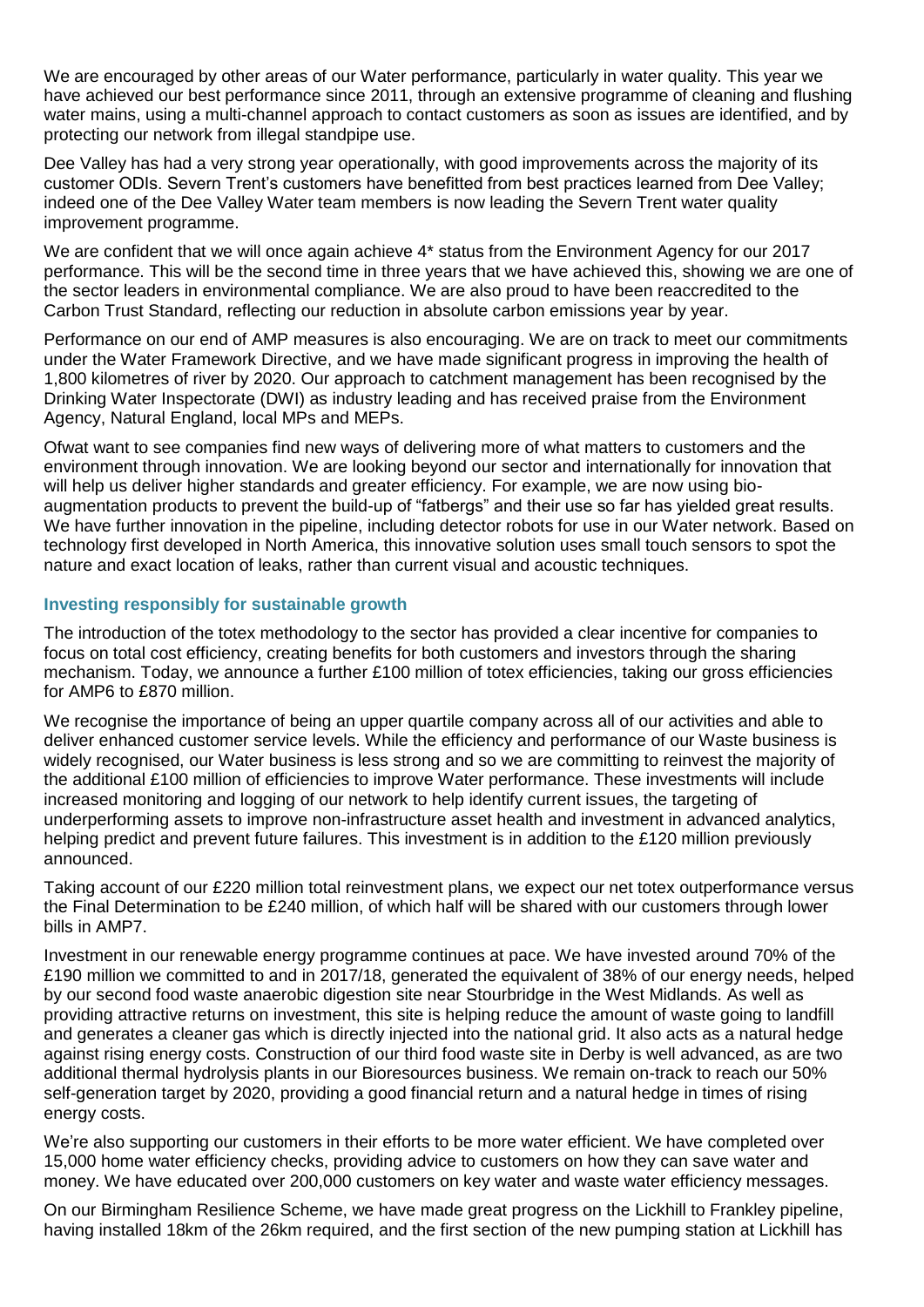been finished. We also completed extensive customer engagement on the second supply. The programme remains on track for the planned completion date.

This year we launched our new Water Resources Management plan which considers the impacts of population growth, environmental obligations and climate change uncertainty, ensuring that we have reliable and sustainable water supplies for all of our current and future customers. The plan includes our proposals to reduce leakage to record low levels, help customers use less water through water efficiency activities and education, and increase the coverage of water meters across the network to reduce consumption and help us better understand water demand patterns.

Resilience isn't just about our assets; we also need a resilient workforce, to ensure that our assets run efficiently and we have the capability to manage incidents effectively. Key to this is having the right technical skills, so we are creating a Severn Trent training academy to make our workforce the most technically skilled in the industry.

## **Changing the market for the better**

Ofwat published its Final Methodology for the 2019 price review in December 2017 and the main changes to the framework came as no surprise, having been well signposted in the preceding months. We are very clear on the opportunities these changes create for top performing companies and have maintained a constructive dialogue with Ofwat throughout the review process on key topics such as cost modelling.

We have made good progress on our PR19 business plan, starting with a deeper understanding of the needs of our customers, which we've used to shape our performance commitments for AMP7. Alongside the 14 common performance commitments defined by Ofwat in their Final Methodology, we have identified a number of bespoke customer performance commitments aligned to areas important to our customers and the environment.

We submitted our proposed PR19 strategic cost adjustments to Ofwat on 3 May 2018. Working with our customers and other stakeholders enabled us to understand key priorities and build up the detailed evidence base required to support the claims. We have identified a number of schemes that we believe should be completed in AMP7 which will address new environmental legislation on abstraction and waste water quality, and improvements to the resilience of customer supplies.

This year we have made excellent progress in establishing a separate Bioresources business unit, which is ready to drive value in the new market. We have taken early action to streamline logistics and optimise our treatment strategy to focus on advanced treatment techniques. We have now created six regional treatment hubs, which are ready to trade with other companies. This process has identified several less efficient sites for closure, which has resulted in £21 million of exceptional charges in 2017/18.

Dee Valley integration is approaching completion following the acquisition in February 2017. We are now realigning Dee Valley Water and Severn Trent Water along national boundaries. Our new Welsh business has been named Hafren Dyfrdwy, meaning Severn Dee. Once the border realignment is complete in July 2018, there will be clearer lines of accountability for both businesses.

For many years we have been championing the importance of financial resilience and strong corporate governance through our Changing Course publications. As a FTSE100 listed company, we meet the strict guidelines on corporate governance, transparency and financial resilience expected of us, and our gearing is broadly in line with Ofwat notional levels. We welcome Ofwat's recent consultation on these subjects and agree with the proposals specified in the consultation, in both spirit and in practice. We consider that they would help the sector address a number of factors that have eroded trust in recent times.

## **Creating an awesome place to work**

We aim to create a place where people enjoy coming to work, where they are safe, fairly rewarded and treated with respect. Our annual employee engagement survey is our key way to gauge this, so we are very proud of the six percentage point increase in engagement scores that we saw this year. This places us seven percentage points higher than the average benchmark for engaged companies in the UK and Ireland.

Our Lost Time Injury (LTI) frequency rate this year was 0.17 per 100,000 hours worked, our best ever performance and a 23% decrease compared to the previous year. We continue on our "Goal Zero" journey; driving innovation in working practices to further reduce risk exposure and get lost time incidents down to zero. We have also been focused on general well-being, through greater support for employees with mental health issues, and raising awareness of sensitive subjects such as cancer and the menopause.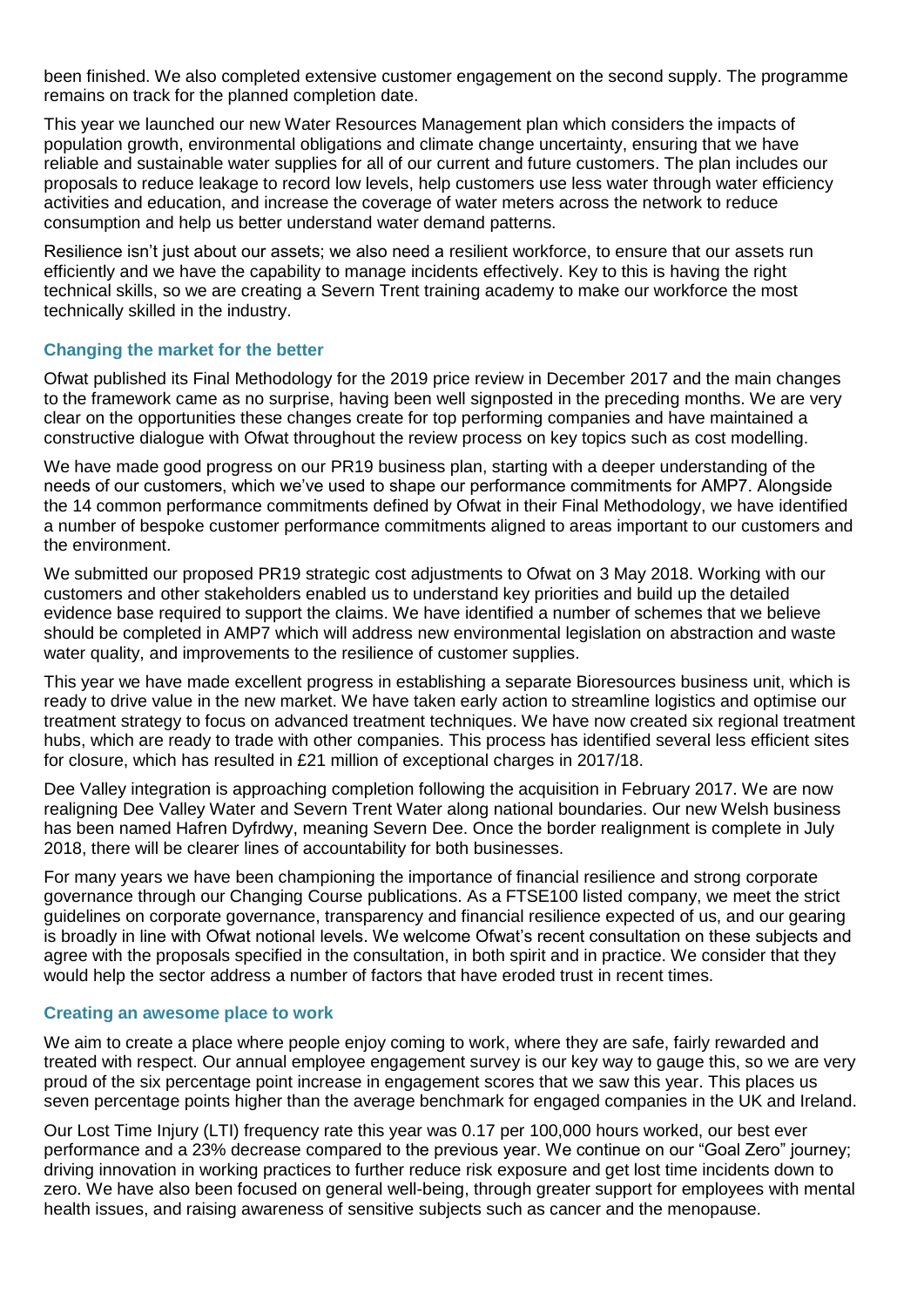We believe in our people and encourage them to be the drivers of change in the business. This year, we launched a fund for employees, to pursue projects that will help stimulate innovation. The response has been exciting and we have seen great enthusiasm from our people to seek out innovations and global best practice that may be applied in our business.

Our people are our most valuable assets. We believe investment in technical ability is essential to futureproof our organisation. This starts with our highly regarded apprentice and graduate schemes, but continues right through people's careers at Severn Trent. During the year one of our apprentices, Heeran Basi, was named Apprentice of the Year at the National Apprenticeship Awards, a clear demonstration of the talent we're able to attract and the strength of our programme.

We have embraced the apprentice levy scheme, which came into effect in April 2017 and are committed to spending the full value of the levy on employee training by 2020.

The population in the East and West Midlands is among the least socially mobile in the country. As a major employer in the region, we have an opportunity to drive change and, to this end we've reviewed and made changes to the recruitment process for our graduate scheme. Our recruitment team are also actively targeting schools in government identified social mobility cold spots.

We believe in the benefits of having a diverse workforce which reflects the communities that we serve. We are proud of what we are achieving, particularly with our apprentices and graduates, where 16% of those currently on the scheme are from BAME backgrounds. Gender diversity is also of huge importance, so being placed second among FTSE100 companies by the Hampton-Alexander Review for female representation on our Board was a great achievement. Our mean gender pay gap is one of the lowest in the FTSE100, at just 2.4%, while the median gap is 14.6%, although we strive to reduce this further.

We're pleased to announce that Severn Trent has signed up to the Slave Free Alliance, an organisation set up by Hope for Justice, championing the issues around modern slavery and human trafficking. We've also been working with Hope for Justice and PwC to deliver bespoke training to our employees.

We recognise the importance of the work that WaterAid does and are proud to have them as our corporate charity, this year raising £300,000 for them through a range of events.

We're achieving great things through our 'Community Champions' scheme, which encourages our workforce to support local initiatives by giving each of them two volunteering days to put to good use in our communities. We're working with a number of partners, including the Canal & River Trust and The Wildlife Trust, and so far over 40% of our colleagues have taken part.

# **Investor Timetable**

| Ex Dividend Date (Final)               | 14 June 2018     |
|----------------------------------------|------------------|
| Record Date (Final)                    | 15 June 2018     |
| AGM                                    | 18 July 2018     |
| Q1 Trading Update                      | 18 July 2018     |
| Dividend Payment Date (Final)          | 20 July 2018     |
| Half Year Results Announcement 2018/19 | 22 November 2018 |
| Ex Dividend Date (Interim)             | 29 November 2018 |
| Record Date (Interim)                  | 30 November 2018 |
| Dividend Payment Date (Interim)        | 4 January 2019   |

For more information please visit: <https://www.severntrent.com/investors/financial-calendar>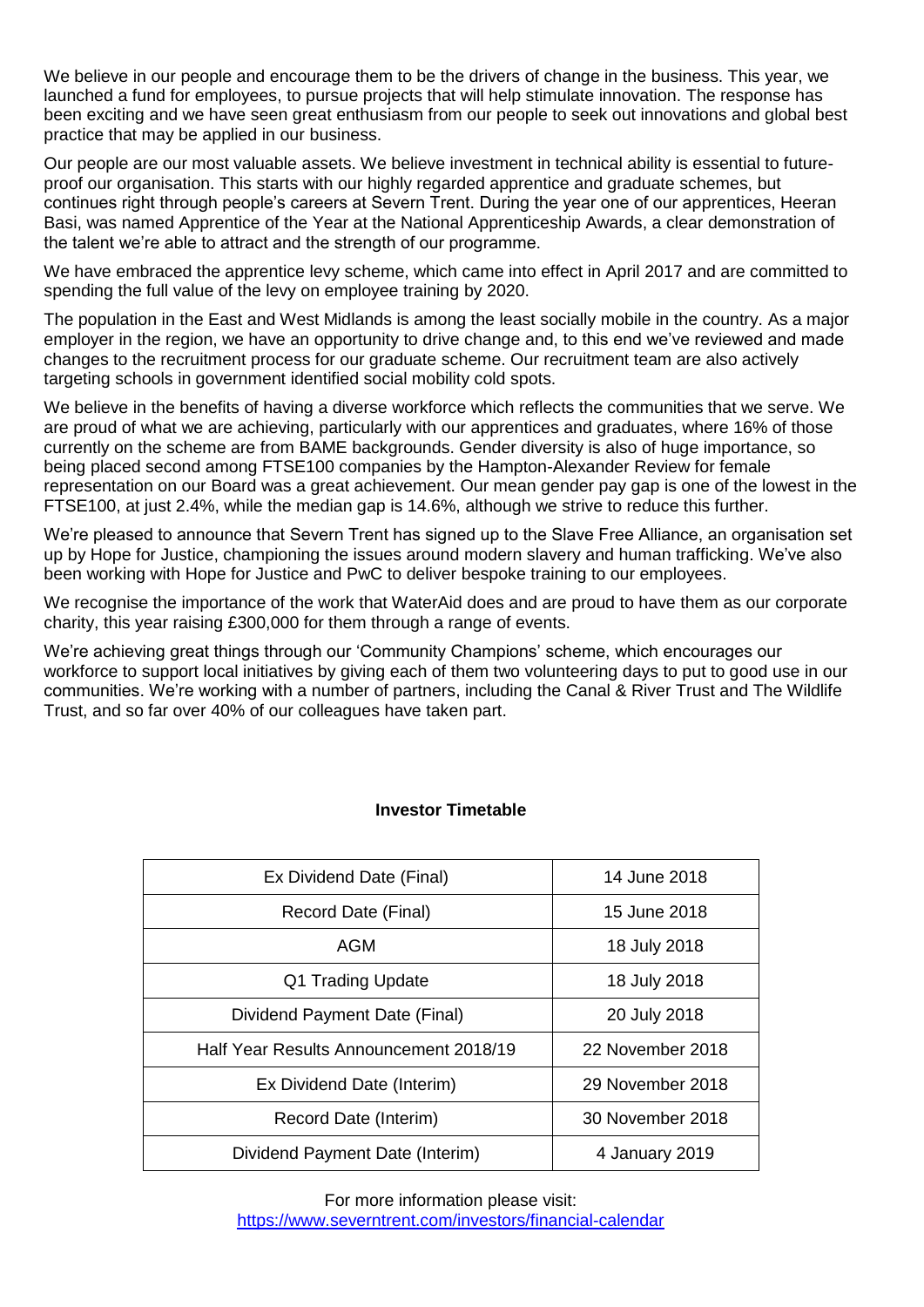# **Chief Financial Officer's Review**

We have delivered a good financial performance in 2017/18, absorbing the upward pressures from sectorwide changes in business rates and energy pass-through costs. In our Regulated Water and Waste Water business, a full year's contribution from Dee Valley Water and higher revenues more than offset the impact of these pressures on our operating costs. In Business Services we have delivered good growth both in revenues and PBIT.

Underlying basic earnings per share increased by 4.6% to 121.0 pence per share in the current year. Reported basic EPS from continuing operations was 102.2 pence.

Our Return on Regulated Equity (RoRE) at 11.5% is 1.5 percentage points higher than the previous year, driven by a strong performance across all three levers – totex, customer ODIs and financing. Last year our RoRE was amongst the best in the sector and we expect to be in a similar position when this year's results for all companies are published in July.

In line with the revised dividend policy announced last year of growth of RPI plus at least 4% per annum, the proposed dividend for the year has increased by 6.2%.

On financing, we have a strong funding position, with all our projected investment and other cash flow needs covered by cash or committed facilities through to March 2020. This year saw the first rate increase from the Bank of England in more than ten years. We actively monitor and manage our interest rate exposure and took steps to hold our proportion of debt at floating rates at 26% through the year end. We are also preparing for the introduction of CPIH indexation in AMP7, entering into CPI/RPI swaps with a notional value of £100 million in the second half of the year, which increased the total amount of these swaps to £150 million at 31 March 2018. And we have entered into a further swap for £100 million since the year end.

We are committed to paying the right amount of tax at the right time. In addition to the corporation tax which is included in our tax charge in the income statement we also pay business rates, employers' national insurance and environmental taxes such as the Climate Change Levy and the Carbon Reduction Commitment. In 2017/18 we incurred £146.5 million in these taxes, charges and levies (2016/17: £146.6 million). Our corporation tax charge for the year was just above the statutory rate of 19% with our cash tax payments reduced by the benefit of allowances on our capital programme, contributions to our pension schemes and by the timing of instalment payments to HMRC under the current rules.

A brief overview of our financial performance for the year is as follows:

- Group turnover from continuing operations was £1,694.1 million (2016/17: £1,638.0 million), an increase of 3.4% as Regulated Water and Waste Water revenue increased by 3.0%, mainly due to the RPI-linked tariff increases and a full year of Dee Valley Water, and Business Services' external turnover grew by 9.2%.
- We increased underlying PBIT by 4.0% to £541.0 million (2016/17: £520.1 million). The first full year of Dee Valley Water contributed an additional £5.7 million and, excluding Dee Valley Water, underlying PBIT in our Severn Trent Regulated Water and Waste Water business grew by £14.5 million. Business Services underlying PBIT grew by £3.8 million, offset by a reduction in corporate and other PBIT of £3.7 million.
- We recorded net exceptional costs of £12.6 million (2016/17: credit of £16.6 million). Costs to prepare our Bioresources business for the introduction of the competitive market in 2020 were £20.9 million, partially offset by a credit from the Pension Exchange Arrangement reported at the half year. Reported group PBIT was down as a result by 1.5% to £528.4 million (2016/17: £536.7 million).
- Net finance costs were £219.5 million (2016/17: £205.1 million). Our effective interest rate of 4.5% was up only marginally from 2016/17 (4.4%) despite the impact of higher RPI on our index linked debt.
- Our full effective tax rate was 20.5% and our underlying effective tax rate was 12.7%, down from 16.6% in 2016/17 largely due to higher capital allowances from the larger capital programme in the year.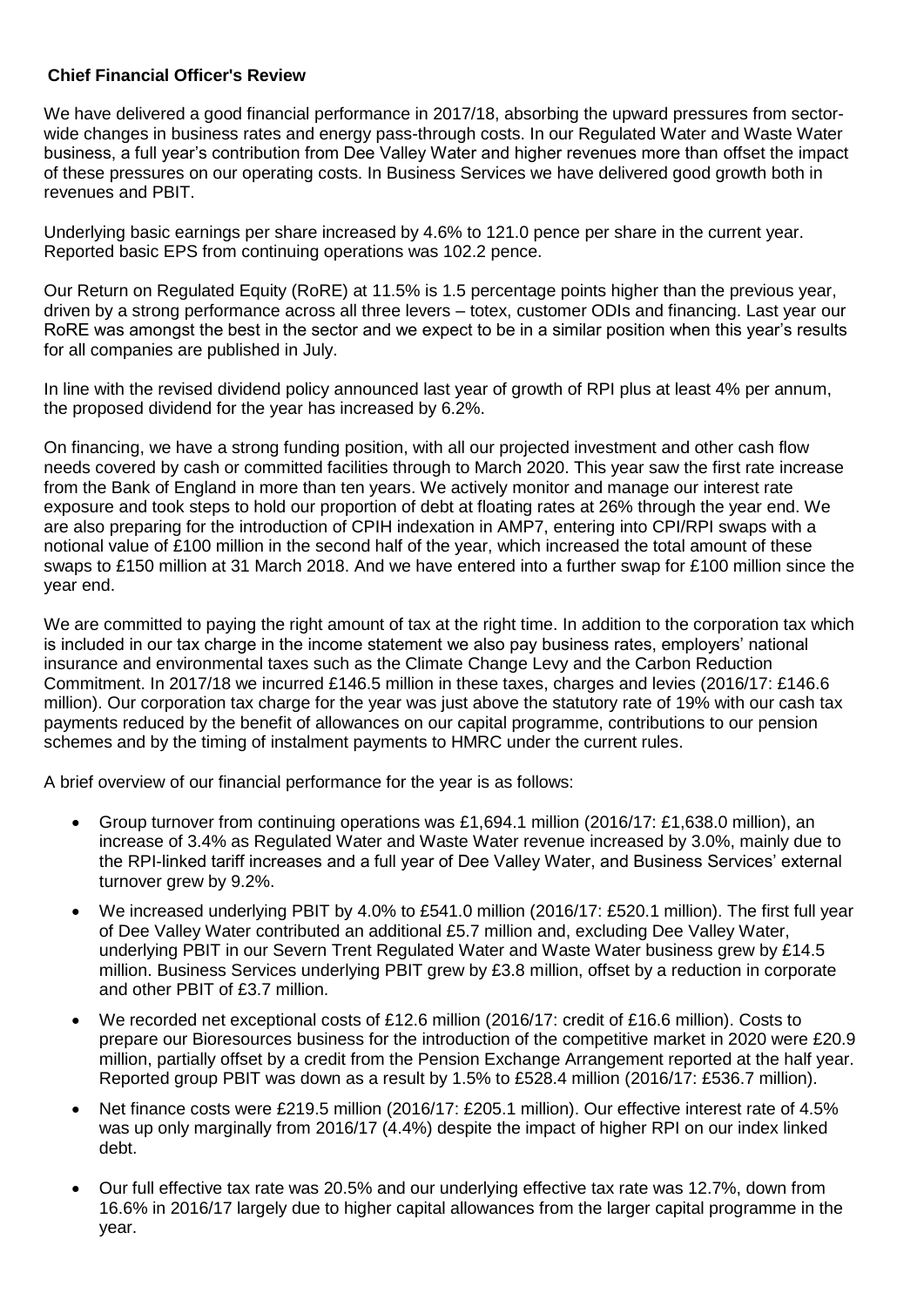# **Regulated Water and Waste Water**

Turnover for our Regulated Water and Waste Water business was £1,574.6 million (2016/17: £1,528.8 million) and underlying PBIT was £514.9 million (2016/17: £494.7 million).

|                                     |                                |               | 2018         |                         |               | 2017    |       | Better/(worse)          |
|-------------------------------------|--------------------------------|---------------|--------------|-------------------------|---------------|---------|-------|-------------------------|
|                                     | <b>Excluding</b><br>Dee Valley | Dee<br>Valley | <b>Total</b> | Excluding<br>Dee Valley | Dee<br>Valley | Total   |       | Excluding<br>Dee Valley |
|                                     | £m                             | £m            | £m           | £m                      | £m            | £m      | £m    | %                       |
| Turnover                            | 1,546.7                        | 27.9          | 1,574.6      | 1,526.6                 | 2.2           | 1,528.8 | 20.1  | 1.3                     |
| Net labour costs                    | (136.4)                        | (5.4)         | (141.8)      | (139.8)                 | (1.0)         | (140.8) | 3.4   | 2.4                     |
| Net hired and contracted costs      | (145.8)                        | (1.9)         | (147.7)      | (144.6)                 | -             | (144.6) | (1.2) | (0.8)                   |
| Power                               | (93.6)                         | (2.3)         | (95.9)       | (86.7)                  | (0.1)         | (86.8)  | (6.9) | (8.0)                   |
| <b>Bad debts</b>                    | (25.1)                         | (0.6)         | (25.7)       | (20.4)                  | (0.2)         | (20.6)  | (4.7) | (23.0)                  |
| Other costs                         | (188.1)                        | (4.8)         | (192.9)      | (187.7)                 | (0.6)         | (188.3) | (0.4) | (0.2)                   |
|                                     | (589.0)                        | (15.0)        | (604.0)      | (579.2)                 | (1.9)         | (581.1) | (9.8) | (1.7)                   |
| Infrastructure renewals expenditure | (134.4)                        | (0.8)         | (135.2)      | (136.2)                 | -             | (136.2) | 1.8   | 1.3                     |
| Depreciation                        | (314.3)                        | (6.2)         | (320.5)      | (316.7)                 | (0.1)         | (316.8) | 2.4   | 0.8                     |
| <b>Underlying PBIT</b>              | 509.0                          | 5.9           | 514.9        | 494.5                   | 0.2           | 494.7   | 14.5  | 2.9                     |

Dee Valley Water was acquired on 15 February 2017 so this is its first full year in the group. It contributed £27.9 million to turnover and £5.9 million to underlying PBIT in the year. The following commentary on the Regulated Water and Waste Water business excludes Dee Valley Water and is therefore on a like-for-like basis.

Turnover increased by 1.3%, as higher tariffs, including the impact of the annual RPI increase on prices, increased revenue by £33.8 million. Customer ODI rewards earned in 2015/16 increased turnover by £25.8 million but this was offset by a reduction from the Wholesale Revenue Forecasting Incentive Mechanism of £24.5 million arising from revenue billed in excess of the wholesale price control also in 2015/16. Our successful drive to help more vulnerable customers reduced revenue by £4.6 million due to greater take-up of social tariffs. Other movements of £10.4 million (net) including the impact of customers opting for metered status, offset by consumption increases further reduced turnover. In the current year our billed revenue was around £3 million below the wholesale price control and this will be added to revenue to be billed in 2019/20.

Net labour costs were £3.4 million (2.4%) lower. Gross employee costs increased by 5.3%, due to the annual pay award and our strategy to bring more work in-house. The increase in activity on capital projects resulted in an increase in the level of own labour capitalised, up £16.0 million on the previous year.

Net hired and contracted costs were up £1.2 million (0.8%).

Power costs were £6.9 million higher year-on-year driven as forecasted by higher pass-through costs, greater consumption from a higher volume of water produced and the costs of responding to incidents. The group manages its power costs through a combination of demand management, self-generation and forward price contracts.

Our bad debt charge increased by £4.7 million this year, and represented 2.2% of household revenue (up from 1.8% last year). In the year we improved cash collections on our current debt, but saw a decline in the amounts collected on older debt – both in accounts collected by us and by other water companies on our behalf. The prudent provisioning we apply to this older debt increased both our charge and the level of bad debt as a percentage of household revenue for the year.

Other costs increased by £0.4 million in total after higher profits on disposal of fixed assets (up £5.8 million) offset by higher business rates of around £3 million and other cost increases.

Infrastructure renewals expenditure was £1.8 million lower in the year, at the lower end of our guidance range; we expect to see growth in the programme next year.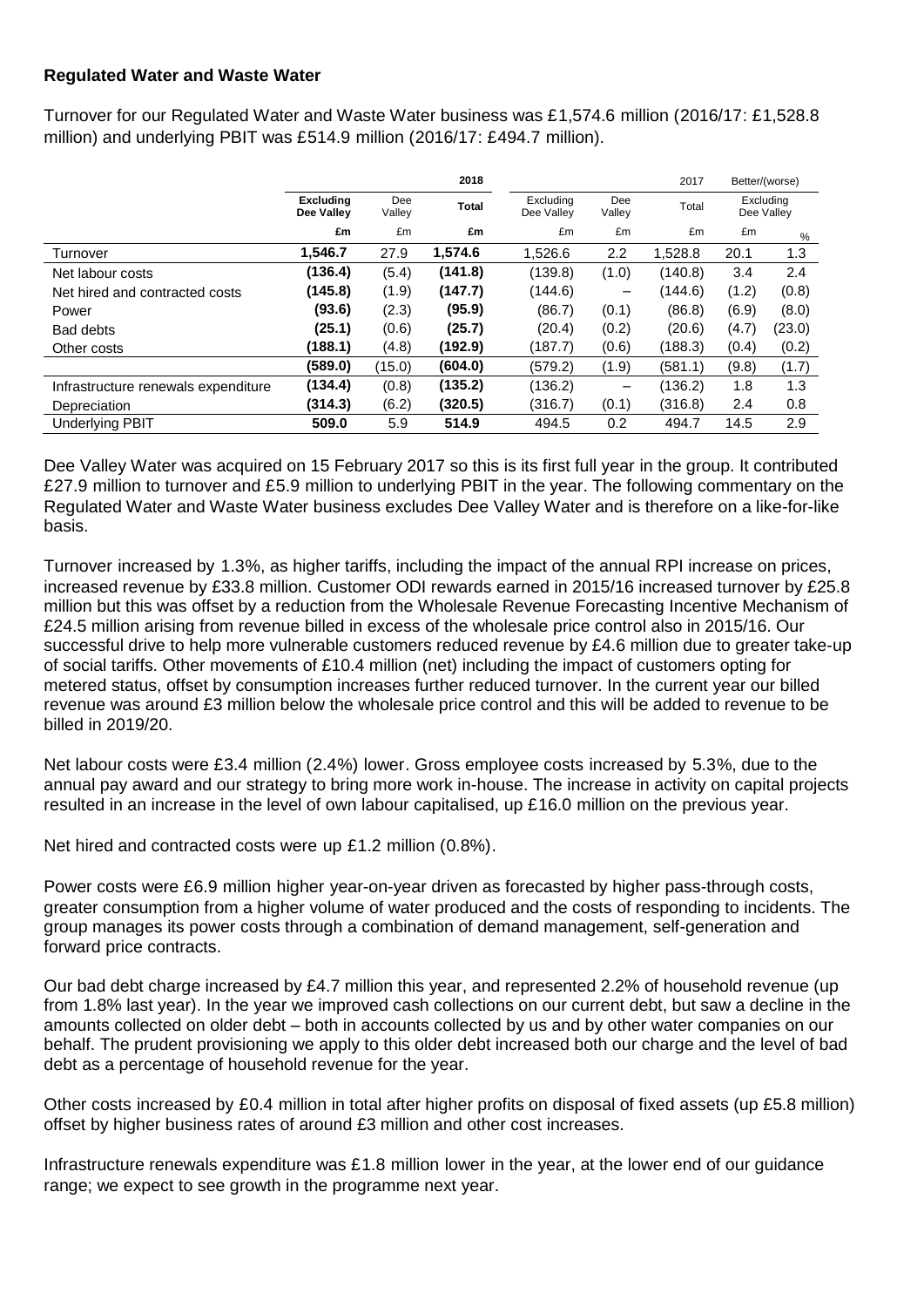Depreciation of £314.3 million was £2.4 million lower than the prior year. Our underlying depreciation rate increased in line with our asset base, but the change was lower year on year due to impairments recorded in 2016/17.

# **Return on Regulated Equity (RoRE)**

RoRE is a key performance indicator for the regulated business and reflects our combined performance on totex, customer ODIs and financing against the base return allowed in the Final Determination.

Severn Trent Water's RoRE for the year ended 31 March 2018 and for the three years ended on that date is set out in the following table:

|                          | 2017/18 | AMP6 to Date |
|--------------------------|---------|--------------|
| Base return              | 5.6%    | 5.6%         |
| Totex outperformance     | 0.8%    | 1.3%         |
| ODI outperformance       | 2.3%    | 1.5%         |
| Financing outperformance | 2.8%    | 0.9%         |
| RoRE <sup>1</sup>        | 11.5%   | 9.3%         |

1 Calculated in accordance with Ofwat guidance set out in RAG 4.07

We have delivered strong returns across the board – with outstanding Customer ODI performance, improved operational and investment efficiency driving totex savings, and continuing outperformance on financing.

## **Business Services**

|                           | 2018  | 2017       | Increase |      |
|---------------------------|-------|------------|----------|------|
|                           |       | (restated) |          |      |
|                           | £m    | £m         | £m       | %    |
| <b>Turnover</b>           |       |            |          |      |
| <b>Operating Services</b> | 78.3  | 74.4       | 3.9      | 5.2  |
| Renewable Energy          | 60.4  | 54.0       | 6.4      | 11.9 |
|                           | 138.7 | 128.4      | 10.3     | 8.0  |
|                           |       |            |          |      |
| <b>Underlying PBIT</b>    |       |            |          |      |
| <b>Operating Services</b> | 15.9  | 12.8       | 3.1      | 24.2 |
| Renewable Energy          | 20.1  | 19.4       | 0.7      | 3.6  |
|                           | 36.0  | 32.2       | 3.8      | 11.8 |

Our Business Services division delivered good growth in revenues (up 8.0%) and underlying PBIT (up 11.8%).

In our Operating Services business, turnover and underlying PBIT increased by £3.9 million and £3.1 million respectively, due in part to higher income from our new contract with plumbing and drainage insurers.

In the Renewable Energy business, turnover increased by 11.9% largely driven by increased generating capacity in the non-regulated business from our new food waste plant at Roundhill. Underlying PBIT increased by 3.6%, with our operating margin impacted by start-up costs in the new plant.

The results above exclude the US Operating Services business, which was sold on 30 June 2017; the Italian Operating Services business (sold on 23 February 2017); and the non-household Retail business (transferred to the Water Plus joint venture during the prior year). All of these businesses have been classified as discontinued operations in the current and previous periods and the results for the previous period have been restated to reflect this.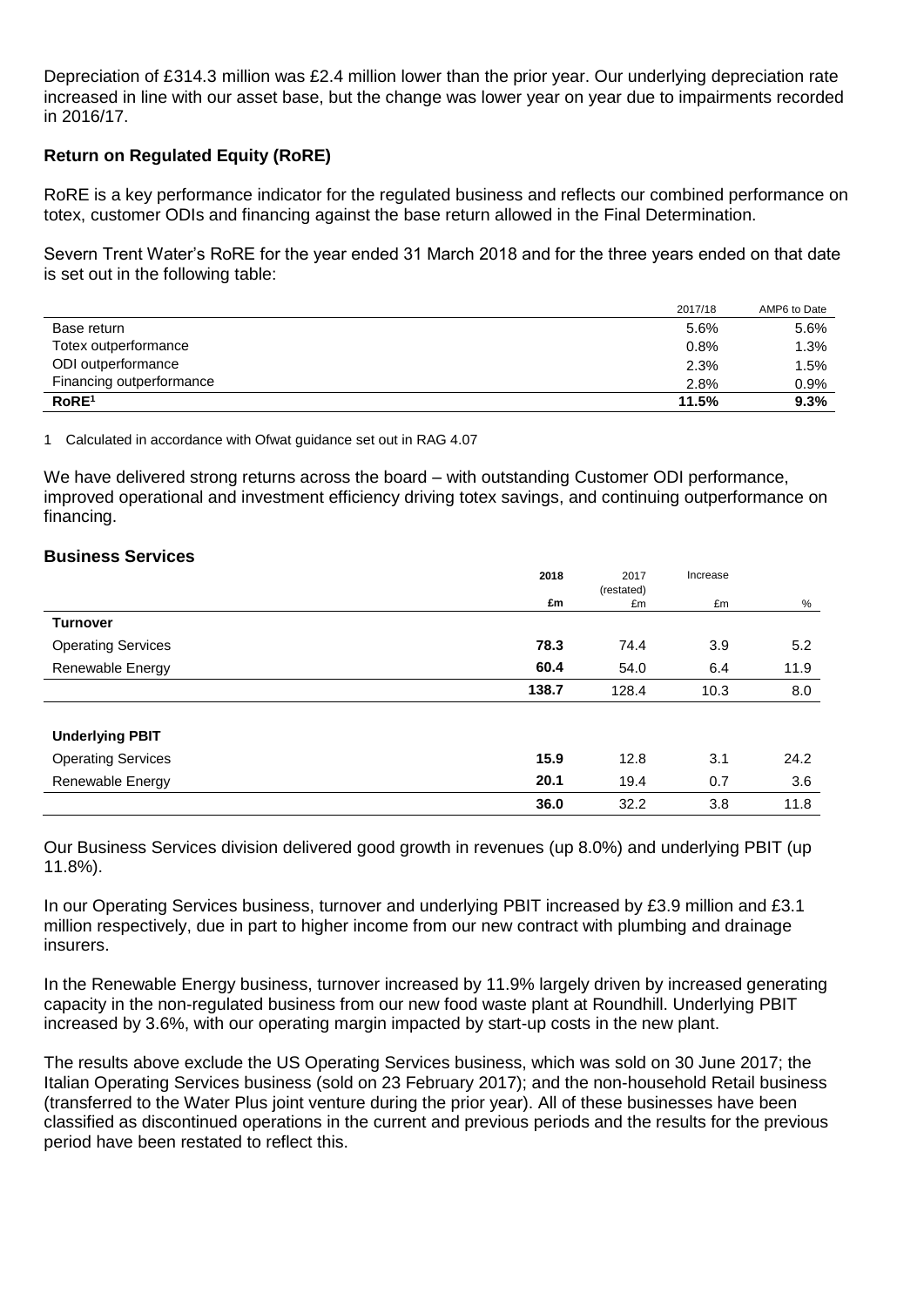# **Corporate and Other**

Corporate overheads were £8.9 million (2016/17: £6.9 million) and our other businesses generated a net loss of £0.8 million (2016/17: profit of £0.9 million).

# **Exceptional items before tax**

We recorded a net exceptional charge of £12.6 million (2016/17: credit of £16.6 million).

We have made an early start in preparing our Bioresources business for AMP7. We have developed our business model and identified the actions that we need to take to compete effectively in the new market, determining the lowest cost structure from our existing network of sites, optimising our tanker fleet operations and identifying opportunities for trading in the new market. We have implemented a programme to reorganise the business to deliver our business model, reducing from 20 sites to 12, and as a result incurred exceptional costs of £20.9 million as follows:

- Set up and restructuring costs £2.1 million;
- Write-off of assets that will not be used in the new business £16.8 million; and
- Provision for costs to decommission these assets of £2.0 million.

An exceptional gain of £8.3 million arose (2016/17: gain of £16.6 million) from the net benefit, after implementation costs, of a Pension Increase Exchange arrangement, under which members of the defined benefit schemes will be offered the opportunity at retirement to exchange future non-statutory inflationary increases in a portion of their pensions earned prior to 1997 for a higher pension payment now. In the prior year the exceptional gain arose from a similar exercise for existing pensioners.

## **Net finance costs**

Our net finance costs for the year were £219.5 million, up £14.4 million on the prior year. Our effective cash cost of interest (excluding the RPI uplift on index linked debt and pensions-related charges) was 3.4%, 40 basis points lower than 2016/17. Higher RPI inflation on our index-linked debt (up £23.9 million) and pensions-related charges meant our overall effective interest rate increased marginally year-on-year to 4.5% (2016/17: 4.4%), but still compares favourably to our position at the start of AMP6 (5.4%).

Capitalised finance costs were higher than the prior year due to the increased level of capital activity in the year.

Our earnings before interest, tax depreciation and amortisation (EBITDA) interest cover was 4.3 times (2016/17: 4.3 times) and PBIT interest cover was 2.7 times (2016/17: 2.7 times). See note 17 for further details.

## **Gains/losses on financial instruments**

We use financial derivatives solely to hedge risks associated with our normal business activities including:

- Exchange rate exposure on foreign currency borrowings;
- Interest rate exposure on floating rate borrowings; and
- Exposure to increases in electricity prices.

Accounting rules require that these derivatives are revalued at each balance sheet date and, unless the strict criteria for cash flow hedge accounting are met, the changes in value are taken to the income statement. If the risk that is being hedged does not impact the income statement in the same period as the change in value of the derivative, then an accounting mismatch arises and there is a net charge or credit to the income statement.

During the period a counterparty requested to terminate four interest rate swaps with a notional principal of £150 million. The fair value of the swaps at termination was a £42.6 million liability and the termination payment was £40.0 million. The gain on termination has been included in finance income.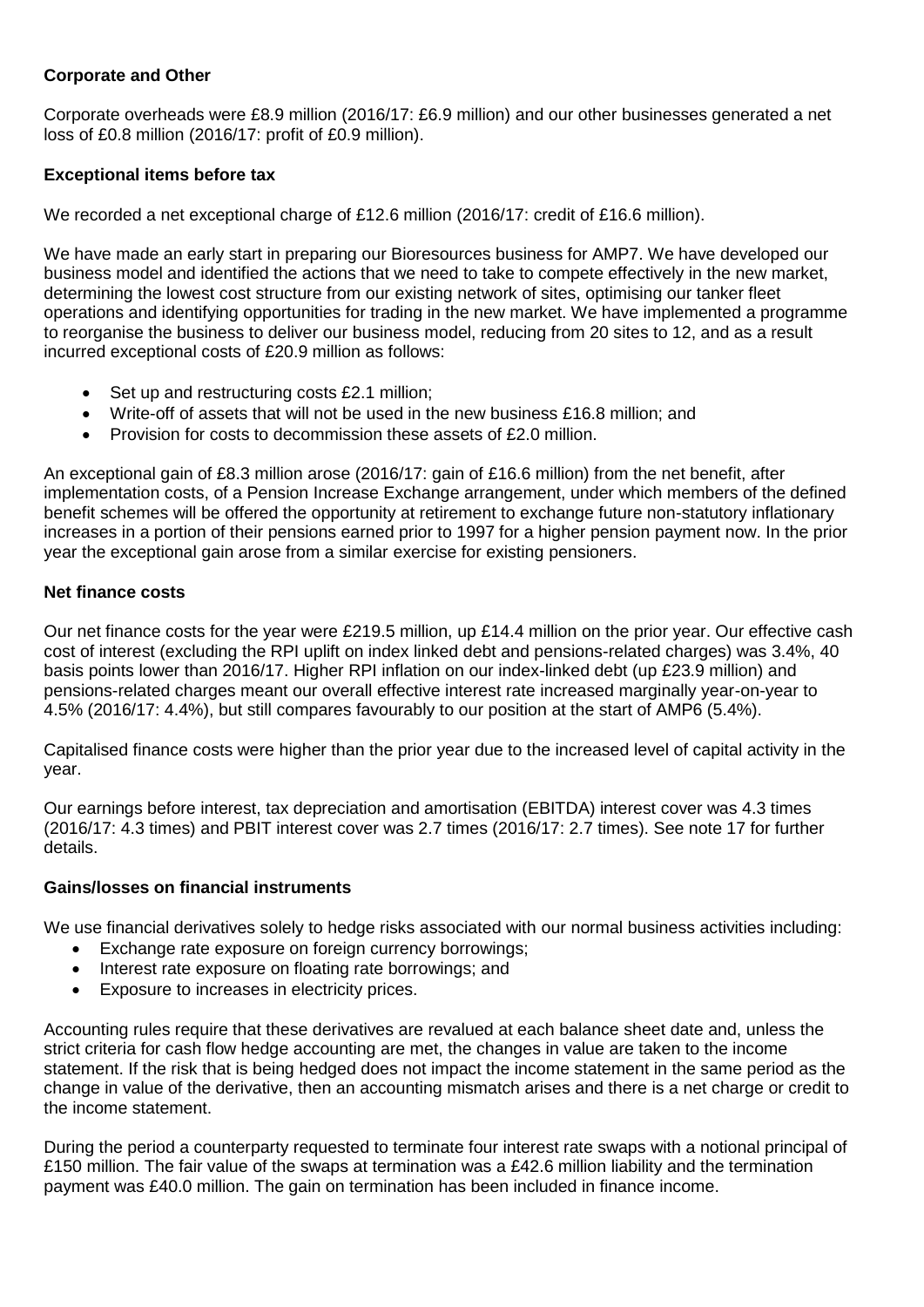We hold interest rate swaps with a net notional principal of £251.3 million, fixed to floating, and cross currency swaps with a sterling principal of £98.3 million, which economically act to hedge exchange rate risk on certain foreign currency borrowings. However, the swaps do not meet the hedge accounting rules of IAS 39 and so the changes in fair value are taken to gains/(losses) on financial instruments in the income statement. During the year there was a loss of £12.6 million (2016/17: gain of £11.1 million) in relation to these instruments.

Note 6 to the financial statements gives an analysis of the amounts charged to the income statement in relation to financial instruments.

As part of our power cost management strategy, we have fixed around 95% of our estimated wholesale energy usage for 2018/19.

# **Taxation**

We are committed to paying the right amount of tax at the right time. As well as corporation tax on profits, which is included in the tax charge in our accounts, we incur a range of taxes, charges and levies imposed by government agencies:

|                                    | 2018  | 2017  |
|------------------------------------|-------|-------|
|                                    | £m    | £m    |
| Tax borne:                         |       |       |
| Corporation tax                    | 26.7  | 32.4  |
| Business rates and property taxes  | 82.4  | 78.8  |
| Employer's National Insurance      | 23.2  | 21.6  |
| Climate Change Levy                | 4.0   | 3.2   |
| <b>Carbon Reduction Commitment</b> | 5.9   | 6.3   |
| Other taxes                        | 4.3   | 4.3   |
|                                    | 146.5 | 146.6 |

The corporation tax charge for the year recorded in the income statement was £61.9 million (2016/17: £6.5 million) and we made net corporation tax payments of £6.5 million in the year (2016/17: £21.8 million). The difference between the tax charged and the tax paid is summarised below:

|                                                                      | 2018   | 2017   |
|----------------------------------------------------------------------|--------|--------|
|                                                                      | £m     | £m     |
| Tax on profit on ordinary activities                                 | 61.9   | 6.5    |
| Tax effect of timing differences                                     | (29.0) | (26.4) |
| Current tax credits recorded in Other Comprehensive Income or equity | (10.1) | (14.9) |
| Overprovisions in previous years                                     | 3.9    | 27.4   |
| Impact of rate change                                                |        | 39.8   |
| Corporation tax payable for the year                                 | 26.7   | 32.4   |
| Payable by instalments next year                                     | (12.2) | (18.0) |
| Instalments paid in the year                                         | 14.5   | 14.4   |
| Repayments received                                                  | (8.0)  | (20.6) |
| Payments relating to prior years                                     |        | 28.0   |
| Net tax paid in the year                                             | 6.5    | 21.8   |

Tax payments were reduced by £29.0 million (2016/17: £26.4 million) as a result of capital allowances and other timing differences where tax relief is given ahead of the cost being recognised in the income statement.

The total tax incurred was further reduced by £10.1 million (2016/17: £14.9 million) representing tax credits that we receive on charges that are shown in the statement of comprehensive income or equity – the tax for these items is also shown in the statement of comprehensive income or equity so is not included in the income statement charge.

The tax charge includes a credit of £3.9 million (2016/17: £27.4 million) for amounts overprovided in prior years. In 2016/17 there was also a credit of £39.8 million from the impact of adjusting our deferred tax liability to reflect the tax rate reductions announced by the Government to take effect in 2020. These accounting adjustments do not impact the amount payable to HMRC.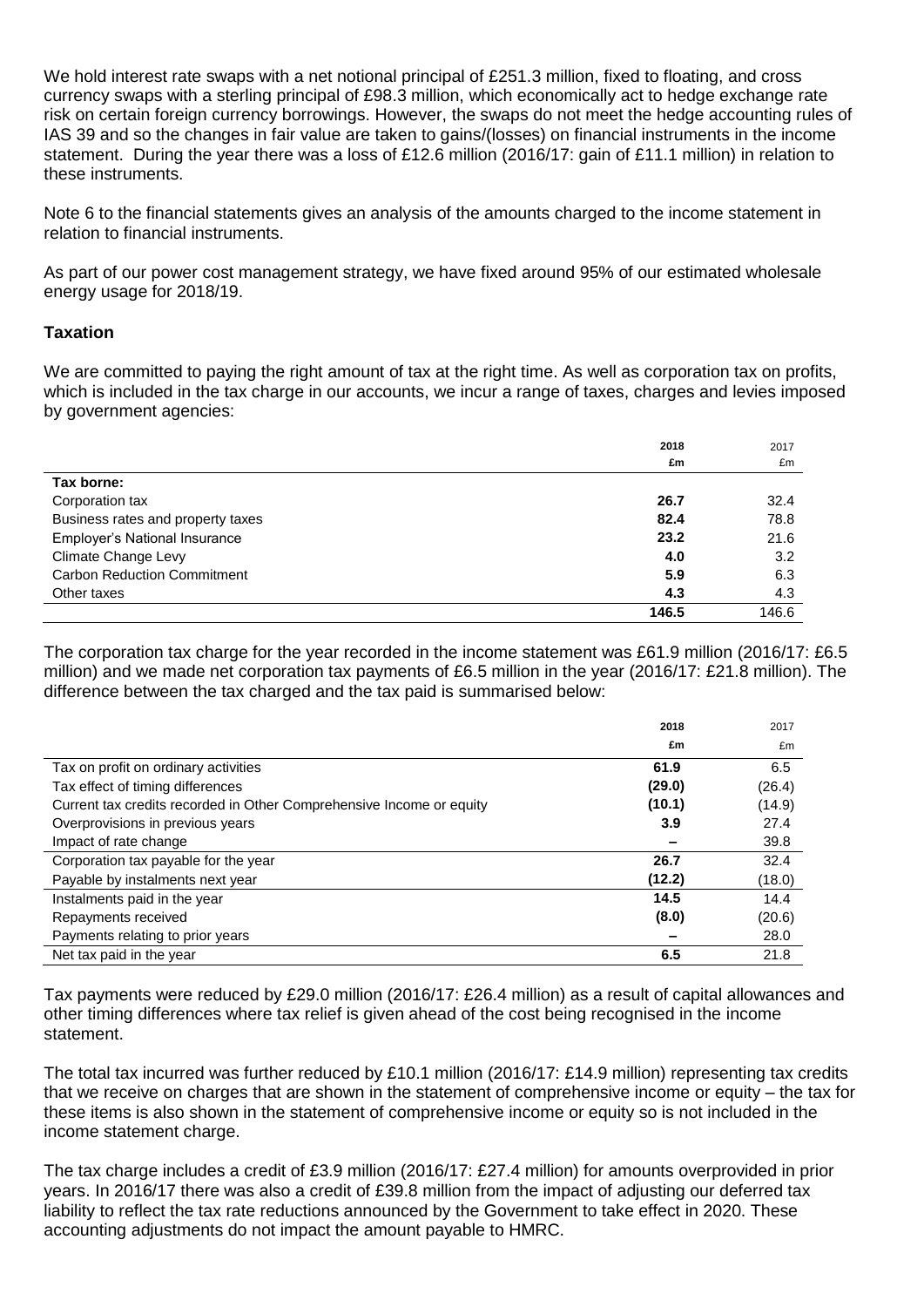Together these amounts represent the corporation tax payable for 2018 of £26.7 million (2016/17: £32.4 million).

Corporation tax liabilities are currently settled in four instalments, two in the year of assessment and two in the following year. In the current year we have paid instalments on this year's tax amounting to £14.5 million (2016/17: £14.4 million) and received repayments of tax overpaid in previous years of £8.0 million (2016/17: £20.6 million), net of the instalments due from 2016/17, resulting in a net tax payment of £6.5 million (2016/17: net payment of £21.8 million including payments of £28.0 million relating to prior years).

Instalments of £12.2 million (2016/17: £18.0 million) are due to be paid to HMRC next year in respect of the current year's liability.

Note 7 in the financial statements sets out the tax charges and credits in the period, which are described in more detail below.

The current tax charge for the year was £32.9 million (2016/17: £19.9 million). In the previous year there was an exceptional credit of £16.4 million from adjustments following agreement with HMRC of prior years' tax matters.

The deferred tax charge before exceptional tax was £29.0 million (2016/17: £22.4 million). In the previous year there was an exceptional deferred tax credit of £35.8 million comprising an exceptional charge of £4.0 million following agreement with HMRC of prior years' tax matters and an exceptional credit of £39.8 million arising from a reduction in the corporation tax rate, enacted in that year, to 17% with effect from 1 April 2020.

Our full effective tax rate this year was 20.5% (2016/17: 2.0% after the exceptional tax credits described above). We expect this rate to be close to the corporation tax rate in the UK of 19% (2016/17: 20%) because substantially all of our business is in the UK and the profits of these businesses are chargeable to UK corporation tax.

UK tax rules specify the period over which tax relief can be obtained for capital expenditure. Typically this is a shorter period than that over which the assets are depreciated in the accounts and this tends to reduce the corporation tax charge in the year and the group underlying effective current tax rate. We make provision for tax that will be paid in future periods when the tax relief on the capital expenditure has been received and we receive no allowance for the depreciation charge arising from that expenditure. This is the most significant component of our deferred tax position.

Our underlying effective current tax rate was 12.7% (2016/17: 16.6%).

## **Profit for the year and earnings per share**

Profit for the year from continuing operations decreased by 25.2% to £240.5 million (2016/17: £321.5 million).

The profit for the year from discontinued operations was £13.2 million (2016/17: £21.1 million).

Total profit for the year including discontinued operations was £253.7 million (2016/17: £342.6 million).

Basic earnings per share from continuing operations decreased by 25.3% to 102.2 pence (2016/17: 136.8 pence). Underlying basic earnings per share was 121.0 pence (2016/17: 115.7 pence). For further details see note 11.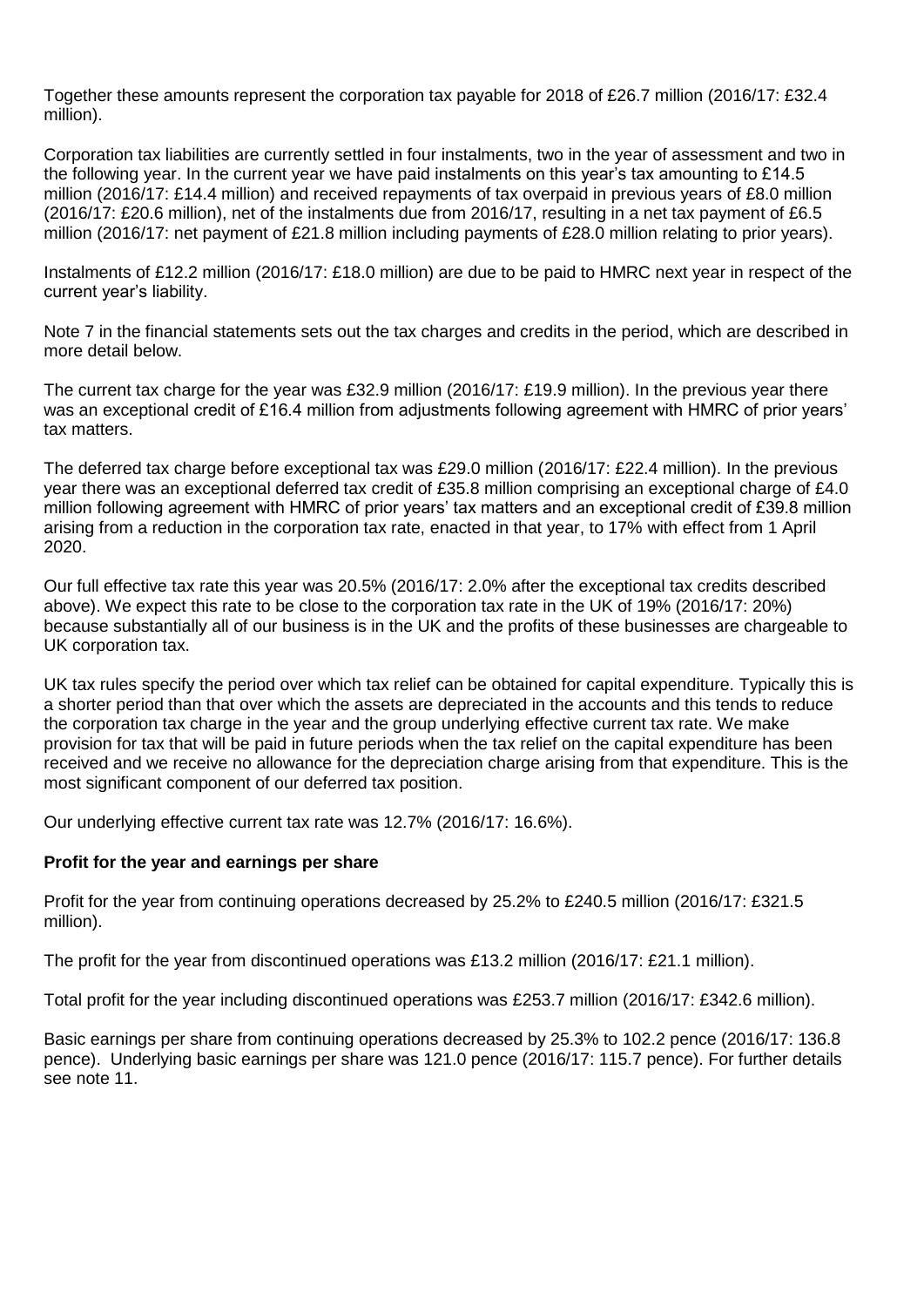## **Cash flow**

|                                                                              | 2018      | 2017      |
|------------------------------------------------------------------------------|-----------|-----------|
|                                                                              | £m        | £m        |
| Cash generated from operations                                               | 773.3     | 851.0     |
| Net capital expenditure                                                      | (591.0)   | (501.3)   |
| Net interest paid                                                            | (182.1)   | (177.0)   |
| Purchase of subsidiaries net of cash acquired                                | (0.2)     | (77.7)    |
| Proceeds on disposal of subsidiaries net of cash disposed and disposal costs | 25.1      | (19.2)    |
| Proceeds on maturity of forward contracts                                    |           | 4.3       |
| Swap termination payment                                                     | (40.0)    |           |
| Tax paid                                                                     | (6.5)     | (21.8)    |
| Free cash flow                                                               | (21.4)    | 58.3      |
| <b>Dividends</b>                                                             | (197.0)   | (190.4)   |
| Issue of shares                                                              | 5.6       | 6.1       |
| Change in net debt from cash flows                                           | (212.8)   | (126.0)   |
| Non-cash movements                                                           | (61.4)    | (133.0)   |
| Change in net debt                                                           | (274.2)   | (259.0)   |
| Opening net debt                                                             | (5,082.4) | (4,823.4) |
| Closing net debt                                                             | (5,356.6) | (5,082.4) |
|                                                                              |           |           |
|                                                                              | 2018      | 2017      |
|                                                                              | £m        | £m        |
| Net cash and cash equivalents                                                | 38.5      | 44.6      |
| Bank loans                                                                   | (1,217.4) | (1,073.3) |
| Other loans                                                                  | (4,223.9) | (4,090.0) |
| <b>Finances leases</b>                                                       | (113.9)   | (115.7)   |
| Cross currency swaps                                                         | 24.5      | 43.4      |
| Loans due from joint ventures and associated undertakings                    | 135.6     | 108.6     |
| Net debt                                                                     | (5,356.6) | (5,082.4) |

At 31 March 2018 we held £38.5 million (2017: £44.6 million) in net cash and cash equivalents. Average debt maturity was around 14 years (2017: 15 years). Including committed facilities, our cash flow requirements are funded until March 2020.

Net debt at 31 March 2018 was £5,356.6 million (2017: £5,082.4 million) and balance sheet gearing (net debt/net debt plus equity) was 84.4% (2017: 84.6%). Group net debt, expressed as a percentage of estimated Regulatory Capital Value at 31 March 2018 was 60.6% (2017: 61.6%).

The estimated fair value of debt at 31 March 2018 was £1,184.3 million higher than book value (2017: £1,444.0 million higher). The decrease in the difference to book value is largely due to the increase in the discount rates applied, driven by higher prevailing market interest rates.

## **Treasury management and liquidity**

Our principal treasury management objectives are:

- To access a broad range of sources of finance to obtain both the quantum and lowest cost compatible with the need for continued availability;
- To manage our exposure to movements in interest rates to provide an appropriate degree of certainty as to our cost of funds;
- To minimise our exposure to counterparty credit risk;
- To provide an appropriate degree of certainty as to our foreign exchange exposure;
- To maintain an investment grade credit rating for our regulated subsidiary Severn Trent Water Limited; and
- To maintain a flexible and sustainable balance sheet structure.

We invest cash in deposits with highly rated banks and liquidity funds. We regularly review the list of counterparties and report to the Treasury Committee.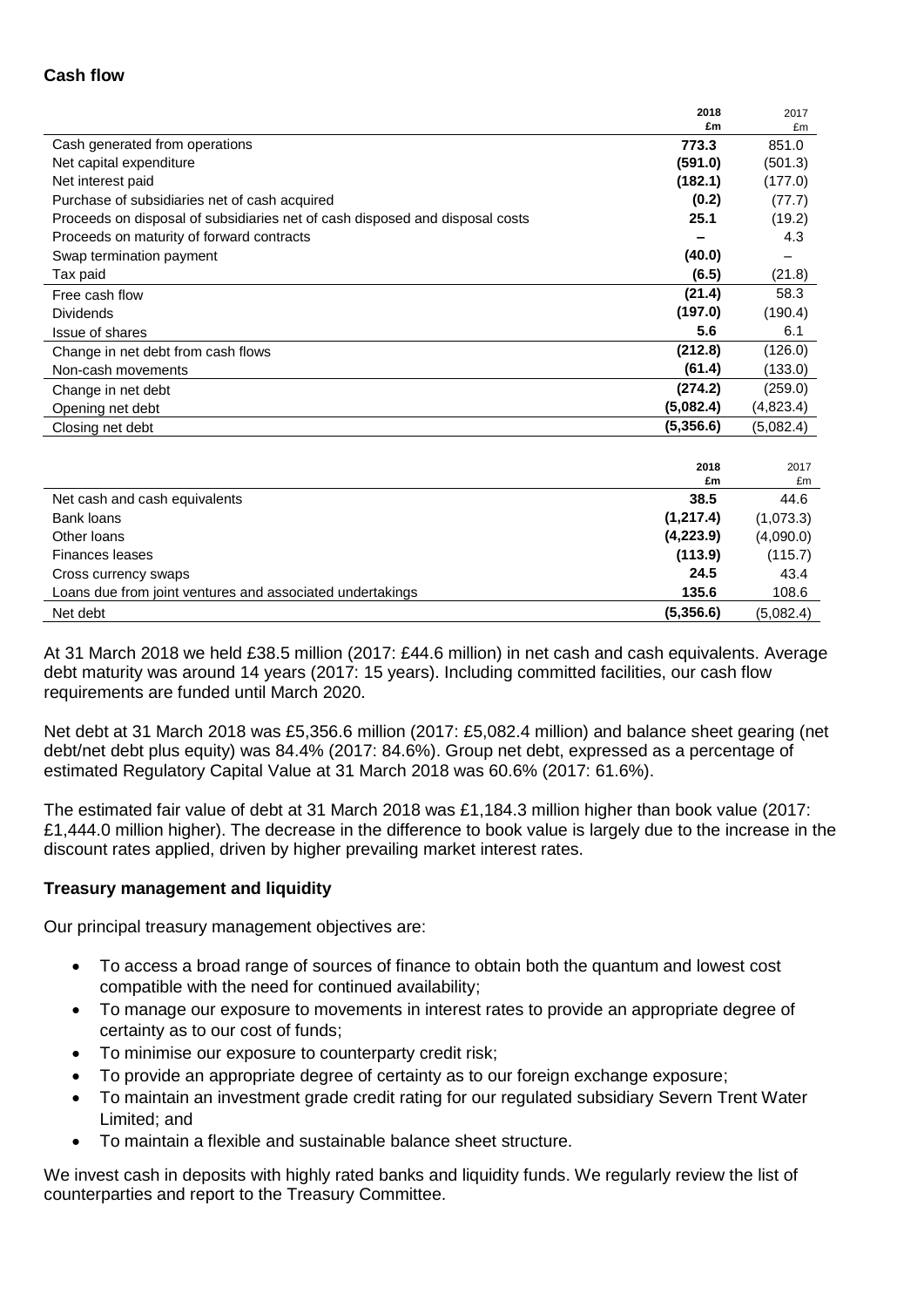Our policy for the management of interest rates is that at least 40% of our borrowings in AMP6 should be at fixed interest rates, or hedged through the use of interest rate swaps or forward rate agreements. At 31 March 2018, interest rates for 48% (2017: 51%) of our net debt of £5,356.6 million were fixed.

Our long term credit ratings are:

| Long term ratings   | Trent Plc<br>Severn | Seven Trent Water      | Outlook  |
|---------------------|---------------------|------------------------|----------|
| Moody's             | Baa <sup>.</sup>    | $\Lambda$ $\sim$<br>nυ | Negative |
| Standard and Poor's | BBB                 | BBB+                   | Stable   |

## **Pensions**

We have three defined benefit pensions arrangements, two from Severn Trent and one from Dee Valley Water. The Severn Trent schemes closed to future accrual on 31 March 2015.

Formal three-yearly actuarial valuations have been completed as at 31 March 2016 for the Severn Trent schemes ('the Schemes') and we have agreed the future funding plan for the Schemes with the Trustee. The agreement reached with the Trustee for the STPS, which is by far the largest of the schemes, includes:

- Deficit reduction contributions of £25 million were paid in the year ended 31 March 2017 and payments of £10 million for each of the subsequent financial years ending 31 March 2019.
- Inflation-linked payments of £15 million per annum through an asset-backed funding arrangement, potentially continuing to 31 March 2031, although these contributions will cease earlier should a subsequent valuation of the STPS show that these contributions are no longer needed.
- Payments under another asset-backed funding arrangement of £8.2 million per annum to 31 March 2032.
- In addition to these payments, the company will directly pay the annual PPF levy incurred by the STPS (£1.1 million in 2017/18).

The Schemes have entered into additional hedging arrangements to reduce the impact of fluctuations in interest rates and inflation on the Schemes' liabilities without adversely impacting the expected return from the Schemes' assets.

Dee Valley Water participates in the Dee Valley Water Limited Section of the Water Companies Pension Scheme ('the Section'). The Section funds are administered by trustees and are held separately from the assets of the group.

On an IAS 19 basis, the net position (before deferred tax) of all of the group's defined benefit pension schemes was a deficit of £519.8 million (2017: £574.6 million). To calculate the pension deficit for accounting purposes, we are required to use corporate bond yields as the basis for the discount rate of our long-term liabilities, irrespective of the nature of the scheme's assets or their expected returns.

The movements in the net deficit during the period were:

|                                                | Fair value<br>of plan assets<br>£m | Defined<br>benefit<br>obligations<br>£m | Net deficit<br>£m |
|------------------------------------------------|------------------------------------|-----------------------------------------|-------------------|
| At start of the period                         | 2.352.8                            | (2,927.4)                               | (574.6)           |
| Amounts credited/(charged) to income statement | 60.2                               | (69.7)                                  | (9.5)             |
| Actuarial (losses)/gains taken to reserves     | (1.3)                              | 30.4                                    | 29.1              |
| Net contributions received and benefits paid   | (71.9)                             | 107.1                                   | 35.2              |
| At end of the period                           | 2,339.8                            | (2,859.6)                               | (519.8)           |

On an IAS 19 basis, the funding level has improved to 82% (31 March 2017: 80%).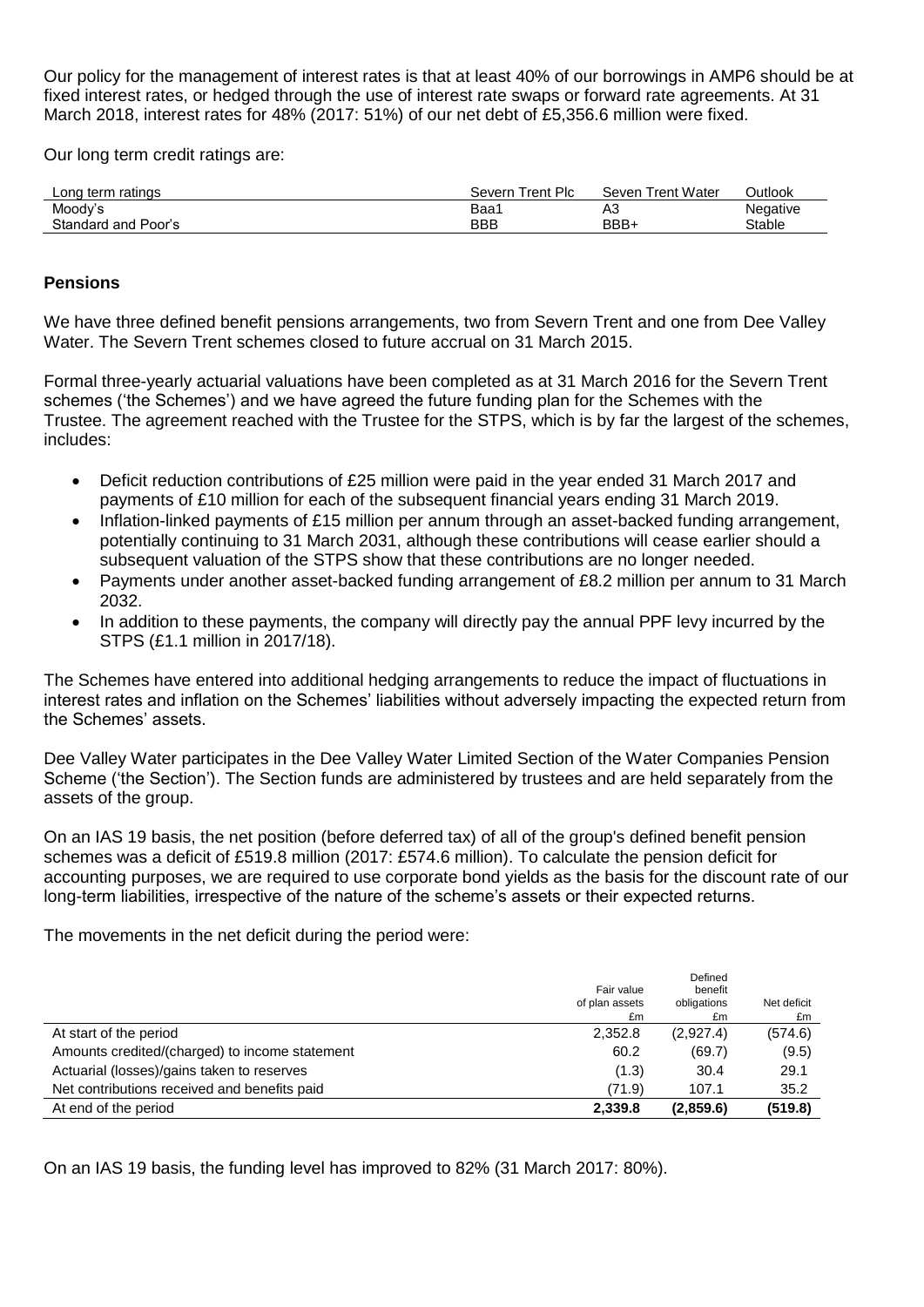# **Exchange rates**

The trading results of overseas subsidiaries are translated to sterling at the average rate of exchange ruling during the period and their net assets are translated at the closing rate on the balance sheet date. The impact of changing exchange rates on the subsidiaries' trading results was immaterial.

# **Dividends**

In line with our policy for the remainder of AMP6 announced last year to increase the dividend by at least RPI+4% each year, the Board has proposed a final ordinary dividend of 51.92 pence per share for 2017/18 (2016/17: 48.90 pence per share). This gives a total ordinary dividend for the year of 86.55 pence (2016/17: 81.50 pence). The final ordinary dividend is payable on 20 July 2018 to shareholders on the register at 15 June 2018.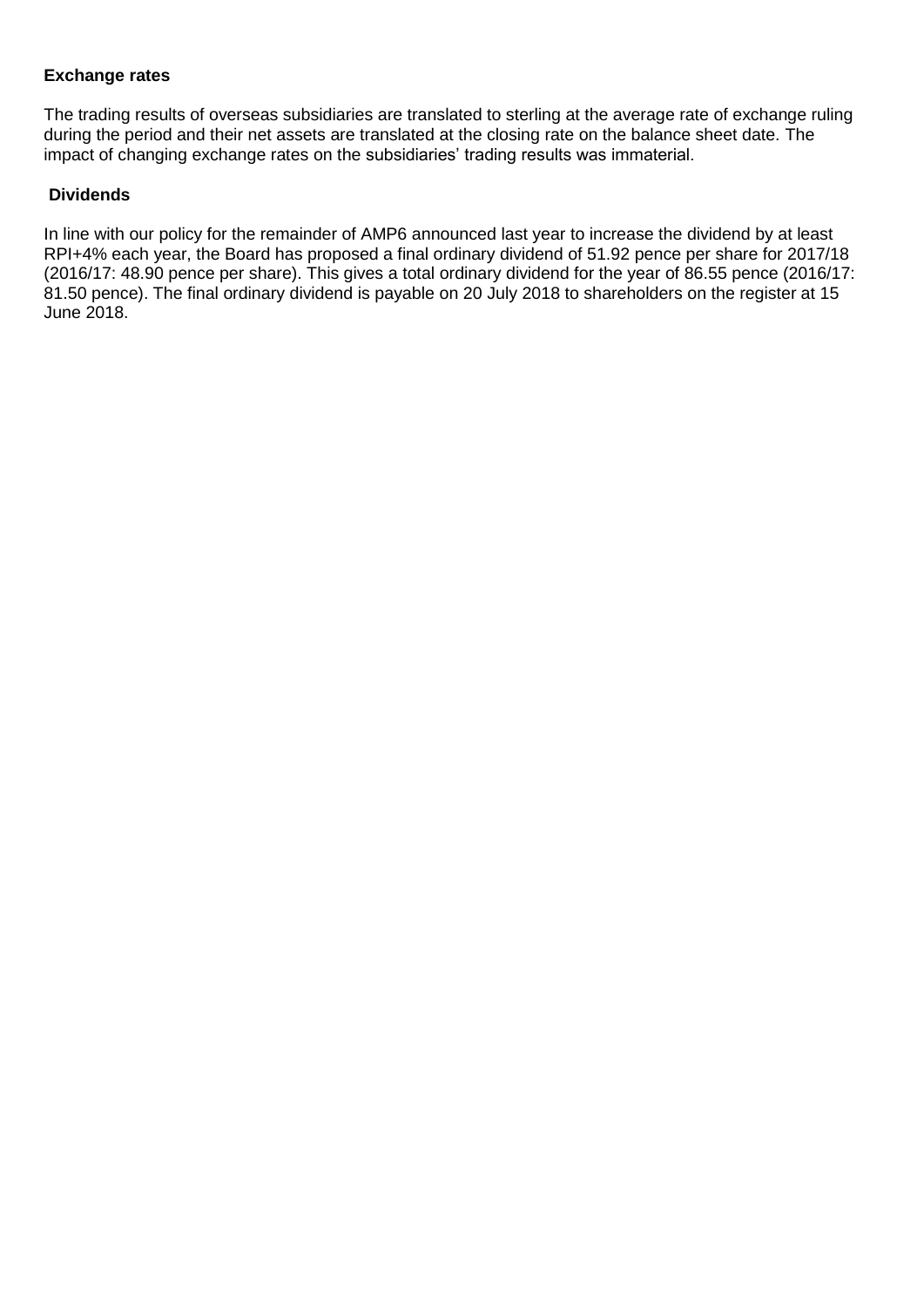# **Principal risks and uncertainties**

The Board considers the principal risks and uncertainties affecting the group's business activities to be those detailed below:

# **Customer Perception:**

 We may be unable to improve and maintain our levels of customer service sufficiently to deliver what our customers tell us they want.

# **Legal and Regulatory Environment:**

- We may be unable to effectively anticipate and/or influence future developments in the UK water industry resulting in our business plans becoming unsustainable.
- The regulatory landscape is complex and subject to ongoing change. There is a risk that processes may fail or that our processes may not effectively keep pace with changes in legislation, leading to the risk of non-compliance. The Labour Party included in their 2017 manifesto a commitment to renationalise the water sector, including Severn Trent Water Limited the Group's principal operating subsidiary. We continue to engage constructively with stakeholders, and note that the debate is now reflecting both the benefits to customers of the current model and the legal and democratic difficulties of renationalisation.

# **Operations, assets and people:**

- We may experience loss of data or interruptions to our key business systems as a result of cyber threats.
- We may fail to meet our regulatory targets including targets from Ofwat in relation to operational performance of our assets resulting in regulatory penalties.
- Failure of certain key assets or processes may result in inability to provide a continuous supply of clean water and safely take waste water away within our area.
- Due to the nature of our operations, we could endanger the health and safety of our people, contractors and members of the public as well as negatively impact our local and wider environment.
- We are unable to deal with the impact of extreme and unpredictable weather events on our assets and infrastructure and/or are unable to successfully plan for future water resource supply and demand due to climate change.

## **Financial risks:**

- Lower interest rates, higher inflation or underperforming equity markets may require us to provide more funding for our pension schemes.
- We may be unable to fund the business sufficiently in order to meet our liabilities as they fall due.

# **The UK's decision to leave the European Union (EU):**

- Severn Trent is less affected than other companies from the decision to leave the European Union we operate principally in the UK and our supplier base and customers are predominantly domestic. We are, however, subject to some of the broader developments that flow from the decision, such as:
	- The effect on interest rates. Interest rates fell in the wake of the referendum decision. Lower rates reduce our cost of variable rate debt but they have an adverse impact on our pension deficit. Following the Brexit vote we have completed additional inflation and interest rate hedging and introduced downside protection to the fund's equity holdings.
	- The impact on our sources of finance. Where we borrow money from will be affected by broader macro-economic considerations and we do not expect to have access to the European Investment Bank (or its equivalent) after leaving the European Union. Following the Brexit vote we have been successful in raising £900 million through three sterling bond issues.
	- Future changes to environmental regulation. EU-derived environmental regulation has historically been a major driver of our investment programmes. The extent to which the UK government will follow or deviate from EU environmental legislation in the future is unclear.
	- The impact on the domestic economy. The health of the domestic economy can impact the ability of some of our customers to pay their bills.
- We don't consider the uncertainty surrounding the Brexit negotiations as a Principal Risk in itself, but it will be an influencing factor on the potential causes of some of our Principal Risks. Understanding the implications of the Brexit negotiations will therefore form a key part of our future ERM risk review process and the assessment of our Principal Risks.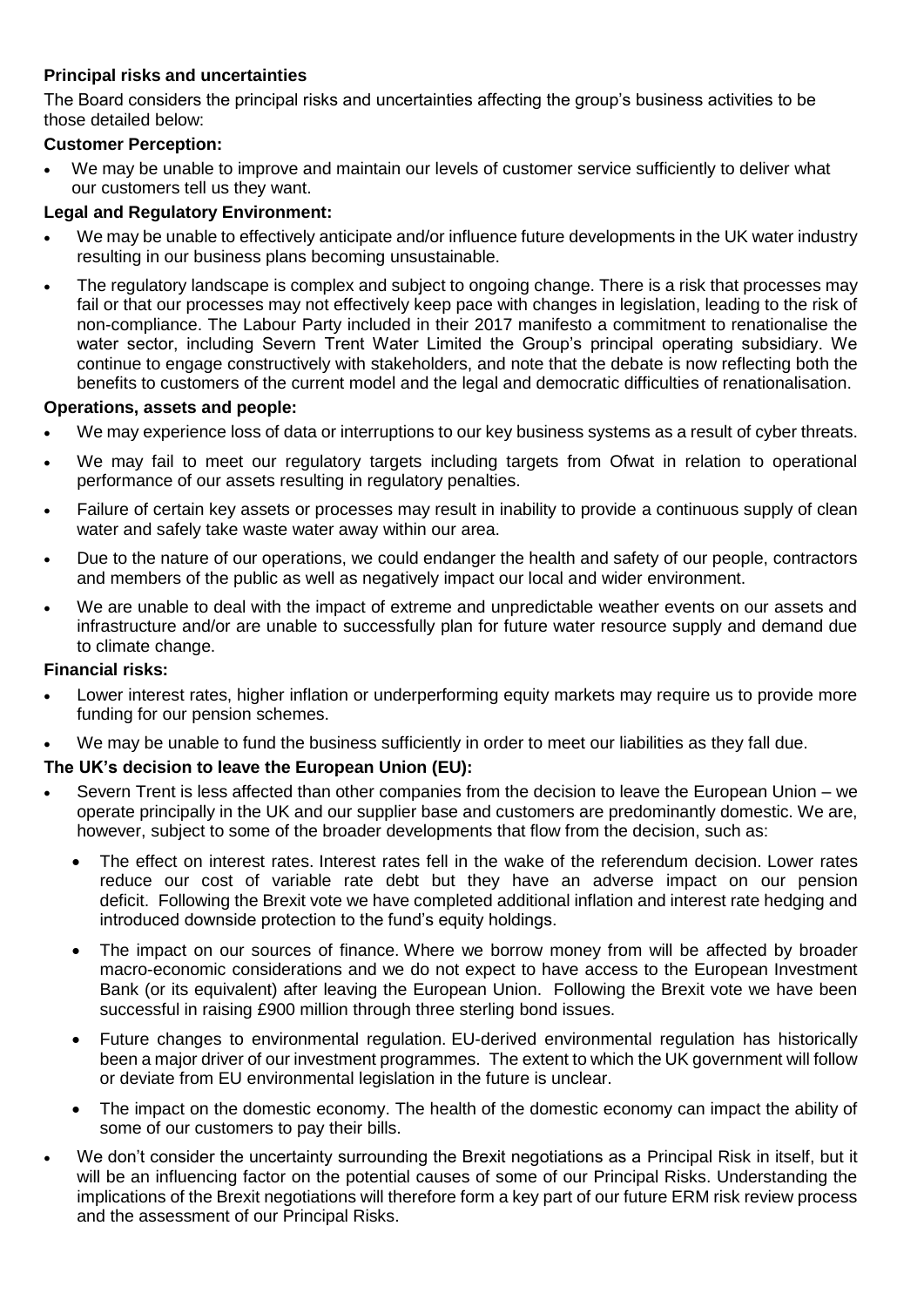# **Technical Guidance 2018/19**

| Year-end guidance               |                                                                                                                                                                        | FY 17/18 | Year-on-<br>Year |
|---------------------------------|------------------------------------------------------------------------------------------------------------------------------------------------------------------------|----------|------------------|
|                                 | <b>Regulated Water and Waste Water</b>                                                                                                                                 |          |                  |
| Turnover                        | £1.62 billion to £1.65 billion                                                                                                                                         | £1.57bn  |                  |
| Opex                            | Higher year-on-year as upward cost pressures of EA licence<br>fees and continued higher energy pass-through costs offset<br>ongoing efficiency programmes              | £604m    |                  |
| <b>IRE</b>                      | £135 million to £155 million                                                                                                                                           | £135m    |                  |
| Customer<br>ODIs <sup>(1)</sup> | Expected to outturn in a net neutral position as only £7m of<br>Waste cap remains, which we expect to hit in 2018/19                                                   | £80m     |                  |
| <b>Business Services</b>        |                                                                                                                                                                        |          |                  |
| Turnover                        | Higher year-on-year                                                                                                                                                    | £139m    |                  |
| <b>PBIT</b>                     | Marginally higher year-on-year, impacted by new plant start-up<br>costs                                                                                                | £36m     |                  |
| Group                           |                                                                                                                                                                        |          |                  |
| <b>Property PBIT</b>            | Around £20 million, including the sale of Teal Close                                                                                                                   | £7m      |                  |
| Interest charge                 | Down year-on-year due to lower interest rates on new and<br>replacement debt and lower forecast RPI                                                                    | £220m    |                  |
| Tax rate                        | Total tax rate expected to be around 19% and the underlying<br>effective current tax rate between 11% and 13% due to higher<br>capital allowances from increased capex | 12.7%    |                  |
| Group capex                     | £650 million to £750 million                                                                                                                                           | £591m    |                  |
| Dividend                        | Annual dividend growth of at least RPI+4% until March 2020.<br>2018/19 dividend set at 93.37 $p^{(2)}$                                                                 | 86.55p   |                  |

1. Customer Outcome Delivery Incentives (ODIs), quoted pre-tax at 2012/13 prices

2. 2018/19 dividend growth is based on November 2017 RPI of 3.88% plus 4%

## **Further Information**

For further information, including the group's preliminary results presentation, see the Severn Trent website [\(www.severntrent.com\)](http://www.severntrent.com/).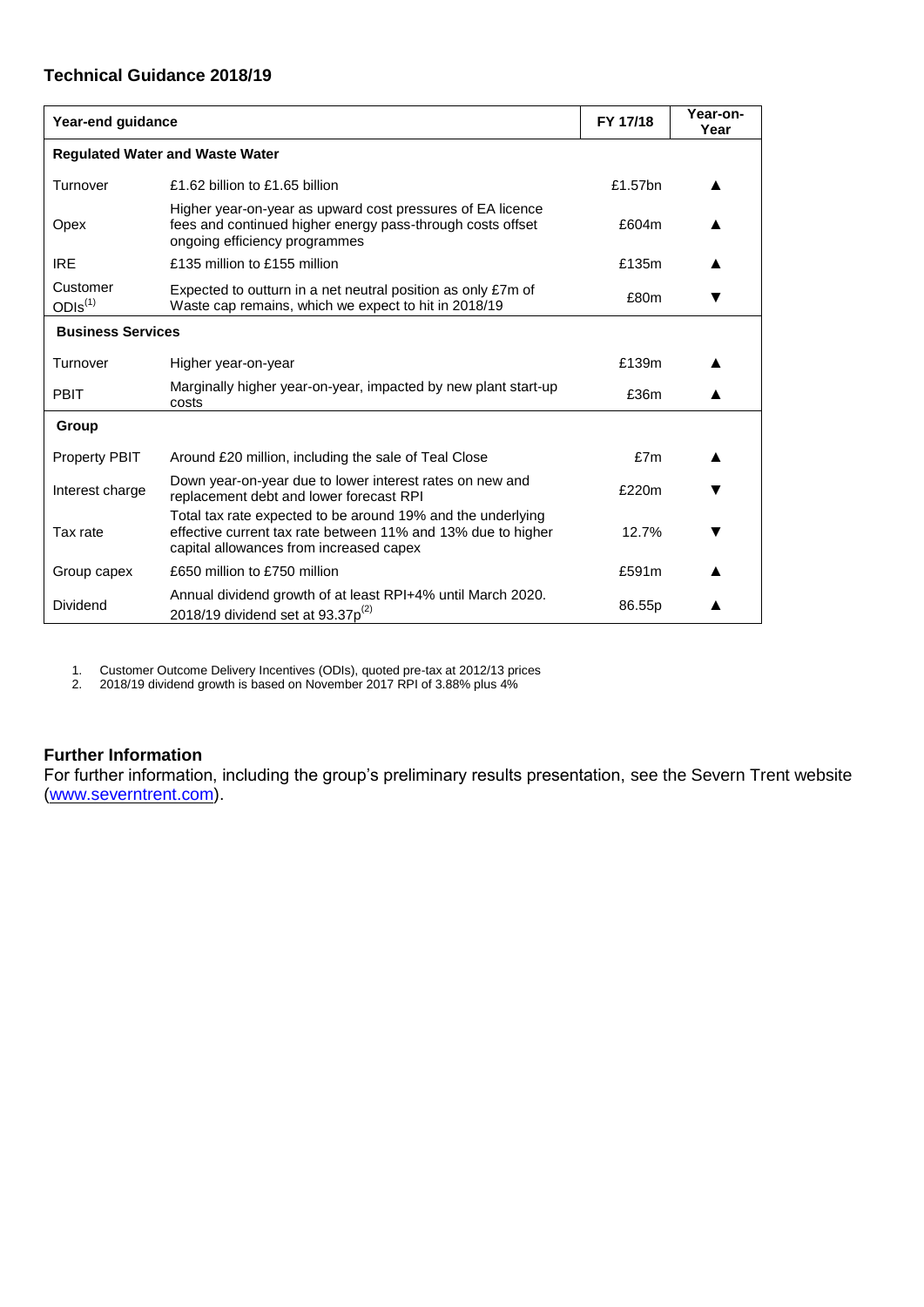# Consolidated income statement Year ended 31 March 2018

|                                                                                    |                | 2018       | 2017             |
|------------------------------------------------------------------------------------|----------------|------------|------------------|
|                                                                                    | Note           | £m         | (restated)<br>£m |
| <b>Turnover</b>                                                                    | $\overline{2}$ | 1,694.1    | 1,638.0          |
| Operating costs before exceptional items                                           |                | (1, 153.1) | (1, 117.9)       |
| <b>Exceptional items</b>                                                           | 3              | (12.6)     | 16.6             |
| <b>Total operating costs</b>                                                       |                | (1, 165.7) | (1, 101.3)       |
| Profit before interest, tax and exceptional items                                  | $\overline{2}$ | 541.0      | 520.1            |
| <b>Exceptional items</b>                                                           | 3              | (12.6)     | 16.6             |
| Profit before interest and tax                                                     |                | 528.4      | 536.7            |
| Finance income                                                                     | $\overline{4}$ | 67.7       | 72.2             |
| Finance costs                                                                      | 5              | (287.2)    | (277.3)          |
| Net finance costs                                                                  |                | (219.5)    | (205.1)          |
| Net losses on financial instruments                                                | 6              | (6.7)      | (1.8)            |
| Share of net profit/(loss) of joint ventures accounted for using the equity method |                | 0.2        | (1.8)            |
| Profit on ordinary activities before taxation                                      |                | 302.4      | 328.0            |
| Current tax                                                                        | $\overline{7}$ | (32.9)     | (36.3)           |
| Deferred tax                                                                       | $\overline{7}$ | (29.0)     | (22.4)           |
| <b>Exceptional tax</b>                                                             | $\overline{7}$ | -          | 52.2             |
| Taxation on profit on ordinary activities                                          | $\overline{7}$ | (61.9)     | (6.5)            |
| Profit for the year from continuing operations                                     |                | 240.5      | 321.5            |
| Profit for the year from discontinued operations                                   | 9              | 13.2       | 21.1             |
| Profit for the year                                                                |                | 253.7      | 342.6            |
| Attributable to:                                                                   |                |            |                  |
| Owners of the company                                                              |                | 253.7      | 342.8            |
| Non-controlling interests                                                          |                |            | (0.2)            |
|                                                                                    |                | 253.7      | 342.6            |
|                                                                                    |                |            |                  |
| Earnings per share (pence)                                                         |                |            |                  |
| From continuing operations                                                         |                |            |                  |
| Basic                                                                              |                | 102.2      | 136.8            |
| <b>Diluted</b>                                                                     |                | 101.9      | 136.2            |
| From continuing and discontinued operations                                        |                |            |                  |
| Basic                                                                              |                | 107.8      | 145.9            |
| <b>Diluted</b>                                                                     |                | 107.5      | 145.3            |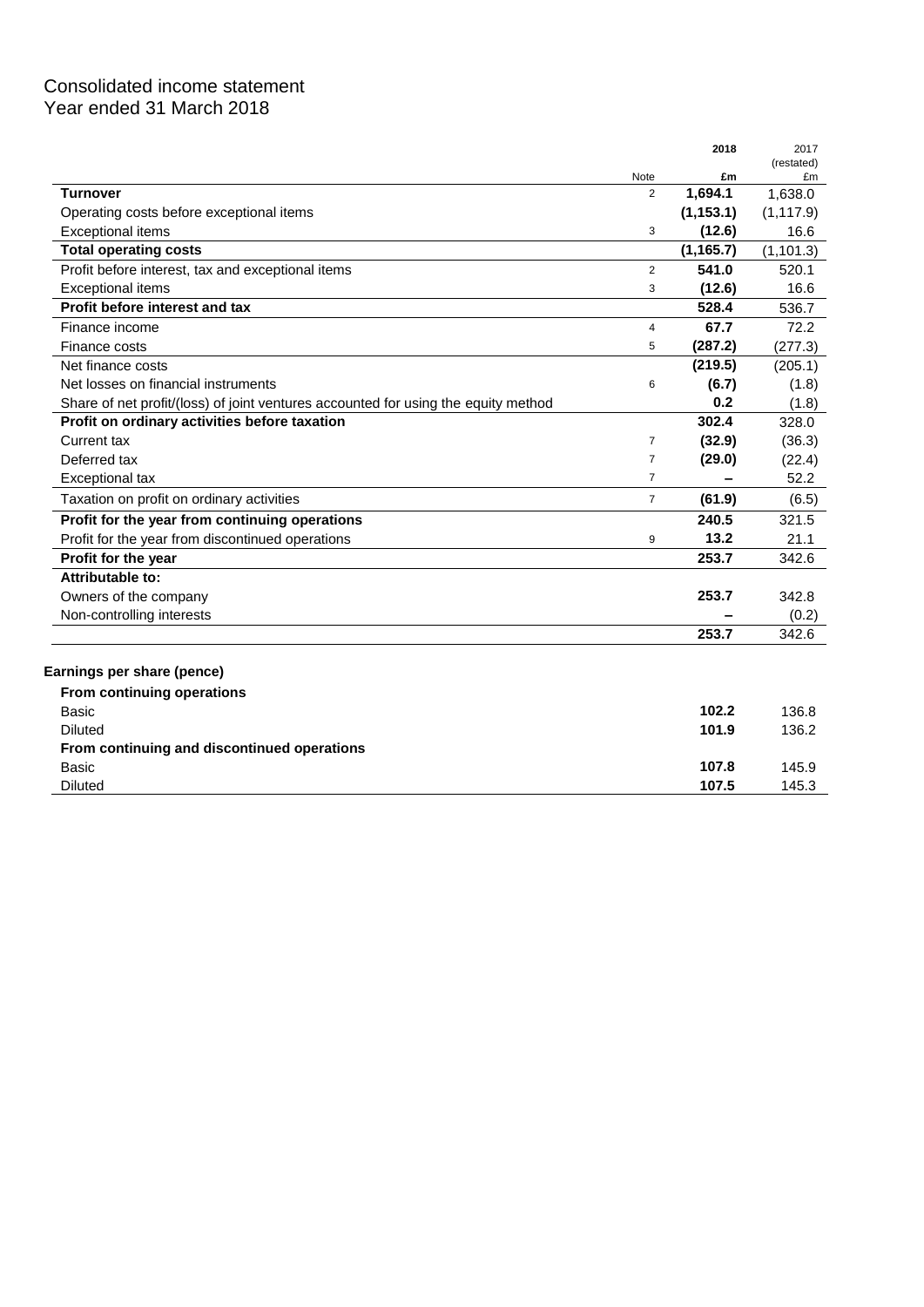# Consolidated statement of comprehensive income Year ended 31 March 2018

|                                                                     | 2018        | 2017        |
|---------------------------------------------------------------------|-------------|-------------|
|                                                                     | £m<br>253.7 | £m<br>342.6 |
| <b>Profit for the year</b><br>Other comprehensive income/(loss)     |             |             |
|                                                                     |             |             |
| Items that will not be reclassified to the income statement:        |             |             |
| Net actuarial gain/(loss)                                           | 29.1        | (311.2)     |
| Tax on net actuarial gain/loss                                      | (7.6)       | 56.3        |
| Deferred tax arising on change of rate                              |             | (3.1)       |
|                                                                     | 21.5        | (258.0)     |
| Items that may be reclassified to the income statement:             |             |             |
| Gains/(losses) on cash flow hedges                                  | 5.8         | (8.0)       |
| Deferred tax on gains/losses on cash flow hedges                    | (1.0)       | 1.3         |
| Amounts on cash flow hedges transferred to the income statement     | 8.2         | 2.9         |
| Deferred tax on transfer to the income statement                    | (1.4)       | (0.4)       |
| Exchange movement on translation of overseas results and net assets | (1.6)       | 5.2         |
| Cumulative exchange gains taken to the income statement             | (29.8)      | (2.8)       |
|                                                                     | (19.8)      | (1.8)       |
| Other comprehensive income/(loss) for the year                      | 1.7         | (259.8)     |
| Total comprehensive income for the year                             | 255.4       | 82.8        |
| Attributable to:                                                    |             |             |
| Owners of the company                                               | 255.4       | 83.1        |
| Non-controlling interest                                            |             | (0.3)       |
|                                                                     | 255.4       | 82.8        |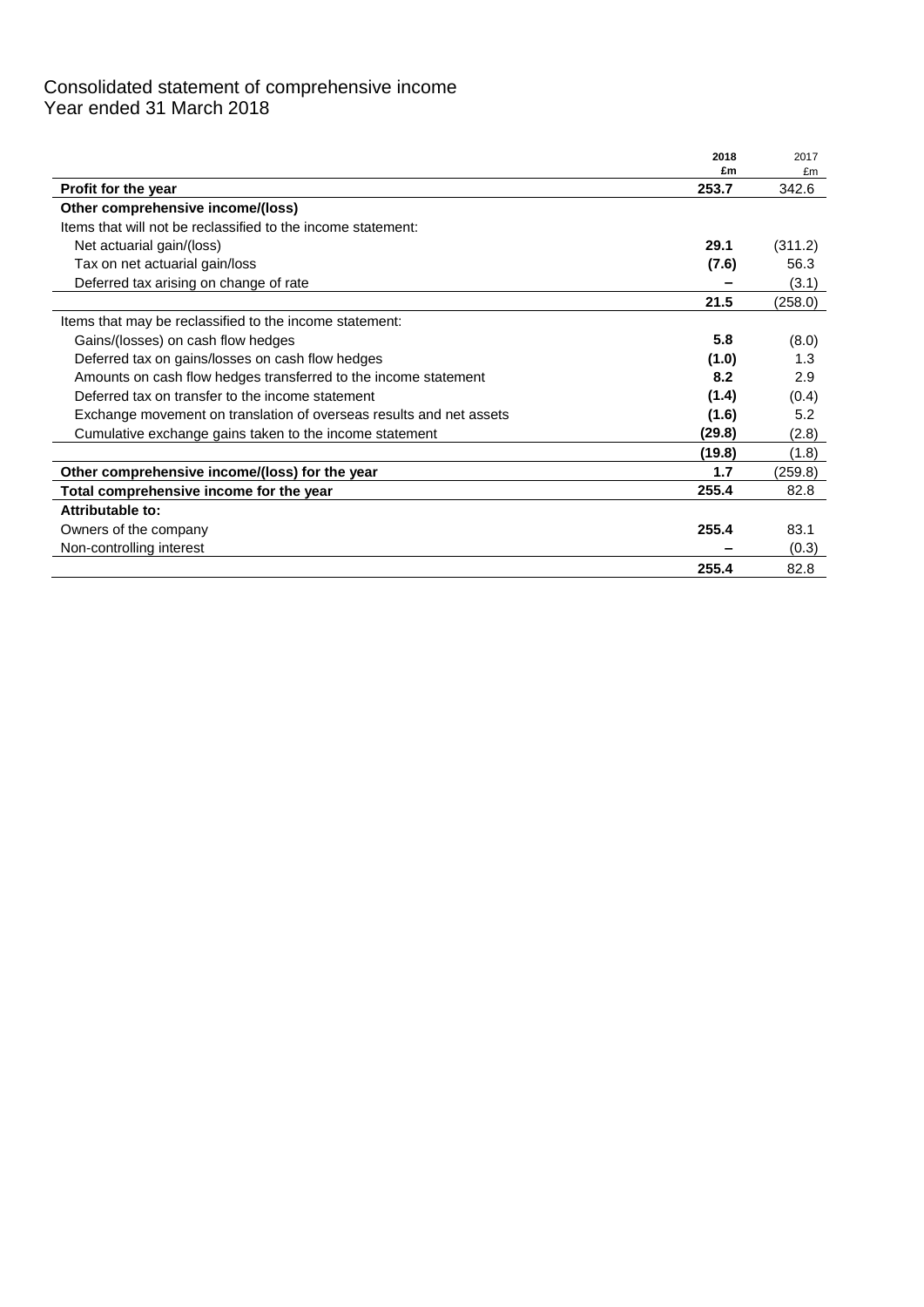# Consolidated statement of changes in equity Year ended 31 March 2018

|                                                                        | <b>Share</b><br>capital<br>£m | Share<br>premium<br>£m   | Other<br>reserves<br>£m  | Retained<br>earnings<br>£m | Total<br>£m              | Non-<br>controlling<br>interests<br>£m | Total<br>equity<br>£m |
|------------------------------------------------------------------------|-------------------------------|--------------------------|--------------------------|----------------------------|--------------------------|----------------------------------------|-----------------------|
| As at 1 April 2016                                                     | 234.3                         | 106.8                    | 116.5                    | 559.8                      | 1,017.4                  | 1.1                                    | 1,018.5               |
| Profit for the year                                                    | $\overline{\phantom{0}}$      | —                        | $\qquad \qquad -$        | 342.8                      | 342.8                    | (0.2)                                  | 342.6                 |
| Losses on cash flow hedges                                             |                               | —                        | (8.0)                    | $\qquad \qquad -$          | (8.0)                    | $\qquad \qquad -$                      | (8.0)                 |
| Deferred tax on losses on cash flow hedges                             |                               | —                        | 1.3                      | —                          | 1.3                      | $\overline{\phantom{0}}$               | 1.3                   |
| Amounts on cash flow hedges transferred to                             |                               |                          |                          |                            |                          |                                        |                       |
| the income statement                                                   |                               |                          | 2.9                      |                            | 2.9                      |                                        | 2.9                   |
| Deferred tax on transfer to the income                                 |                               |                          |                          |                            |                          |                                        |                       |
| statement                                                              |                               | -                        | (0.4)                    | —                          | (0.4)                    |                                        | (0.4)                 |
| Exchange movement on translation of<br>overseas results and net assets |                               |                          | 5.3                      |                            | 5.3                      | (0.1)                                  | 5.2                   |
| Cumulative exchange losses transferred to                              |                               |                          |                          |                            |                          |                                        |                       |
| income statement                                                       |                               | -                        | (2.8)                    | -                          | (2.8)                    |                                        | (2.8)                 |
| Net actuarial losses                                                   |                               |                          | $\overline{\phantom{0}}$ | (311.2)                    | (311.2)                  |                                        | (311.2)               |
| Tax on net actuarial losses                                            |                               |                          | $\overline{\phantom{0}}$ | 56.3                       | 56.3                     |                                        | 56.3                  |
| Deferred tax arising from rate change                                  |                               | -                        | -                        | (3.1)                      | (3.1)                    |                                        | (3.1)                 |
| Transfer net of deferred tax                                           |                               | -                        | 7.0                      | (7.0)                      | $\overline{\phantom{0}}$ |                                        |                       |
|                                                                        |                               |                          | 5.3                      |                            | 83.1                     | (0.3)                                  |                       |
| Total comprehensive income/(loss) for the year                         | $\qquad \qquad -$             | $\overline{\phantom{0}}$ |                          | 77.8                       |                          |                                        | 82.8                  |
| Share options and LTIPs                                                |                               |                          |                          |                            |                          |                                        |                       |
| - proceeds from shares issued                                          | 0.4                           | 5.7                      | -                        | $\qquad \qquad -$          | 6.1                      |                                        | 6.1                   |
| - value of employees' services                                         |                               |                          | —                        | 6.2                        | 6.2                      |                                        | 6.2                   |
| Current tax on share based payments                                    |                               | -                        | -                        | 0.8                        | 0.8                      | —                                      | 0.8                   |
| Deferred tax on share based payments                                   |                               |                          | —                        | 0.1                        | 0.1                      | $\qquad \qquad -$                      | 0.1                   |
| Disposal of non-controlling interest                                   |                               | —                        | —                        | $\overline{\phantom{0}}$   | $\qquad \qquad -$        | (0.8)                                  | (0.8)                 |
| Dividends paid                                                         | —                             | —                        | —                        | (190.4)                    | (190.4)                  | -                                      | (190.4)               |
| As at 31 March 2017                                                    | 234.7                         | 112.5                    | 121.8                    | 454.3                      | 923.3                    | $\overline{\phantom{0}}$               | 923.3                 |
| Profit for the year                                                    |                               | —                        | $\qquad \qquad -$        | 253.7                      | 253.7                    |                                        | 253.7                 |
| Gains on cash flow hedges                                              |                               | —                        | 5.8                      | $\qquad \qquad -$          | 5.8                      |                                        | 5.8                   |
| Deferred tax on gains on cash flow hedges                              |                               | —                        | (1.0)                    | -                          | (1.0)                    |                                        | (1.0)                 |
| Amounts on cash flow hedges transferred to                             |                               |                          |                          |                            |                          |                                        |                       |
| the income statement                                                   |                               |                          | 8.2                      |                            | 8.2                      |                                        | 8.2                   |
| Deferred tax on transfer to the income<br>statement                    |                               |                          | (1.4)                    | -                          | (1.4)                    |                                        | (1.4)                 |
| Exchange movement on translation of                                    |                               |                          |                          |                            |                          |                                        |                       |
| overseas results and net assets                                        |                               |                          | (1.6)                    |                            | (1.6)                    |                                        | (1.6)                 |
| Cumulative exchange gains transferred to                               |                               |                          |                          |                            |                          |                                        |                       |
| income statement                                                       |                               |                          | (29.8)                   |                            | (29.8)                   |                                        | (29.8)                |
| Net actuarial gains                                                    |                               |                          | -                        | 29.1                       | 29.1                     |                                        | 29.1                  |
| Tax on net actuarial gains                                             |                               |                          | -                        | (7.6)                      | (7.6)                    |                                        | (7.6)                 |
| Transfer between reserves                                              | -                             | $\qquad \qquad -$        | (9.0)                    | 9.0                        |                          |                                        |                       |
| Total comprehensive (loss)/income for the year                         |                               | —                        | (28.8)                   | 284.2                      | 255.4                    | $\qquad \qquad -$                      | 255.4                 |
| Share options and LTIPs                                                |                               |                          |                          |                            |                          |                                        |                       |
| - proceeds from shares issued                                          | 0.4                           | 5.2                      |                          |                            | 5.6                      |                                        | 5.6                   |
| - value of employees' services                                         |                               |                          | -                        | 6.9                        | 6.9                      |                                        | 6.9                   |
| Current tax on share based payments                                    |                               |                          | —                        | 0.8                        | 0.8                      |                                        | 0.8                   |
| Deferred tax on share based payments                                   |                               |                          | —                        | (1.3)                      | (1.3)                    |                                        | (1.3)                 |
| Dividends paid                                                         |                               | —                        | $\qquad \qquad -$        | (197.0)                    | (197.0)                  |                                        | (197.0)               |
| As at 31 March 2018                                                    | 235.1                         | 117.7                    | 93.0                     | 547.9                      | 993.7                    |                                        | 993.7                 |
|                                                                        |                               |                          |                          |                            |                          |                                        |                       |

**Equity attributable to owners of the company**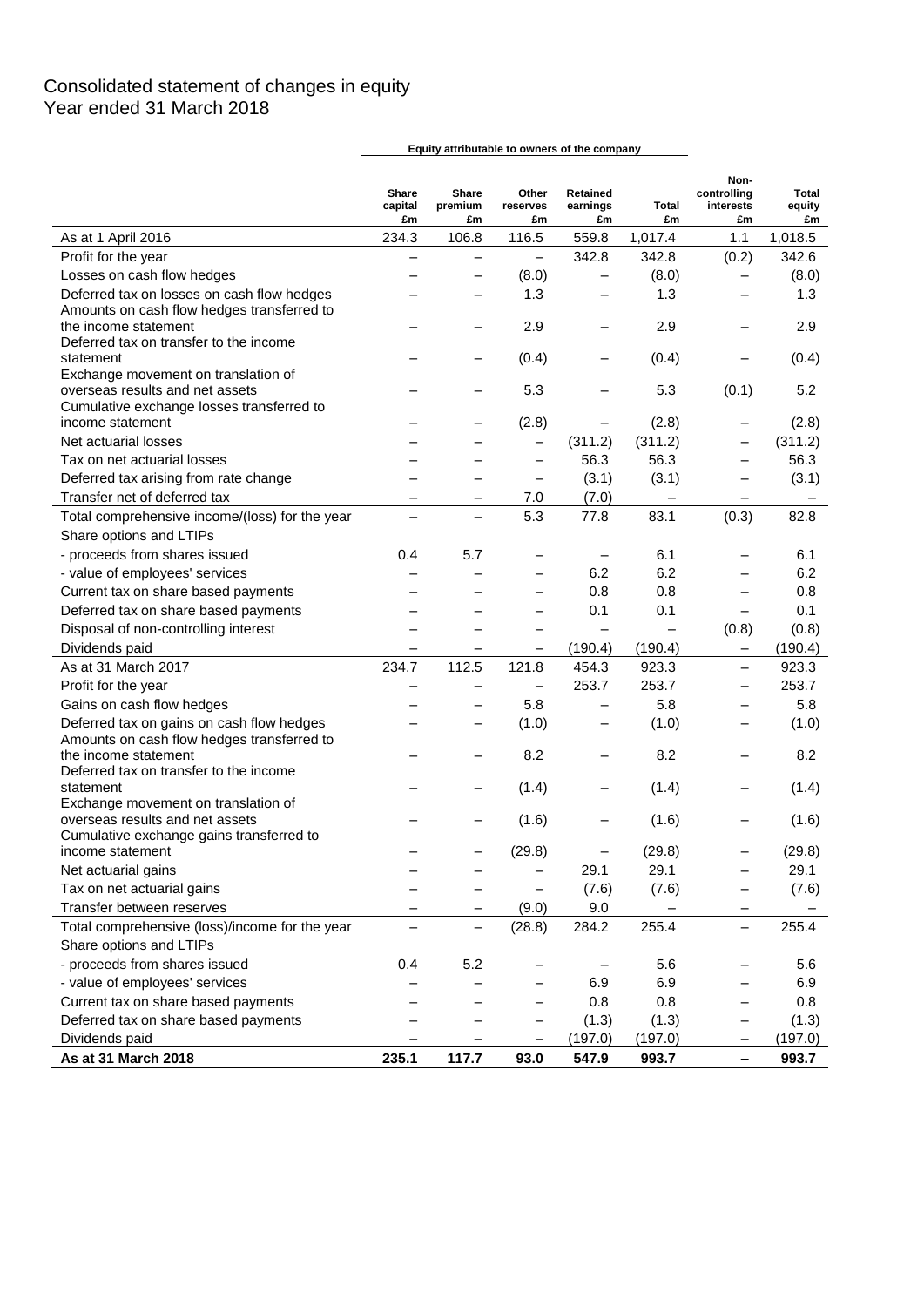# Consolidated balance sheet At 31 March 2018

|                                              |      | 2018         | 2017         |
|----------------------------------------------|------|--------------|--------------|
|                                              | Note | £m           | £m           |
| <b>Non-current assets</b>                    |      |              |              |
| Goodwill                                     |      | 62.2<br>88.4 | 81.0<br>80.9 |
| Other intangible assets                      |      |              |              |
| Property, plant and equipment                |      | 8,471.9      | 8,116.4      |
| Investments in joint ventures and associates |      | 37.6         | 37.4         |
| Derivative financial instruments             |      | 36.0         | 67.0         |
| Trade and other receivables                  |      | 181.3        | 58.1         |
| Retirement benefit surplus                   | 12   | 18.2         | 9.8          |
|                                              |      | 8,895.6      | 8,450.6      |
| <b>Current assets</b>                        |      |              |              |
| Inventory                                    |      | 18.5         | 16.2         |
| Trade and other receivables                  |      | 456.4        | 517.8        |
| Current tax receivable                       |      |              | 7.3          |
| Derivative financial instruments             |      | 0.2          |              |
| Cash and cash equivalents                    |      | 51.1         | 44.6         |
|                                              |      | 526.2        | 585.9        |
| <b>Current liabilities</b>                   |      |              |              |
| <b>Borrowings</b>                            |      | (308.7)      | (559.4)      |
| Derivative financial instruments             |      |              | (0.6)        |
| Trade and other payables                     |      | (462.6)      | (451.9)      |
| Current tax payable                          |      | (8.6)        |              |
| Provisions for liabilities and charges       |      | (40.6)       | (17.5)       |
|                                              |      | (820.5)      | (1,029.4)    |
| <b>Net current liabilities</b>               |      | (294.3)      | (443.5)      |
| <b>Non-current liabilities</b>               |      |              |              |
| <b>Borrowings</b>                            |      | (5,259.1)    | (4,719.6)    |
| Derivative financial instruments             |      | (116.0)      | (184.1)      |
| Trade and other payables                     |      | (1,009.4)    | (955.7)      |
| Deferred tax                                 |      | (674.4)      | (623.7)      |
| Retirement benefit obligations               | 12   | (538.0)      | (584.4)      |
| Provisions for liabilities                   |      | (10.7)       | (16.3)       |
|                                              |      | (7,607.6)    | (7,083.8)    |
| <b>Net assets</b>                            |      | 993.7        | 923.3        |
| <b>Equity</b>                                |      |              |              |
| Called up share capital                      |      | 235.1        | 234.7        |
| Share premium account                        |      | 117.7        | 112.5        |
| Other reserves                               |      | 93.0         | 121.8        |
| Retained earnings                            |      | 547.9        | 454.3        |
| <b>Total equity</b>                          |      | 993.7        | 923.3        |
|                                              |      |              |              |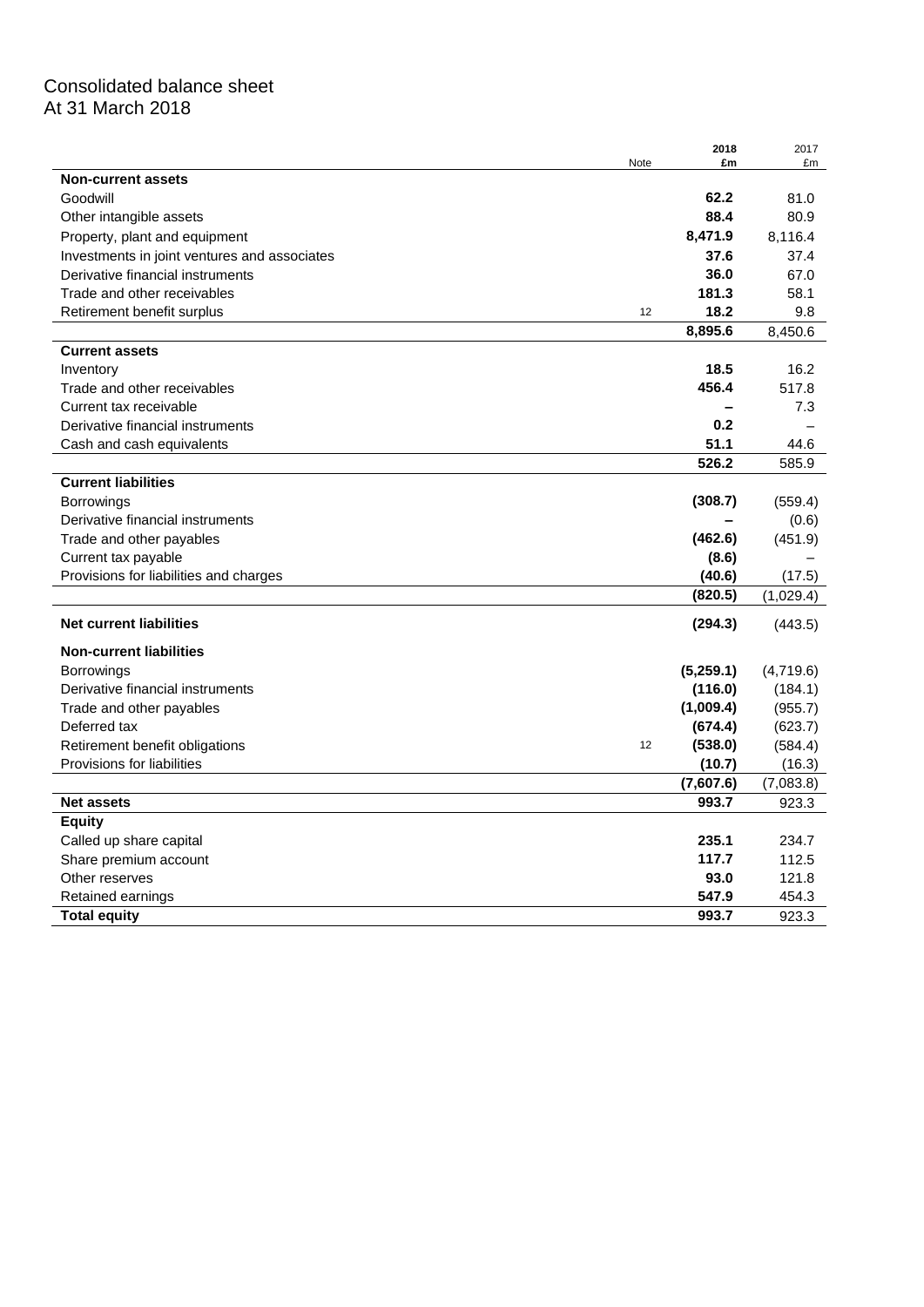# Consolidated cash flow statement Year ended 31 March 2018

|                                                                                |      | 2018    | 2017    |
|--------------------------------------------------------------------------------|------|---------|---------|
|                                                                                | Note | £m      | £m      |
| Cash generated from operations                                                 | 13   | 773.3   | 851.0   |
| Tax received                                                                   | 13   | 8.0     | 20.6    |
| Tax paid                                                                       | 13   | (14.5)  | (42.4)  |
| Net cash generated from operating activities                                   |      | 766.8   | 829.2   |
| Purchase of subsidiaries net of cash acquired                                  | 8    | (0.2)   | (77.7)  |
| Investments in associates and joint ventures                                   |      |         | (13.5)  |
| Purchases of property, plant and equipment                                     |      | (608.5) | (519.2) |
| Purchases of intangible assets and goodwill                                    |      | (27.3)  | (29.1)  |
| Contributions and grants received                                              |      | 36.8    | 39.5    |
| Proceeds on disposal of subsidiaries and other businesses net of cash disposed |      | 25.1    | 5.1     |
| Cash flows from transfer of business to joint venture                          |      |         | (10.8)  |
| Proceeds on disposal of property, plant and equipment                          |      | 8.0     | 7.5     |
| Net loans advanced to joint ventures and associates                            |      | (26.6)  | (109.0) |
| Proceeds on maturity of forward contract                                       |      |         | 4.3     |
| Interest received                                                              |      | 6.4     | 1.4     |
| Net cash from investing activities                                             |      | (586.3) | (701.5) |
| Interest paid                                                                  |      | (183.4) | (172.6) |
| Interest element of finance lease payments                                     |      | (5.1)   | (5.8)   |
| Dividends paid to shareholders of the parent                                   |      | (197.0) | (190.4) |
| Repayments of borrowings                                                       |      | (552.6) | (276.2) |
| Repayments of obligations under finance leases                                 |      | (1.8)   | (1.5)   |
| New loans raised                                                               |      | 789.2   | 498.0   |
| <b>Issues of shares</b>                                                        |      | 5.6     | 6.1     |
| Swap termination payment                                                       |      | (40.0)  |         |
| Net cash flow from financing activities                                        |      | (185.1) | (142.4) |
| Net movement in cash and cash equivalents                                      |      | (4.6)   | (14.7)  |
| Net cash and cash equivalents at the beginning of the year                     |      | 44.6    | 55.2    |
| Effect of foreign exchange rates                                               |      | (1.5)   | 4.1     |
| Net cash and cash equivalents at end of year                                   |      | 38.5    | 44.6    |
| Cash and cash equivalents                                                      |      | 34.7    | 25.8    |
| <b>Bank overdrafts</b>                                                         |      | (12.6)  |         |
| Short term deposits                                                            |      | 16.4    | 18.8    |
|                                                                                |      | 38.5    | 44.6    |
|                                                                                |      |         |         |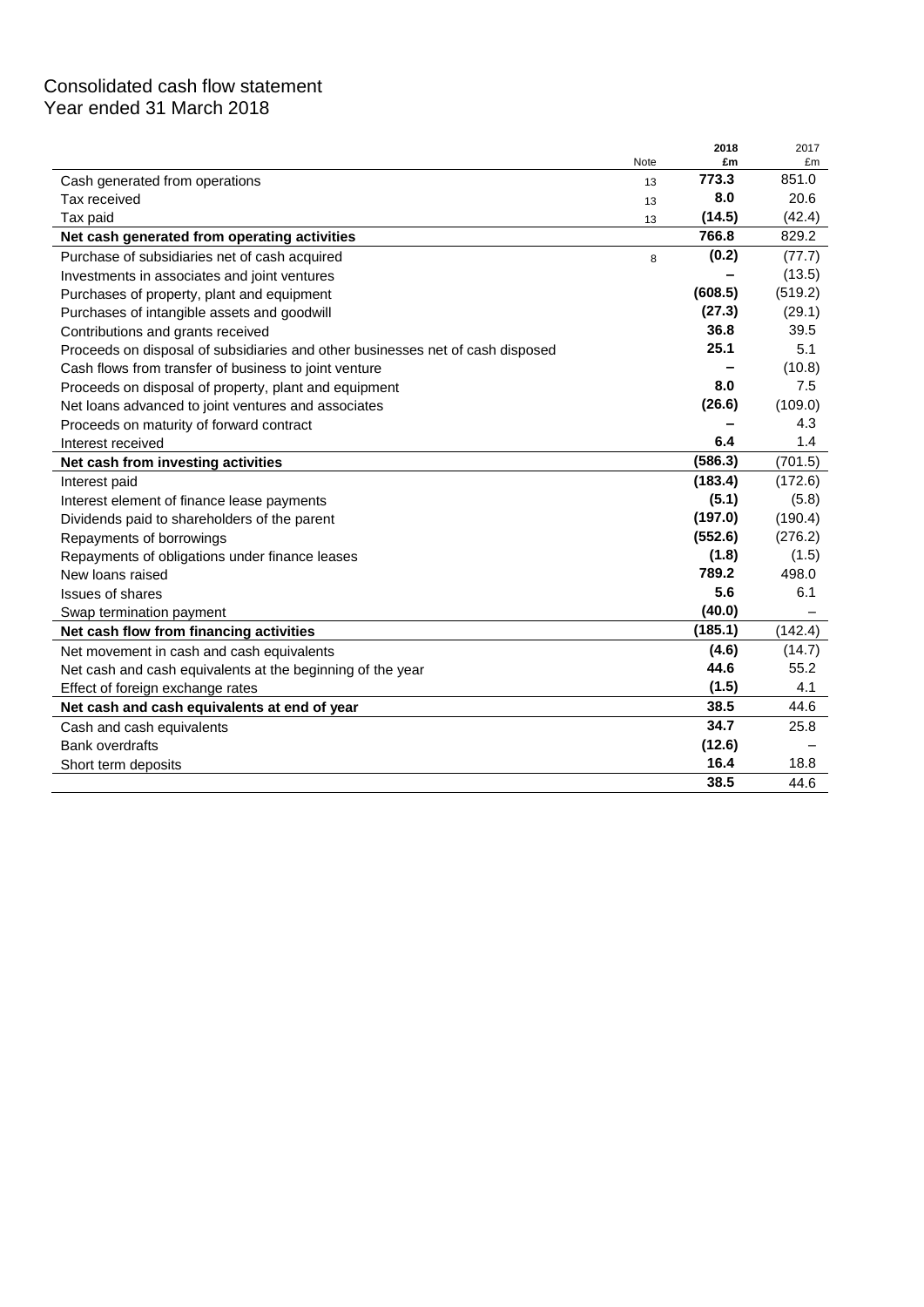## **1. General information**

### **a) Basis of preparation**

The financial statements have been prepared in accordance with International Financial Reporting Standards (IFRS), International Accounting Standards (IAS) and IFRIC interpretations issued and effective and ratified by the European Union as at 31 March 2018 and those parts of the Companies Act 2006 applicable to companies reporting under IFRS as adopted by the European Union. The preparation of financial statements in conformity with IFRS requires the use of estimates and assumptions that affect the reported amounts of assets and liabilities at the date of the financial statements and the reported amount of revenues and expenses for the reporting period. Although these estimates are based on management's best knowledge of the amount, event or actions, actual results may ultimately differ from those estimates.

The financial statements have been prepared on the going concern basis under the historical cost convention as modified by the revaluation of certain financial assets and liabilities (including derivative instruments) at fair value.

The financial information set out in this announcement does not constitute the company's statutory accounts, within the meaning of section 430 of the Companies Act 2006, for the years ended 31 March 2018 or 2017, but is derived from those accounts. While the financial information included within this announcement has been prepared in accordance with the recognition and measurement criteria of IFRS, it does not comply with the disclosure requirements of IFRS. Statutory accounts for 2017 have been delivered to the Registrar of Companies and those for 2018 will be delivered following the company's annual general meeting. The auditors have reported on those accounts; their reports were unqualified and did not contain statements under section 498(2) or (3) of the Companies Act 2006.

The auditors have consented to the publication of the Preliminary Announcement as required by Listing Rule 9.7a having completed their procedures under APB bulletin 2008/2.

Prior year figures in the consolidated income statement and related notes, including Alternative Performance Measures in note 17, have been restated to present separately amounts relating to operations classified as discontinued in the current year. For details, see note 9.

## **2. Segmental analysis**

The group is organised into two main business segments:

Regulated Water and Waste Water includes the wholesale water and waste water activities of Severn Trent Water Limited, its retail services to domestic customers, and Dee Valley Water Limited.

Business Services includes the group's Operating Services businesses in the UK & Ireland and the group's Renewable Energy business.

The disposal of the group's Operating Services businesses in Italy and the USA was completed on 23 February and 30 June 2017 respectively. The businesses have been classified as discontinued operations. The prior year segmental results have been restated to present the Italian and US Operating Services businesses as discontinued operations as set out in the stock market announcement dated 19 July 2017.

The disposal of the group's non-household retail business to the newly created Water Plus joint venture with United Utilities was also classified as a discontinued operation in the prior year. This transaction was completed on 1 June 2016.

The Severn Trent Executive Committee (STEC) is considered to be the group's chief operating decision maker. The reports provided to STEC include segmental information prepared on the basis described above. Details of Regulated Water and Waste Water and Business Services operations are described in the Annual Report and Accounts.

Results from interests in joint ventures and associates are not included in the segmental reports reviewed by STEC.

The measure of profit or loss that is reported to STEC for the segments is underlying PBIT. A segmental analysis of sales and underlying PBIT is presented below.

Transactions between reportable segments are included within segmental results, assets and liabilities in accordance with group accounting policies. These are eliminated on consolidation.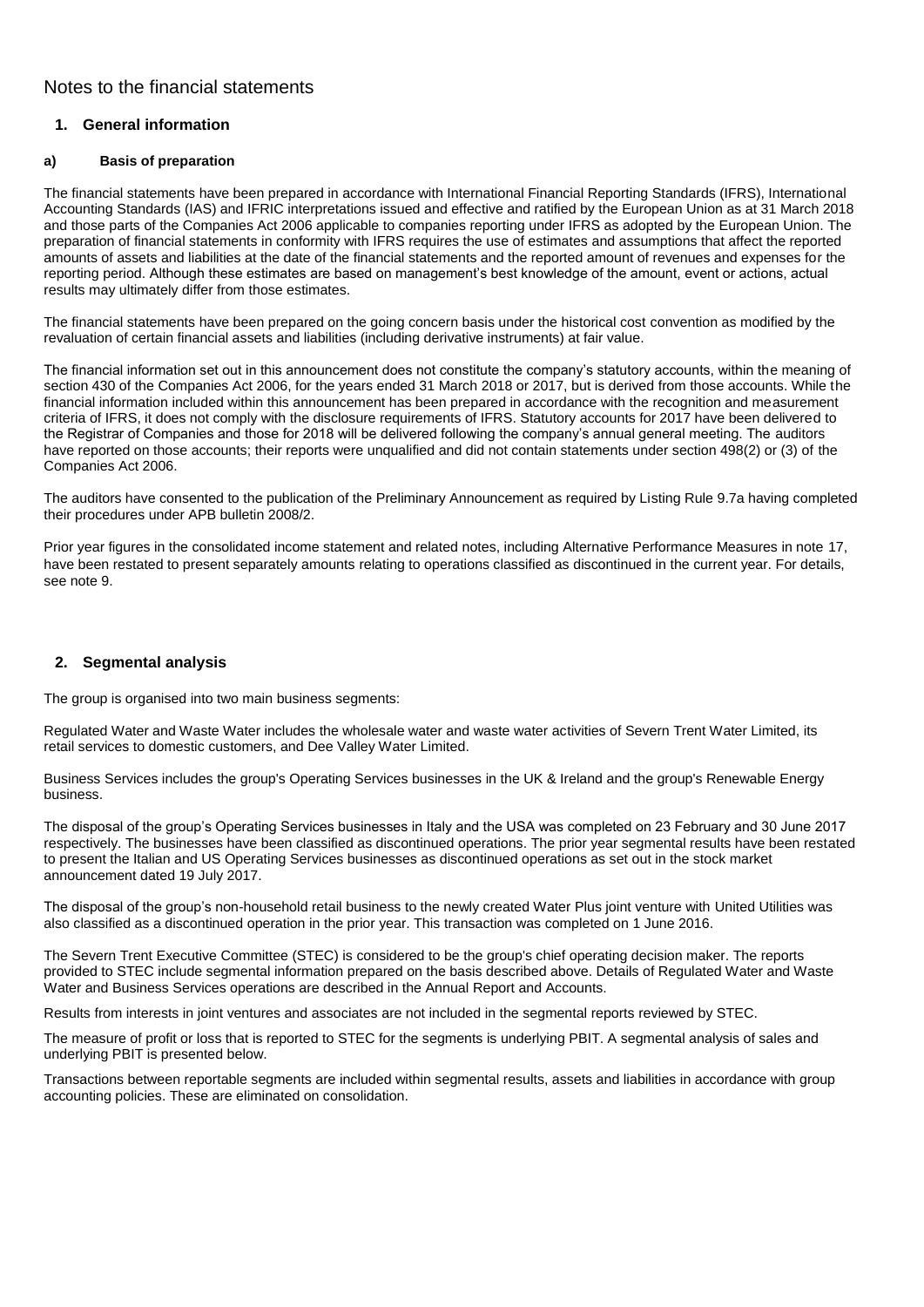|                                                   |                                                    | 2018                                     |                                             | 2017                                     |
|---------------------------------------------------|----------------------------------------------------|------------------------------------------|---------------------------------------------|------------------------------------------|
|                                                   |                                                    |                                          |                                             | (restated)                               |
|                                                   | Regulated<br>Water and<br><b>Waste Water</b><br>£m | <b>Business</b><br><b>Services</b><br>£m | Regulated<br>Water and<br>Waste Water<br>£m | <b>Business</b><br><b>Services</b><br>£m |
| External turnover                                 | 1.574.1                                            | 119.9                                    | 1,527.6                                     | 109.8                                    |
| Inter-segment turnover                            | 0.5                                                | 18.8                                     | 1.2                                         | 18.6                                     |
| Total turnover                                    | 1,574.6                                            | 138.7                                    | 1,528.8                                     | 128.4                                    |
| Profit before interest, tax and exceptional items | 514.9                                              | 36.0                                     | 494.7                                       | 32.2                                     |
| Exceptional items (see note 3)                    | (11.1)                                             | (1.8)                                    | 26.4                                        | 0.6                                      |
| Profit before interest and tax                    | 503.8                                              | 34.2                                     | 521.1                                       | 32.8                                     |

The reportable segments' turnover is reconciled to group turnover as follows:

|                                 | 2018    | 2017       |
|---------------------------------|---------|------------|
|                                 |         | (restated) |
|                                 | £m      | £m         |
| Regulated Water and Waste Water | 1,574.6 | 1,528.8    |
| <b>Business Services</b>        | 138.7   | 128.4      |
| Corporate and other             | 9.0     | 6.2        |
| Consolidation adjustments       | (28.2)  | (25.4)     |
|                                 | 1.694.1 | .638.0     |

Segmental underlying PBIT is reconciled to the group's profit before tax as follows:

|                                                   | 2018    | 2017<br>(restated) |
|---------------------------------------------------|---------|--------------------|
|                                                   | £m      | £m                 |
| Regulated Water and Waste Water                   | 514.9   | 494.7              |
| <b>Business Services</b>                          | 36.0    | 32.2               |
| Corporate and other                               | (9.7)   | (6.0)              |
| Consolidation adjustments                         | (0.2)   | (0.8)              |
| Profit before interest, tax and exceptional items | 541.0   | 520.1              |
| Exceptional items:                                |         |                    |
| Regulated Water and Waste Water                   | (11.1)  | 26.4               |
| <b>Business Services</b>                          | (1.8)   | 0.6                |
| Corporate and other                               | 0.3     | (10.4)             |
| Net finance costs                                 | (219.5) | (205.1)            |
| Net losses on financial instruments               | (6.7)   | (1.8)              |
| Share of profit/(loss) of joint ventures          | 0.2     | (1.8)              |
| Profit on ordinary activities before taxation     | 302.4   | 328.0              |

The following table shows the segmental capital employed:

|                                            | 2018                                               |                                          |                                             | 2017                              |  |
|--------------------------------------------|----------------------------------------------------|------------------------------------------|---------------------------------------------|-----------------------------------|--|
|                                            | Regulated<br>Water and<br><b>Waste Water</b><br>£m | <b>Business</b><br><b>Services</b><br>£m | Regulated<br>Water and<br>Waste Water<br>£m | <b>Business</b><br>Services<br>£m |  |
| Operating assets                           | 8,900.8                                            | 196.6                                    | 8.477.1                                     | 213.1                             |  |
| Goodwill                                   | 63.5                                               |                                          | 67.3                                        | 14.9                              |  |
| Interests in joint ventures and associates | -                                                  | 37.6                                     |                                             | 37.4                              |  |
| Segment assets                             | 8,964.3                                            | 234.2                                    | 8.544.4                                     | 265.4                             |  |
| Segment operating liabilities              | (1,957.6)                                          | (41.9)                                   | (1,970.9)                                   | (55.9)                            |  |
| Capital employed                           | 7,006.7                                            | 192.3                                    | 6.573.5                                     | 209.5                             |  |

Operating assets comprise other intangible assets, property, plant and equipment, retirement benefit surpluses, inventory and trade and other receivables.

Operating liabilities comprise trade and other payables, retirement benefit obligations and provisions.

The Business Services capital employed at 31 March 2017 includes Operating Services US, which was sold on 30 June 2017.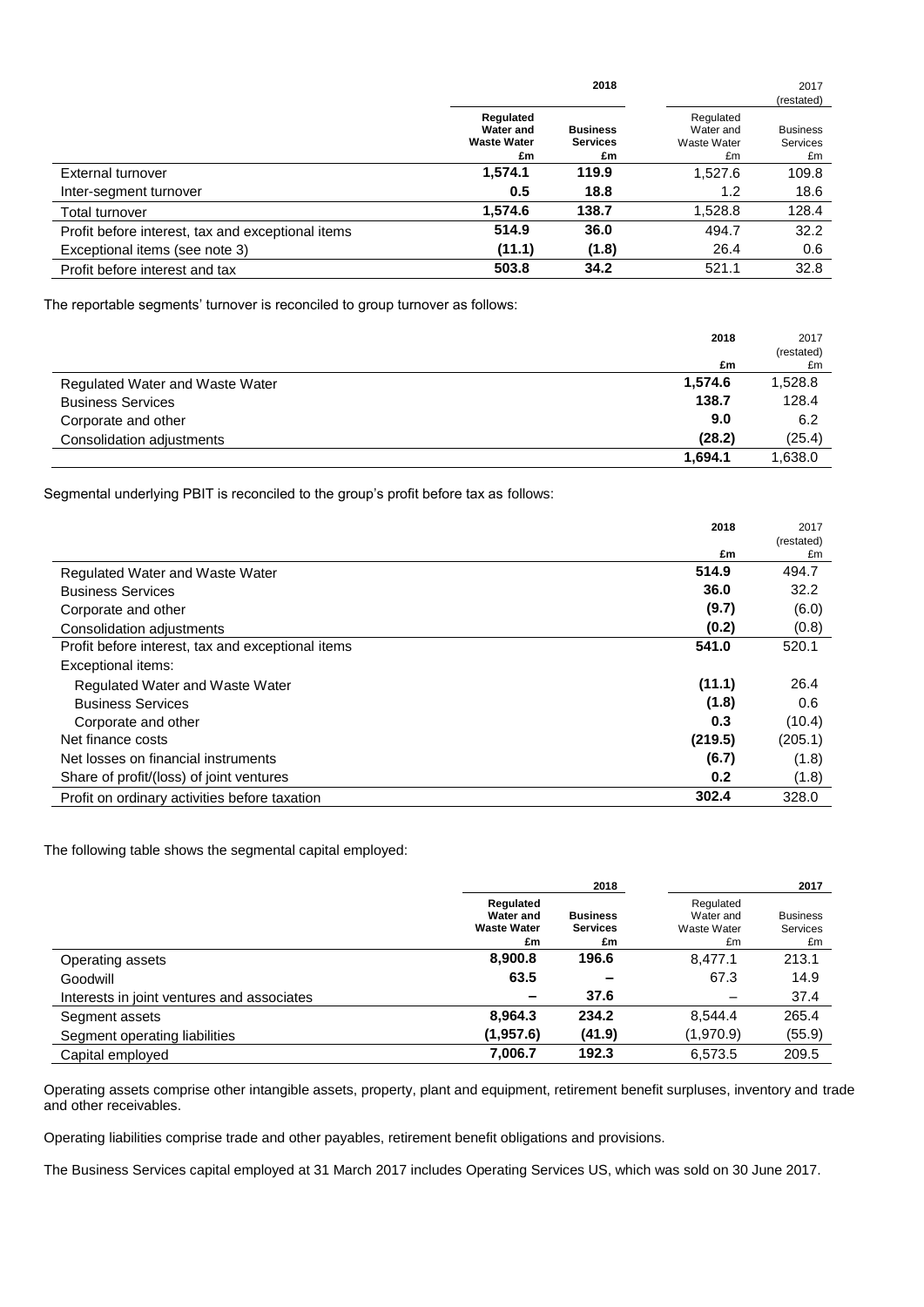### **3. Exceptional items before tax**

The group classifies items of income or expenditure as exceptional if individually or, if of a similar type, in aggregate they should, in the opinion of the directors, be disclosed by virtue of their size or nature if the financial statements are to give a true and fair view. In this context materiality is assessed at the segment level.

|                                                               | 2018   | 2017       |
|---------------------------------------------------------------|--------|------------|
|                                                               |        | (restated) |
|                                                               | £m     | £m         |
| <b>Regulated Water and Waste Water</b>                        |        |            |
| Profit on disposal of fixed assets                            |        | 11.0       |
| Gain arising on pension exchange arrangement                  | 7.7    | 15.4       |
| Restructuring costs                                           | (18.8) |            |
|                                                               | (11.1) | 26.4       |
| <b>Business Services</b>                                      |        |            |
| Gain arising on pension exchange arrangement                  | 0.3    | 0.6        |
| Restructuring costs                                           | (2.1)  |            |
|                                                               | (1.8)  | 0.6        |
| <b>Corporate and Other</b>                                    |        |            |
| Elimination of intra-group profit on disposal of fixed assets |        | (11.0)     |
| Gain arising on pension exchange arrangement                  | 0.3    | 0.6        |
|                                                               | 0.3    | (10.4)     |
|                                                               | (12.6) | 16.6       |

In 2017 Regulated Water and Waste Water realised a gain of £11.0 million from sales of property on an arm's length basis to other group companies. The gain was treated as exceptional in the segment results and was eliminated on consolidation in the group results. The consolidation adjustment is shown in Corporate and Other in the table above.

### **4. Finance income**

|                                                  | 2018 | 2017<br>(restated) |
|--------------------------------------------------|------|--------------------|
|                                                  | £m   | £m                 |
| Interest income earned on bank deposits          | 0.5  | 0.2                |
| Other financial income                           | 5.2  | 0.2                |
| Total interest receivable                        | 5.7  | 0.4                |
| Interest income on defined benefit scheme assets | 62.0 | 71.8               |
|                                                  | 67.7 | 72 2               |

## **5. Finance costs**

|                                                     | 2018  | 2017  |
|-----------------------------------------------------|-------|-------|
|                                                     | £m    | £m    |
| Interest expense charged on:                        |       |       |
| Bank loans and overdrafts                           | 19.2  | 22.7  |
| Other loans                                         | 183.4 | 167.4 |
| Finance leases                                      | 4.4   | 4.2   |
| <b>Total borrowing costs</b>                        | 207.0 | 194.3 |
| Other financial expenses                            | 2.7   | 0.3   |
| Interest cost on defined benefit scheme liabilities | 77.5  | 82.7  |
|                                                     | 287.2 | 277.3 |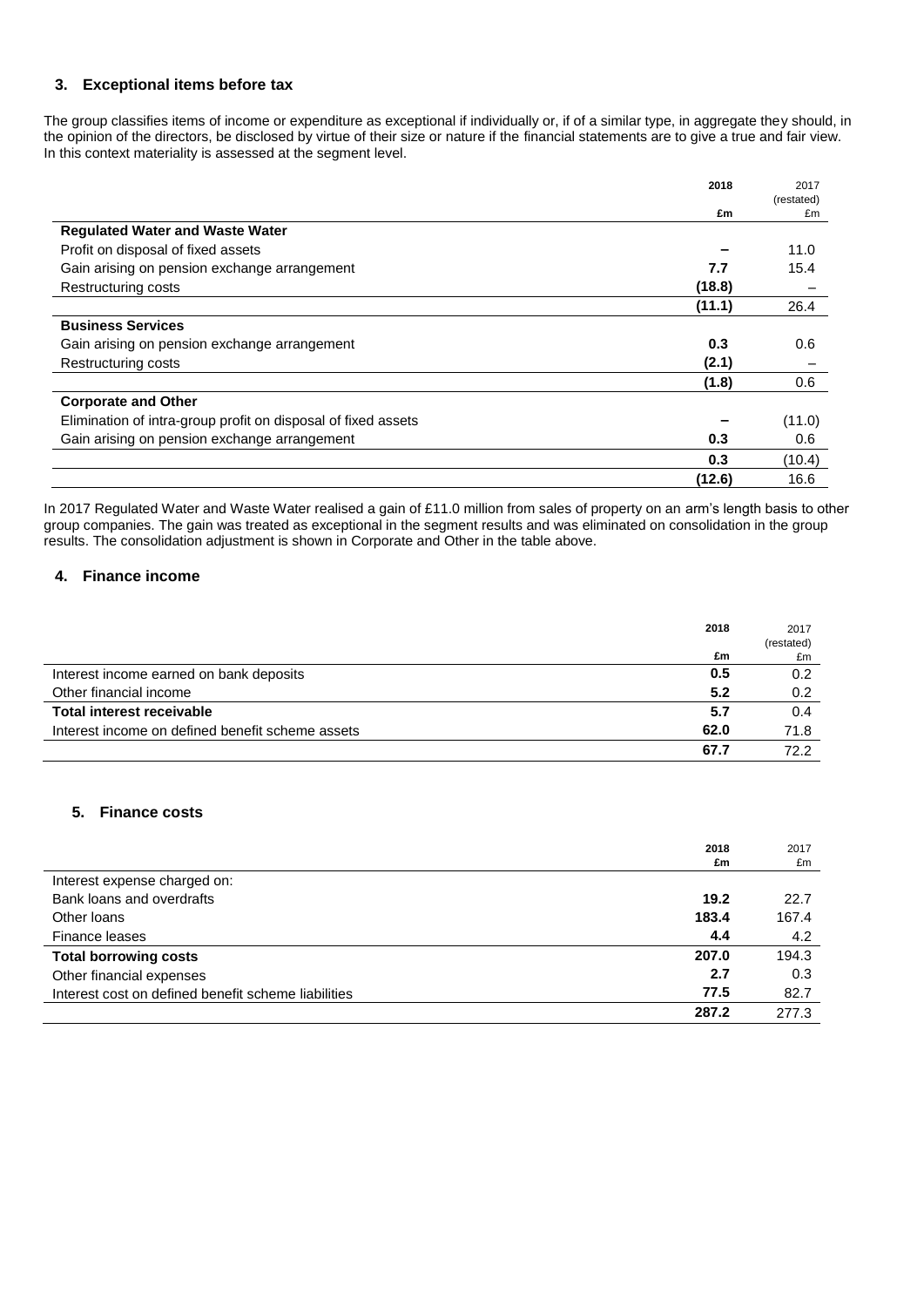### **6. Net losses on financial instruments**

|                                                                       | 2018   | 2017   |
|-----------------------------------------------------------------------|--------|--------|
|                                                                       | £m     | £m     |
| (Loss)/gain on swaps used as hedging instruments in fair value hedges | (1.1)  | 17.6   |
| Loss arising on debt in fair value hedges                             |        | (16.9) |
| Exchange gain/(loss) on other loans                                   | 12.7   | (11.1) |
| Loss on cash flow hedges transferred from equity                      | (8.2)  | (2.9)  |
| Hedge ineffectiveness on cash flow hedges                             | 1.4    | (0.1)  |
| (Loss)/gain arising on swaps where hedge accounting is not applied    | (12.6) | 11.1   |
| Amortisation of fair value adjustment on debt                         | 1.1    | 0.5    |
|                                                                       | (6.7)  | (1.8)  |

## **7. Tax**

|                                                    | 2018  |                              |             | 2017       |
|----------------------------------------------------|-------|------------------------------|-------------|------------|
|                                                    |       |                              |             | (restated) |
|                                                    |       | <b>Before</b><br>exceptional | Exceptional |            |
|                                                    |       | tax                          | tax         | Total      |
|                                                    | £m    | £m                           | £m          | £m         |
| Current tax at 19% (2017: 20%)                     |       |                              |             |            |
| Current year                                       | 36.8  | 47.3                         |             | 47.3       |
| Prior years                                        | (3.9) | (11.0)                       | (16.4)      | (27.4)     |
| Total current tax                                  | 32.9  | 36.3                         | (16.4)      | 19.9       |
| Deferred tax                                       |       |                              |             |            |
| Origination and reversal of temporary differences: |       |                              |             |            |
| Current year                                       | 21.4  | 16.4                         |             | 16.4       |
| Prior years                                        | 7.6   | 6.0                          | 4.0         | 10.0       |
| Exceptional credit from rate change                | -     |                              | (39.8)      | (39.8)     |
| Total deferred tax                                 | 29.0  | 22.4                         | (35.8)      | (13.4)     |
|                                                    | 61.9  | 58.7                         | (52.2)      | 6.5        |

The current tax charge was £32.9 million (2016/17: £36.3 million before exceptional tax). In 2016/17, there was an exceptional current tax credit of £16.4 million which arose from agreeing a number of prior year tax items with HMRC.

The deferred tax charge was £29.0 million (2016/17: £22.4 million before exceptional tax). In 2016/17, there was a net exceptional deferred tax credit of £35.8 million arising from agreeing a number of prior year tax items with HMRC and a reduction in the corporation tax rate, enacted in that year, to 17% with effect from 1 April 2020.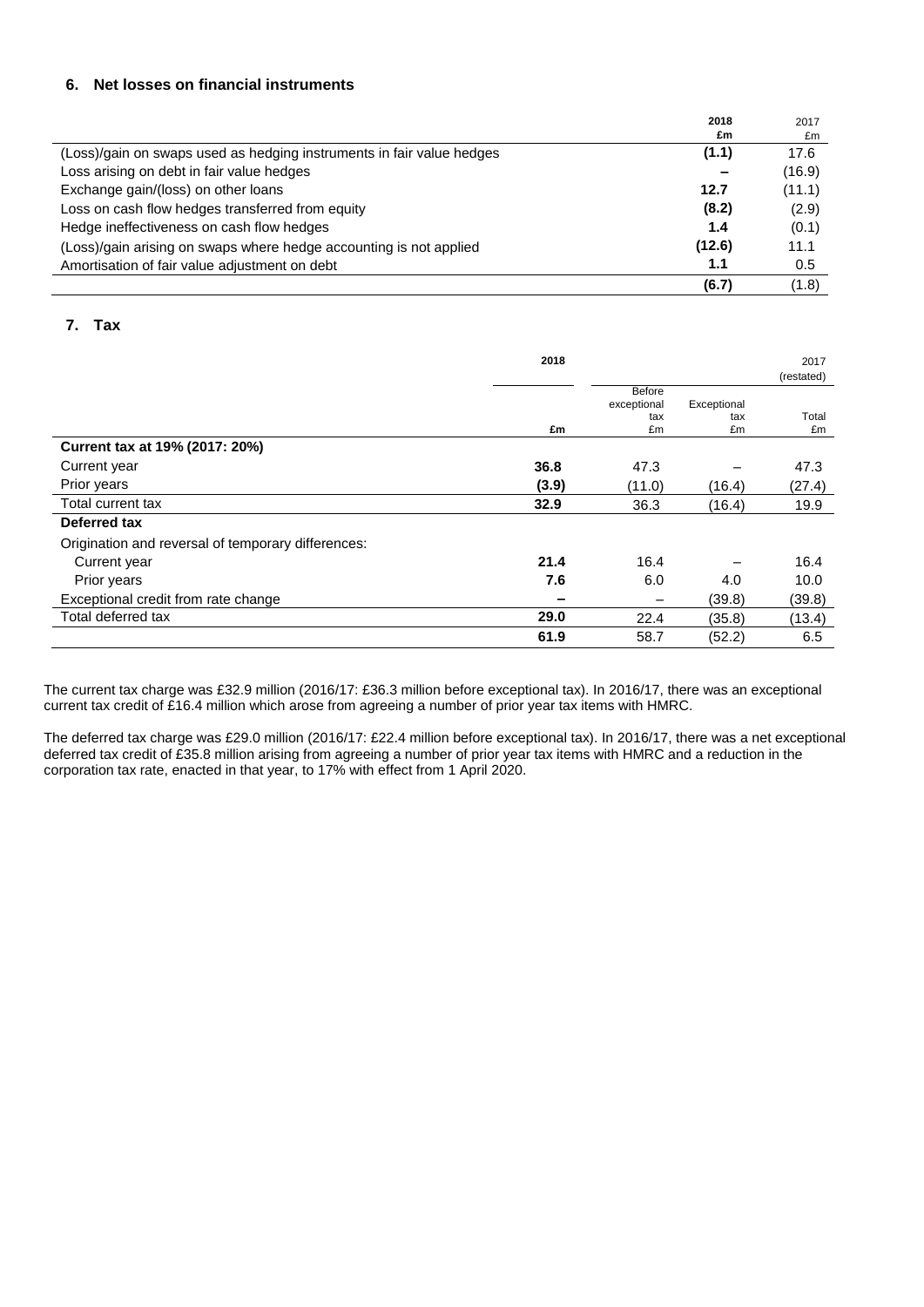### **8. Acquisitions**

On 15 February 2017, Severn Trent Water Limited acquired 100% of the issued share capital of Dee Valley Group Limited comprising all subsidiaries including the regulated water company Dee Valley Water Limited. This acquisition was made through a scheme of arrangement including cash consideration of £79.0 million and the issue of loan notes with a value of £5.2 million. In the current year a further £0.2 million was paid to acquire shares held by non-assenting shareholders.

The acquisition was accounted for using the acquisition method. Goodwill of £66.0 million was capitalised attributable to the anticipated future synergies and outperformance arising as a result of the acquisition. The goodwill valuation was based on management's best estimates of the fair values of the assets and liabilities acquired. Given the proximity to the year end, full detailed fair value exercises were not able to be completed before the approval of the financial statements for the year ended 31 March 2017.

The fair value exercises were completed in the current year and resulted in the revisions to the provisional fair values as set out in the following table.

|                                                                      | 2018  |
|----------------------------------------------------------------------|-------|
|                                                                      | £m    |
| Goodwill recognised at 1 April 2017 based on provisional fair values | 66.0  |
| Additional consideration in respect of acquisition                   | 0.2   |
| Adjustments to provisional fair values for:                          |       |
| Recognition of Dee Valley Water Limited's Instrument of Appointment  | (4.3) |
| Revisions to estimated fair value of Property, plant and equipment   | (0.8) |
| Deferred tax on changes in fair value                                | 1.1   |
| Goodwill recognised at 31 March 2018 based on final fair values      | 62.2  |

Details of the adjustments made to the provisional fair values are set out below.

Dee Valley Water Limited holds an Instrument of Appointment as a water undertaker under the Water Act 1989 issued by the Secretary of State for Wales (the Licence). The Licence has no fixed term and requires 25 years notice of termination. Under the Licence, Dee Valley Water Limited has an exclusive right to supply water to household and non-household customers within a geographic area defined in the Licence. On 23 March 2018 Ofwat announced that it had agreed to vary the terms of the Licence with effect from 1 July 2018 to amend the geographic area to include those parts of Wales previously served by Severn Trent Water and to exclude certain parts of England previously served by Dee Valley Water.

Water undertakers are subject to a framework of economic regulation operated by the Water Services Regulation Authority (Ofwat). Under this framework water undertakers are permitted to set wholesale tariffs that would enable an efficient company to earn a post-tax return on a notional amount known as the Regulatory Capital Value (RCV). They are also allowed to earn a net margin on their retail costs. Ofwat sets the post-tax return at a rate that it considers to be the weighted average cost of capital for companies operating in the sector based on an assumed gearing level. Therefore the Licence, together with the net operating assets, enables Dee Valley Water Limited to earn post-tax returns with a net present value equivalent to the RCV plus a net return on retail activities.

To determine the fair value of the Licence we have taken the RCV at 31 March 2017 from Ofwat's Final Price Control Determination published in December 2014 adjusted to current prices at the acquisition date, added an allowance for the value of the Retail business and compared this with the fair value of the operating assets acquired. This resulted in a valuation of £4.3 million for the Licence.

The goodwill acquired represents future outperformance of the regulatory settlement and synergies arising from the combination of the group's regulated water businesses.

### **9. Discontinued operations**

#### **Operating Services US and Italy**

The disposal of the group's US business (Operating Services, US), which formed part of the Business Services segment, to US investors PPC Enterprises LLC and Alston Capital Partners LLC was completed on 30 June 2017. The group disposed of the Operating Services business in Italy, which formed part of the Business Services segment, on 23 February 2017 to Acea S.P.A.

Prior period figures in the consolidated income statement and related notes have been restated to present separately amounts relating to discontinued operations, as detailed in the stock market announcement dated 19 July 2017 – "Trading update for the period 1 April to 19 July 2017".

#### **Water Plus joint venture**

On 1 March 2016 the group announced its intention, subject to approval from the Competition and Markets Authority ('CMA'), to enter into a joint venture with United Utilities PLC to compete in the non-household water and waste water retail markets in England and Scotland. On 3 May 2016 the CMA announced approval of the joint venture. On this date the group determined that completion of the proposed transaction became highly probable and the non-household retail business was classified as a disposal group and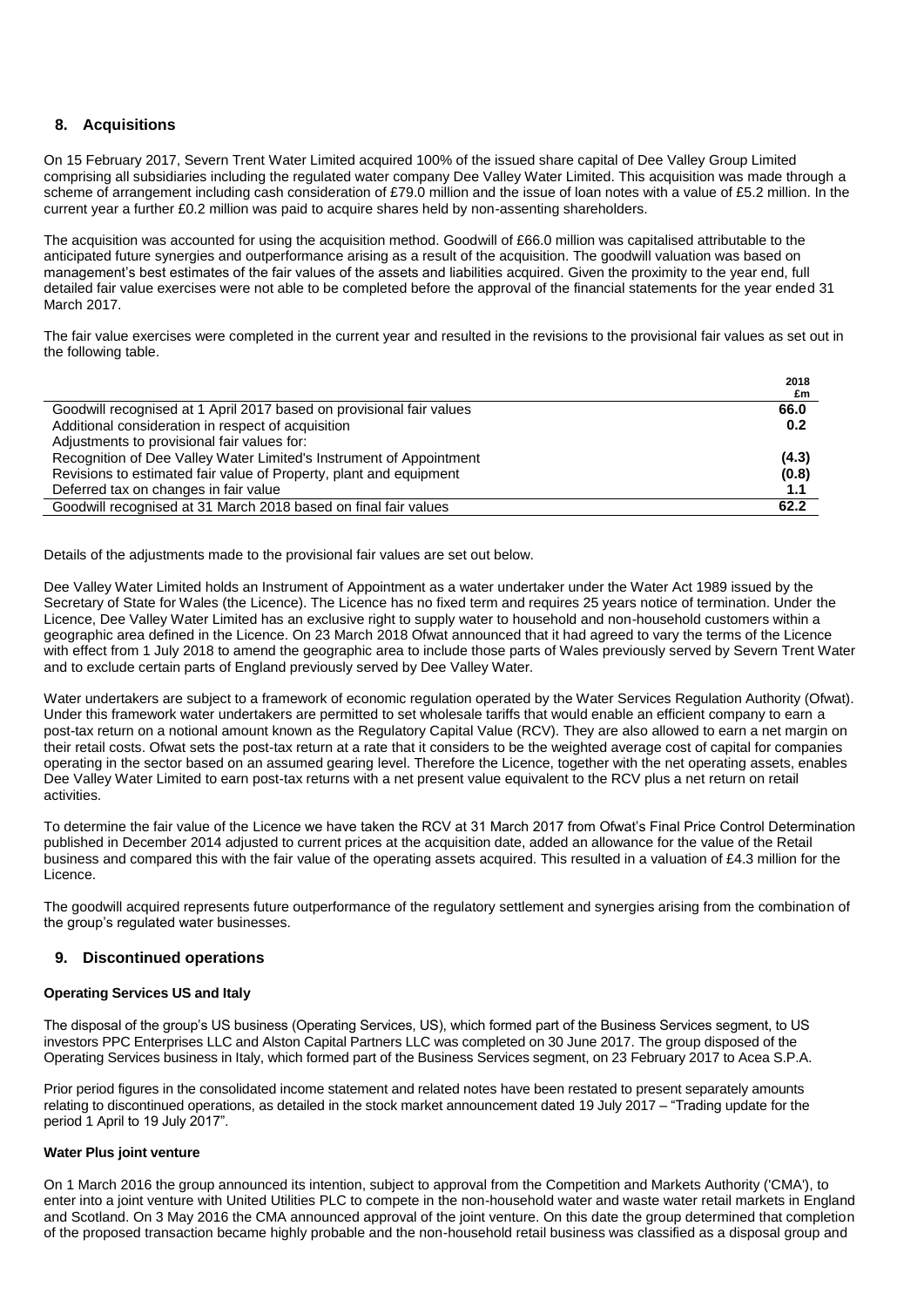discontinued operation with effect from this date. On 31 May 2016 the group transferred Severn Trent Water's non-household retail business to Severn Trent Select Limited and on 1 June it exchanged the entire share capital of Severn Trent Select Limited for 50% of the share capital of Water Plus.

During the year, the remaining balance on the non-household retail receivable amounts that were retained when that business was transferred to Water Plus was written off. An additional £1.5 million was charged to operating costs in discontinued operations in respect of this.

The results of discontinued operations are disclosed separately in the income statement and comprise:

|                                   |                                               |                             | 2018         |                                         |                                                 |                                           | 2017<br>(restated) |
|-----------------------------------|-----------------------------------------------|-----------------------------|--------------|-----------------------------------------|-------------------------------------------------|-------------------------------------------|--------------------|
|                                   | Operating<br><b>Services US</b><br>(3 months) | Non-<br>household<br>retail | <b>Total</b> | Operating<br>Services US<br>(12 months) | Operating<br>Services<br>Italy<br>$(10$ months) | Non-<br>household<br>retail<br>(2 months) | Total              |
|                                   | £m                                            | £m                          | £m           | £m                                      | £m                                              | £m                                        | £m                 |
| Turnover                          | 42.1                                          | $\overline{\phantom{a}}$    | 42.1         | 160.4                                   | 20.8                                            | 66.0                                      | 247.2              |
| Total operating costs             | (40.7)                                        | (1.5)                       | (42.2)       | (156.0)                                 | (20.2)                                          | (67.3)                                    | (243.5)            |
| (Loss)/profit before interest and |                                               |                             |              |                                         |                                                 |                                           |                    |
| tax                               | 1.4                                           | (1.5)                       | (0.1)        | 4.4                                     | 0.6                                             | (1.3)                                     | 3.7                |
| Net finance income                |                                               |                             |              | 0.9                                     | 0.2                                             |                                           | 1.1                |
| (Loss)/profit before tax          | 1.4                                           | (1.5)                       | (0.1)        | 5.3                                     | 0.8                                             | (1.3)                                     | 4.8                |
| Attributable tax expense          |                                               | 0.3                         | 0.3          | (0.6)                                   |                                                 | 0.3                                       | (0.3)              |
| Gain on disposal of discontinued  |                                               |                             |              |                                         |                                                 |                                           |                    |
| operations                        | 13.0                                          |                             | 13.0         |                                         | 2.0                                             | 14.6                                      | 16.6               |
| Profit/(loss) for the year        | 14.4                                          | (1.2)                       | 13.2         | 4.7                                     | 2.8                                             | 13.6                                      | 21.1               |
| Attributable to:                  |                                               |                             |              |                                         |                                                 |                                           |                    |
| Owners of the company             | 14.4                                          | (1.2)                       | 13.2         | 4.7                                     | 3.0                                             | 13.6                                      | 21.3               |
| Non-controlling interests         |                                               |                             |              |                                         | (0.2)                                           |                                           | (0.2)              |
|                                   | 14.4                                          | (1.2)                       | 13.2         | 4.7                                     | 2.8                                             | 13.6                                      | 21.1               |

Basic and diluted earnings per share from discontinued operations are as follows:

|                            |                                                       |                                            | 2018                |                                                       |                                            | 2017                |
|----------------------------|-------------------------------------------------------|--------------------------------------------|---------------------|-------------------------------------------------------|--------------------------------------------|---------------------|
|                            |                                                       |                                            |                     |                                                       |                                            | (restated)          |
|                            | Profit<br>attributable<br>to owners of<br>the company | Weighted<br>average<br>number of<br>shares | Per share<br>amount | Profit<br>attributable<br>to owners of<br>the company | Weighted<br>average<br>number of<br>shares | Per share<br>amount |
|                            | £m                                                    | m                                          | pence               | £m                                                    | m                                          | pence               |
| Basic earnings per share   | 13.2                                                  | 235.3                                      | 5.6                 | 21.3                                                  | 235.0                                      | 9.1                 |
| Diluted earnings per share | 13.2                                                  | 236.1                                      | 5.6                 | 21.3                                                  | 236.0                                      | 9.0                 |

Net cash flows arising from the discontinued operations in the year were:

|                                 | 2018                                          |                                         |                                            |                                          | 2017       |
|---------------------------------|-----------------------------------------------|-----------------------------------------|--------------------------------------------|------------------------------------------|------------|
|                                 |                                               |                                         |                                            |                                          | (restated) |
|                                 | Operating<br><b>Services US</b><br>(3 months) | Operating<br>Services US<br>(12 months) | Operating<br>Services Italy<br>(10 months) | Non<br>household<br>retail<br>(2 months) | Total      |
|                                 | £m                                            | £m                                      | £m                                         | £m                                       | £m         |
| Net cash flows attributable to: |                                               |                                         |                                            |                                          |            |
| - Operating activities          | 1.9                                           | 5.1                                     | (0.7)                                      | 2.9                                      | 7.3        |
| - Investing activities          | (0.6)                                         | (3.7)                                   | 0.4                                        |                                          | (3.3)      |
| - Financing activities          | $\overline{\phantom{0}}$                      | (1.1)                                   | 1.1                                        | (3.5)                                    | (3.5)      |
|                                 | 1.3                                           | 0.3                                     | 0.8                                        | (0.6)                                    | 0.5        |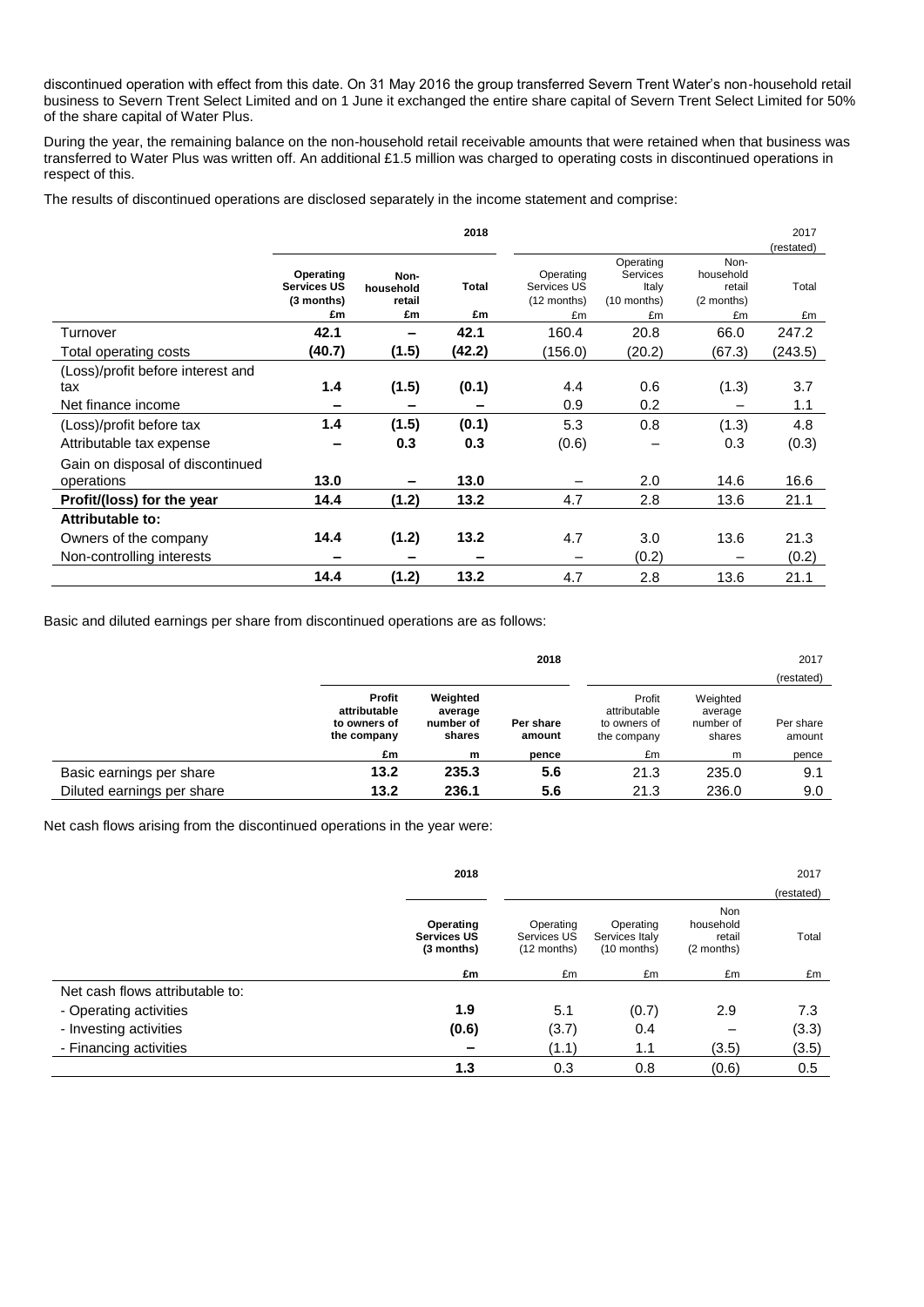The net gain on disposals are calculated as follows:

|                                                  | 2018                            |                             | 2017                              |
|--------------------------------------------------|---------------------------------|-----------------------------|-----------------------------------|
|                                                  | Operating<br><b>Services US</b> | Operating<br>Services Italy | <b>Non</b><br>household<br>retail |
|                                                  | £m                              | £m                          | £m                                |
| Consideration                                    | 47.8                            | 7.9                         | 25.5                              |
| Net assets attributable to owners of the company | (45.5)                          | (7.1)                       | (3.6)                             |
|                                                  | 2.3                             | 0.8                         | 21.9                              |
| Tax on gain on disposal                          | (0.7)                           |                             |                                   |
| Disposal costs and provisions on disposal        | (18.4)                          | (1.6)                       | (7.3)                             |
| Foreign exchange gain recycled from reserves     | 29.8                            | 2.8                         |                                   |
| Net gain on disposal                             | 13.0                            | 2.0                         | 14.6                              |

The net assets of the businesses at the date of disposal were:

|                               | 2018                            |                             | 2017                        |
|-------------------------------|---------------------------------|-----------------------------|-----------------------------|
|                               | Operating<br><b>Services US</b> | Operating<br>Services Italy | Non-<br>household<br>retail |
|                               | £m                              | £m                          | £m                          |
| Goodwill                      | 14.4                            | 2.0                         |                             |
| Other intangible assets       | 2.9                             | 1.4                         |                             |
| Property, plant and equipment | 9.4                             | 1.2                         |                             |
| Investments                   |                                 | 4.2                         |                             |
| Inventories                   | 0.6                             | 7.5                         |                             |
| Trade and other receivables   | 28.2                            | 11.3                        | 0.6                         |
| Cash and bank balances        | 9.9                             | 1.5                         | 3.5                         |
| Trade and other payables      | (19.9)                          | (15.0)                      | (0.5)                       |
| Borrowings                    |                                 | (3.9)                       |                             |
| Provisions for liabilities    |                                 | (2.3)                       |                             |
|                               | 45.5                            | 7.9                         | 3.6                         |
| Attributable to:              |                                 |                             |                             |
| Owners of the company         | 45.5                            | 7.1                         | 3.6                         |
| Non-controlling interest      |                                 | 0.8                         |                             |
|                               | 45.5                            | 7.9                         | 3.6                         |

The net cash flows arising from disposals were:

|                                                     | Operating<br><b>Services US</b> | Operating<br>Services Italy | Non-<br>household<br>retail |
|-----------------------------------------------------|---------------------------------|-----------------------------|-----------------------------|
|                                                     | £m                              | £m                          | £m                          |
| Consideration received in cash and cash equivalents | 39.3                            | 0.3                         |                             |
| Settlement of intercompany loans                    |                                 | 7.6                         |                             |
| Disposal costs paid in cash and cash equivalents    | (4.6)                           | (1.6)                       | (7.3)                       |
| Cash and bank balances disposed of                  | (9.9)                           | (1.5)                       | (3.5)                       |
|                                                     | 24.8                            | 4.8                         | (10.8)                      |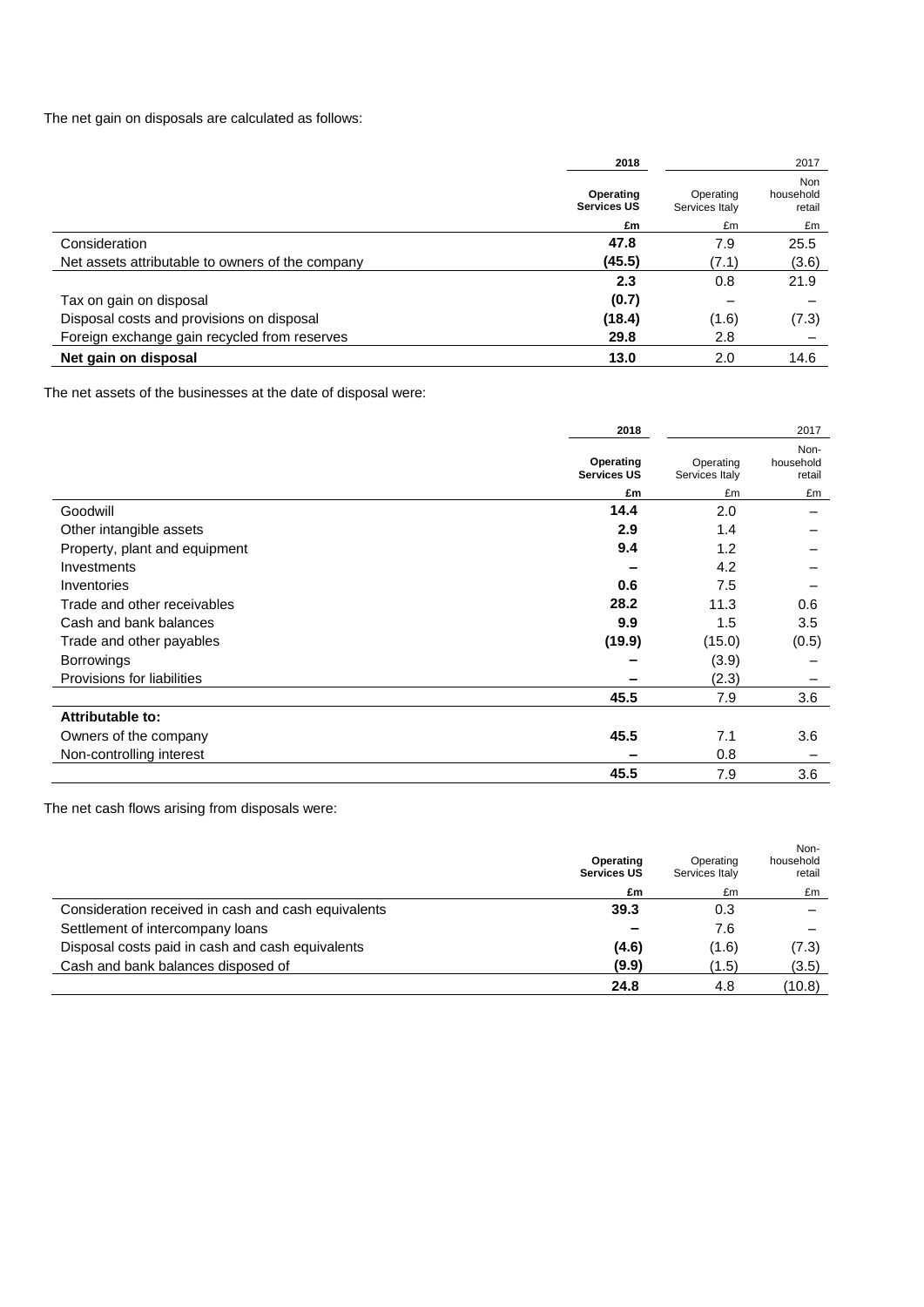### **10. Dividends**

Amounts recognised as distributions to owners of the company in the period:

|                                                          | 2018               |       |                    | 2017  |  |
|----------------------------------------------------------|--------------------|-------|--------------------|-------|--|
|                                                          | Pence per<br>share | £m    | Pence per<br>share | £m    |  |
| Final dividend for the year ended 31 March 2017 (2016)   | 48.90              | 115.2 | 48.40              | 114.0 |  |
| Interim dividend for the year ended 31 March 2018 (2017) | 34.63              | 81.8  | 32.60              | 76.4  |  |
| Total dividends paid                                     | 83.53              | 197.0 | 81.00              | 190.4 |  |
| Proposed final dividend for the year ended 31 March 2018 | 51.92              | 122.7 |                    |       |  |

The proposed final dividend is subject to approval by shareholders at the Annual General Meeting and has not been included as a liability in these financial statements.

### **11. Earnings per share**

#### **a) Basic and diluted earnings per share**

Basic earnings per share is calculated by dividing the earnings attributable to ordinary shareholders by the weighted average number of ordinary shares in issue during the period, excluding those held in the Severn Trent Employee Share Ownership Trust which are treated as cancelled.

For diluted earnings per share, the weighted average number of ordinary shares in issue is adjusted to assume conversion of all potentially dilutive ordinary shares. These represent share options granted to employees where the exercise price is less than the average market price of the company's shares during the period.

Basic and diluted earnings per share from continuing and discontinued operations are calculated on the basis of profit from continuing and discontinued operations attributable to the owners of the company.

The calculation of basic and diluted earnings per share is based on the following:

#### **Earnings for the purpose of basic and diluted earnings per share from continuing operations**

|                                                                                                                                         | 2018      | 2017       |
|-----------------------------------------------------------------------------------------------------------------------------------------|-----------|------------|
|                                                                                                                                         |           | (restated) |
|                                                                                                                                         | £m        | £m         |
| Profit for the period attributable to owners of the company                                                                             | 253.7     | 342.8      |
| Adjusted for profit from discontinued operations attributable to owners of the company                                                  | (13.2)    | (21.3)     |
| Profit for the period from continuing operations attributable to owners of the company                                                  | 240.5     | 321.5      |
| <b>Number of shares</b>                                                                                                                 | 2018<br>m | 2017<br>m  |
| Weighted average number of ordinary shares for the purpose of basic earnings per share<br>Effect of dilutive potential ordinary shares: | 235.3     | 235.0      |
| - share options and LTIPs                                                                                                               | 0.8       | 1.0        |
| Weighted average number of ordinary shares for the purpose of diluted earnings per share                                                | 236.1     | 236.0      |

#### **b) Underlying earnings per share**

|                                       | 2018  | 2017       |
|---------------------------------------|-------|------------|
|                                       |       | (restated) |
|                                       | pence | pence      |
| Underlying basic earnings per share   | 121.0 | 115.7      |
| Underlying diluted earnings per share | 120.6 | 115.2      |

Underlying earnings per share figures are presented for continuing operations. These exclude the effects of exceptional items, net gains/(losses) on financial instruments, current tax on exceptional items and on net gains/(losses) on financial instruments and deferred tax in both 2018 and 2017. The directors consider that the underlying figures provide a useful additional indicator of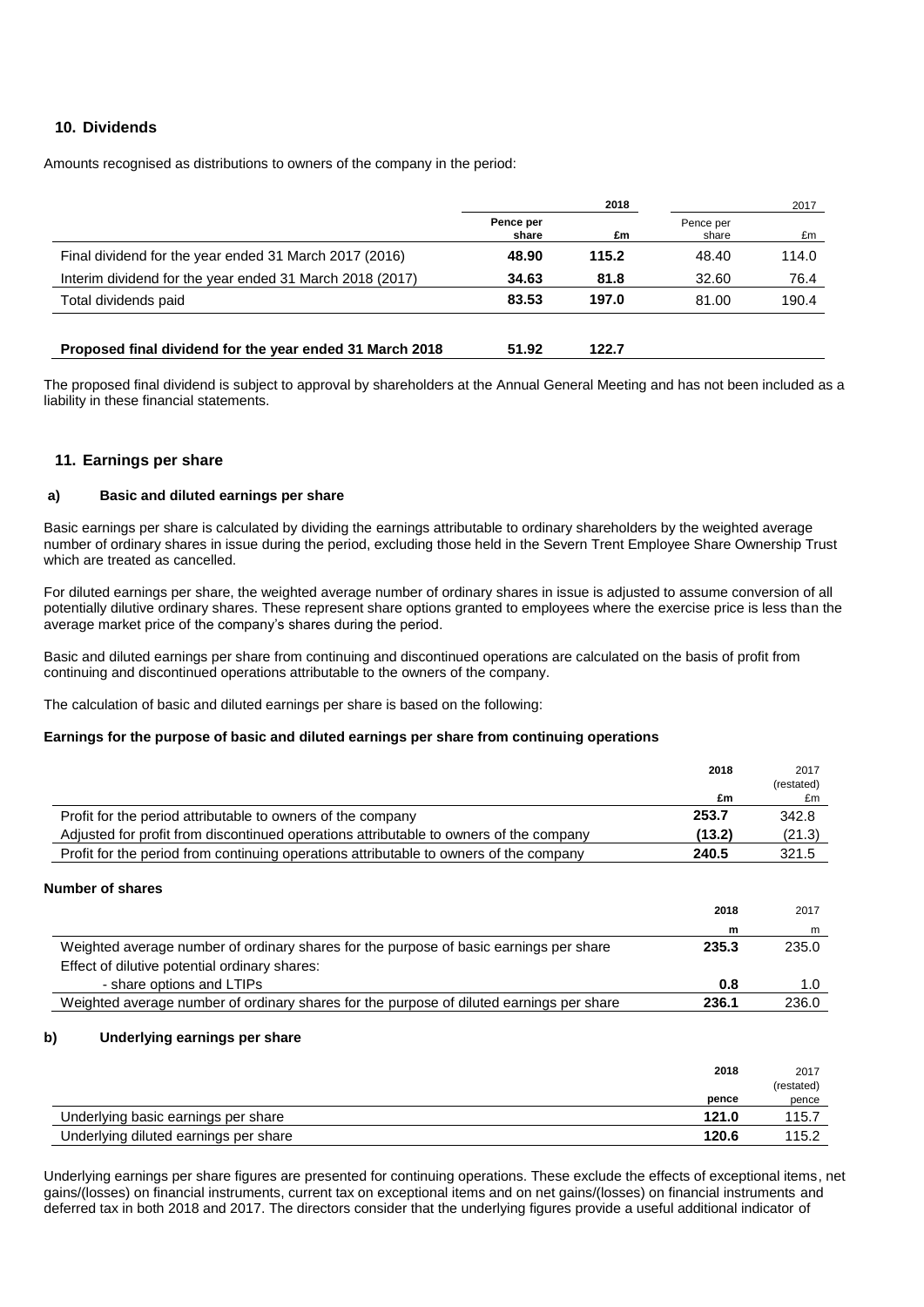performance. The denominators used in the calculations of underlying basic and diluted earnings per share are the same as those used in the unadjusted figures set out above.

The adjustments to earnings are as follows:

|                                                                                             | 2018  | 2017       |
|---------------------------------------------------------------------------------------------|-------|------------|
|                                                                                             |       | (restated) |
|                                                                                             | £m    | £m         |
| Earnings for the purpose of basic and diluted earnings per share from continuing operations | 240.5 | 321.5      |
| Adjustments for:                                                                            |       |            |
| - exceptional items before tax                                                              | 12.6  | (16.6)     |
| - current tax related to exceptional items                                                  | (0.7) | (0.1)      |
| - net losses on financial instruments                                                       | 6.7   | 1.8        |
| - current tax on net losses on financial instruments                                        | (3.3) | (4.9)      |
| - exceptional current tax                                                                   |       | (16.4)     |
| - deferred tax                                                                              | 29.0  | (13.4)     |
| Earnings for the purpose of underlying basic and diluted earnings per share                 | 284.8 | 271.9      |

### **12. Retirement benefit schemes**

The group operates three defined benefit schemes in the UK, two from Severn Trent and one from Dee Valley Water. The Severn Trent schemes are closed to future accrual. The group also has an unfunded obligation to provide benefits to certain former employees whose earnings were in excess of the pensions cap that operated when the benefits were accrued. The most recent actuarial valuation of the Severn Trent schemes was at 31 March 2016. Dee Valley Water participates in the Dee Valley Water Limited Section of the Water Companies Pension Scheme, which is a defined benefit sectionalised scheme. The most recent actuarial valuation of this scheme was at 31 March 2017.

The assumptions used in calculating the defined benefit obligations as at 31 March 2018 have been updated to reflect market conditions prevailing at the balance sheet date as follows.

|                                                                                       | 2018 | 2017 |
|---------------------------------------------------------------------------------------|------|------|
|                                                                                       | %    | %    |
| Price inflation - RPI                                                                 | 3.1  | 3.1  |
| Price inflation - CPI                                                                 | 2.1  | 2.1  |
| Discount rate                                                                         | 2.7  | 2.7  |
| Pension increases in payment                                                          | 3.1  | 3.1  |
| Pension increases in deferment                                                        | 3.1  | 3.1  |
|                                                                                       |      |      |
|                                                                                       | 2018 | 2017 |
| Remaining life expectancy for members currently aged 65 (years)                       |      |      |
| - men                                                                                 | 22.4 | 22.5 |
| - women                                                                               | 24.1 | 24.1 |
| Remaining life expectancy for members currently aged 45 upon retirement at 65 (years) |      |      |
| - men                                                                                 | 23.4 | 23.6 |
| - women                                                                               | 25.3 | 25.3 |

The calculation of the scheme liabilities is sensitive to the actuarial assumptions and in particular to the assumptions relating to discount rate, price inflation and mortality. The following table summarises the estimated impact on scheme liabilities from changes to key actuarial assumptions whilst holding all other assumptions constant.

| Assumption      | Change in assumption                  | Impact on scheme liabilities     |
|-----------------|---------------------------------------|----------------------------------|
| Discount rate   | Increase/decrease by 0.1% pa          | Decrease/increase by £48 million |
| Price inflation | Increase/decrease by 0.1% pa          | Increase/decrease by £43 million |
| Mortality       | Increase in life expectancy by 1 year | Increase by £107 million         |

The defined benefit assets have been updated to reflect their market value as at 31 March 2018. Actuarial gains and losses on the scheme assets and defined benefit obligations have been reported in the statement of comprehensive income. Service cost, and the cost of administrating the scheme, are recognised in operating costs and interest cost is recognised in net finance costs.

Movements in the net deficit recognised in the balance sheet were as follows: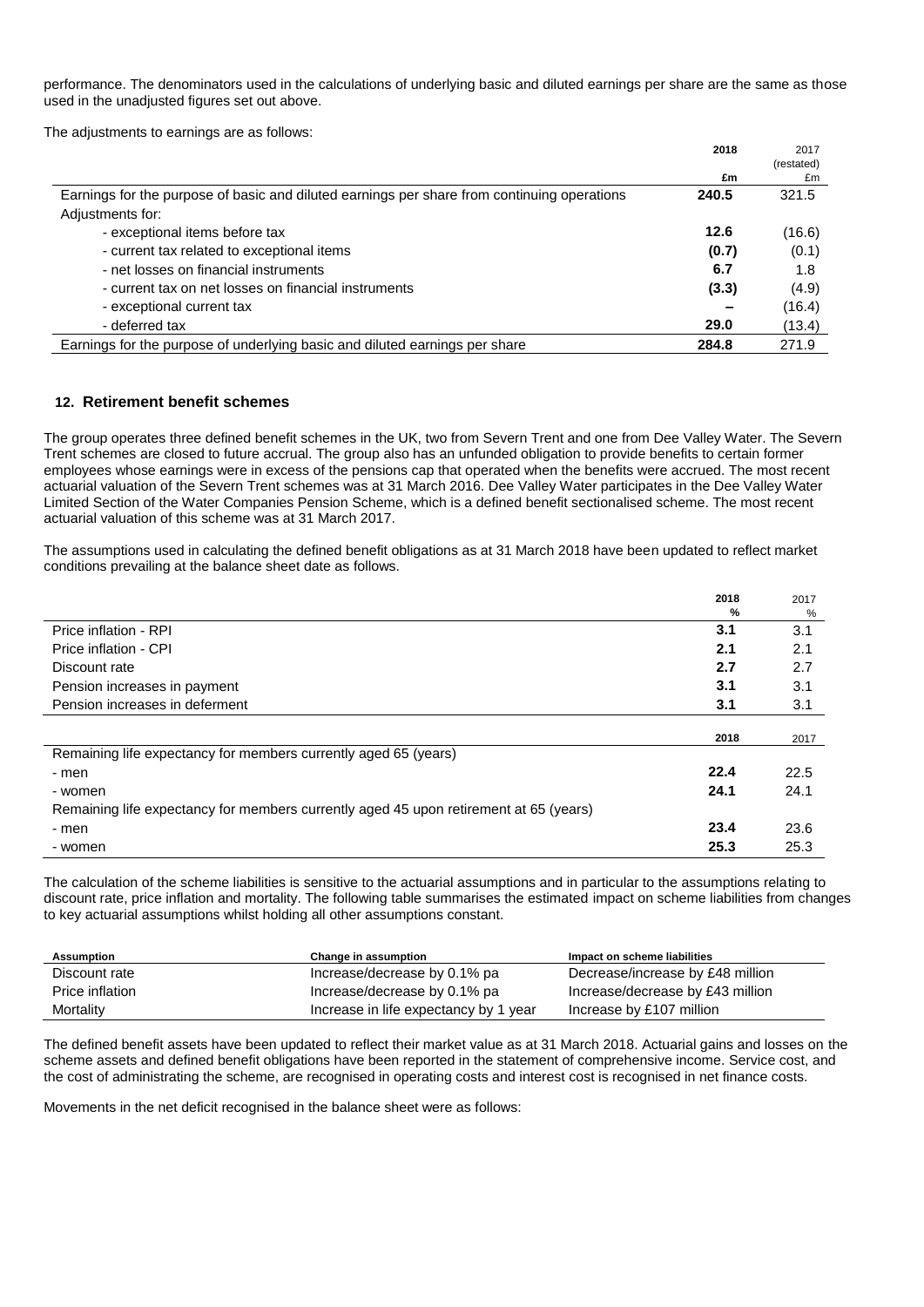|                                                                     | Fair<br>value<br>of plan<br>assets | <b>Defined</b><br>benefit<br>obligations | <b>Net deficit</b> |
|---------------------------------------------------------------------|------------------------------------|------------------------------------------|--------------------|
|                                                                     | £m                                 | £m                                       | £m                 |
| At 1 April 2017                                                     | 2,352.8                            | (2,927.4)                                | (574.6)            |
| Exceptional past service credit                                     |                                    | 8.3                                      | 8.3                |
| Current service cost                                                |                                    | (0.5)                                    | (0.5)              |
| Scheme administration costs                                         | (1.8)                              |                                          | (1.8)              |
| Interest income/(cost)                                              | 62.0                               | (77.5)                                   | (15.5)             |
| Return on plan assets                                               | (1.3)                              |                                          | (1.3)              |
| Actuarial gains recognised in the statement of comprehensive income |                                    | 30.4                                     | 30.4               |
| Contributions from the sponsoring companies                         | 35.2                               |                                          | 35.2               |
| Employees' contributions and benefits paid                          | (107.1)                            | 107.1                                    |                    |
| At 31 March 2018                                                    | 2.339.8                            | (2,859.6)                                | (519.8)            |

The net deficit is presented on the balance sheet as follows:

|                                | 2018    | 2017    |
|--------------------------------|---------|---------|
|                                | £m      | £m      |
| Retirement benefit surplus     | 18.2    | 9.8     |
| Retirement benefit obligations | (538.0) | (584.4) |
|                                | (519.8) | (574.6) |

### **13. Cash flow**

### **a) Reconciliation of operating profit to operating cash flows**

|                                                                       | 2018   | 2017             |
|-----------------------------------------------------------------------|--------|------------------|
|                                                                       | £m     | (restated)<br>£m |
| Profit before interest and tax from continuing operations             | 528.4  | 536.7            |
|                                                                       | 13.6   | 20.6             |
| Profit before interest and tax from discontinued operations           |        |                  |
| Profit before interest and tax                                        | 542.0  | 557.3            |
| Depreciation of property, plant and equipment                         | 308.8  | 308.8            |
| Amortisation of intangible assets                                     | 20.8   | 19.3             |
| Pension service credit                                                | (7.8)  | (17.3)           |
| Defined benefit pension scheme administration costs                   | 1.8    | 3.3              |
| Defined benefit pension scheme contributions                          | (35.2) | (33.2)           |
| Share based payment charge                                            | 6.9    | 6.1              |
| Profit on sale of property, plant and equipment and intangible assets | (7.3)  | (5.0)            |
| Exceptional depreciation - property, plant and equipment              | 16.8   |                  |
| Profit on disposal of businesses                                      | (13.7) | (17.2)           |
| Deferred income movement                                              | (14.3) | (13.9)           |
| Provisions charged to the income statement                            | 13.8   | 16.5             |
| Utilisation of provisions for liabilities and charges                 | (5.4)  | (10.5)           |
| Operating cash flows before movements in working capital              | 827.2  | 814.2            |
| Increase in inventory                                                 | (2.9)  | (1.3)            |
| (Increase)/decrease in amounts receivable                             | (58.4) | 60.3             |
| Increase/(decrease) in amounts payable                                | 7.4    | (22.2)           |
| Cash generated from operations                                        | 773.3  | 851.0            |
| Tax received                                                          | 8.0    | 20.6             |
| Tax paid                                                              | (14.5) | (42.4)           |
| Net cash generated from operating activities                          | 766.8  | 829.2            |

#### **b) Non-cash transactions**

No additions to property, plant and equipment during the year were financed by new finance leases (2017: nil). Assets transferred from developers and under Private Drains and Sewers legislation at no cost were recognised as their fair value of £35.3 million (2017: £51.4 million).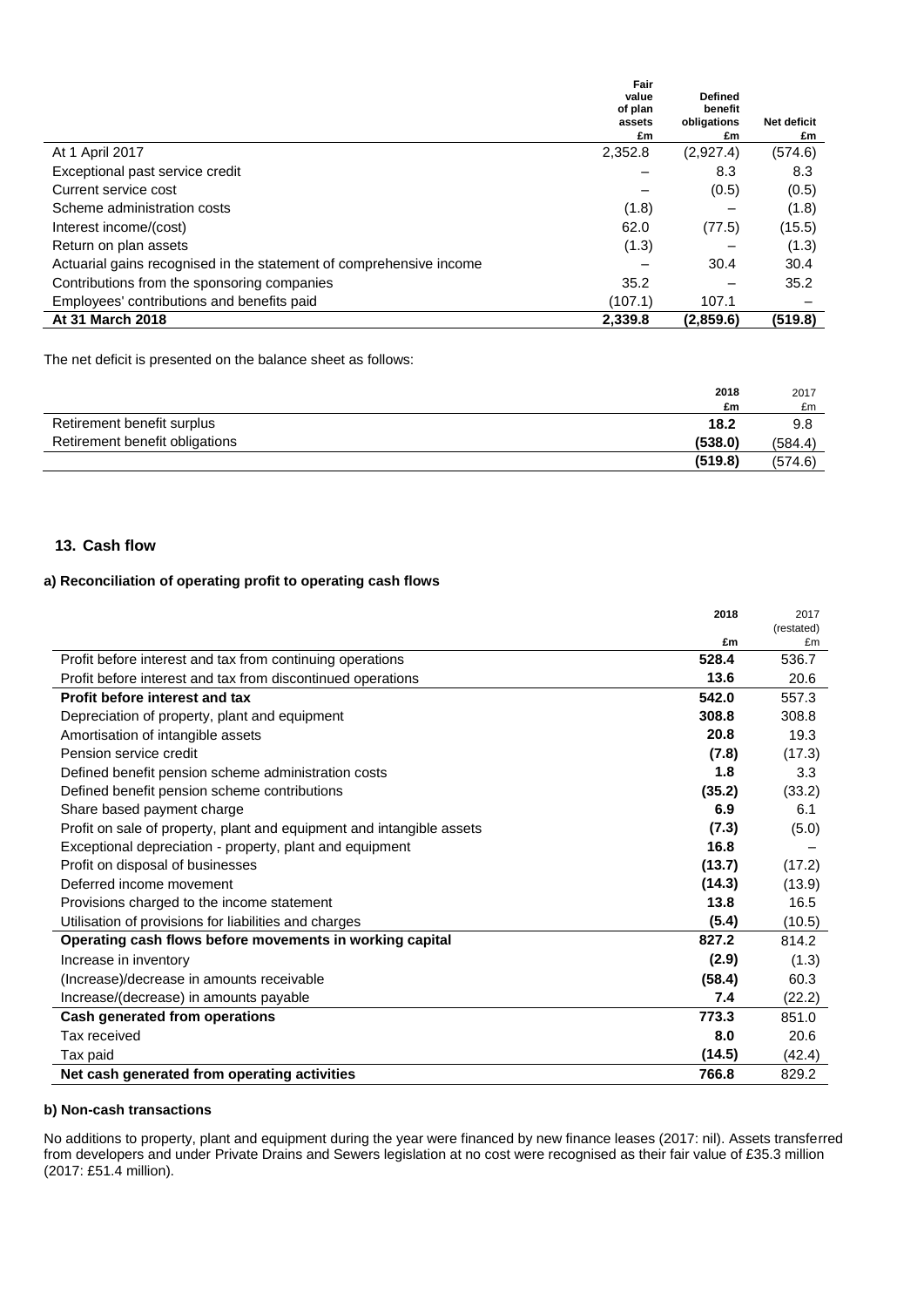#### **c) Exceptional cash flows**

The following cash flows arose from items classified as exceptional in the income statement:

|                                       | 2018                     | 2017<br>(restated) |
|---------------------------------------|--------------------------|--------------------|
|                                       | £m                       | £m                 |
| Costs of Pension Exchange Arrangement | $\overline{\phantom{0}}$ | (0.7)              |

#### **d) Reconciliation of movements in net debt**

|                                 | Net cash<br>and cash<br>equivalents | <b>Bank loans</b> | Other<br>loans | <b>Finance</b><br>leases | <b>Cross</b><br>currency<br>swaps | Loans due<br>from joint<br>ventures | Net debt  |
|---------------------------------|-------------------------------------|-------------------|----------------|--------------------------|-----------------------------------|-------------------------------------|-----------|
|                                 | £m                                  | £m                | £m             | £m                       | £m                                | £m                                  | £m        |
| As at 1 April 2017              | 44.6                                | (1,073.3)         | (4,090.0)      | (115.7)                  | 43.4                              | 108.6                               | (5,082.4) |
| Cashflow                        | (4.6)                               | (138.5)           | (98.1)         | 1.8                      | $\overline{\phantom{m}}$          | 26.6                                | (212.8)   |
| Fair value adjustments          |                                     |                   | 2.0            |                          | (18.9)                            | -                                   | (16.9)    |
| RPI uplift on index-linked debt | $\overline{\phantom{0}}$            | (4.4)             | (49.7)         |                          |                                   |                                     | (54.1)    |
| Foreign exchange                | (1.5)                               | $\qquad \qquad$   | 12.7           |                          |                                   |                                     | 11.2      |
| Other non-cash movements        | $\overline{\phantom{m}}$            | (1.2)             | (0.8)          |                          |                                   | 0.4                                 | (1.6)     |
| As at 31 March 2018             | 38.5                                | (1, 217.4)        | (4,223.9)      | (113.9)                  | 24.5                              | 135.6                               | (5,356.6) |

Liabilities from financing activities comprise bank loans, other loans and finance leases.

#### **14. Post balance sheet events**

#### **Sale of Land in Nottinghamshire**

On 30 April 2018, the sale of land from Midlands Land Portfolio Limited, a subsidiary of Severn Trent Plc, to Persimmon Homes was completed. The sale values the land at £21.8 million, realising a group profit of £18.2 million in the year ending 31 March 2019.

Payments will be made in cash and phased over the life of the project with £2.3 million payable on 30 April 2018 and the remainder phased evenly over five further yearly payments of £3.9 million each ending on 30 April 2023.

#### **Dividends**

Following the year end the board of directors have approved a final dividend of 51.92 pence per share. Further details of this are shown in note 10.

#### **15. Contingent liabilities**

#### **Bonds and guarantees**

Group undertakings have entered into bonds and guarantees in the normal course of business. No liability (2017: £nil) is expected to arise in respect of either bonds or guarantees.

#### **16. Related party transactions**

Transactions between the company and its subsidiaries, which are related parties, have been eliminated on consolidation and are not included in this note. Trading transactions between the group and its joint venture, Water Plus, are disclosed below.

|                     |       | <b>Water Plus</b> |
|---------------------|-------|-------------------|
|                     | 2018  | 2017              |
|                     | £m    | £m                |
| Sale of services    | 354.9 | 317.5             |
| Net interest income | 2.2   | 1.3               |
|                     | 357.1 | 318.8             |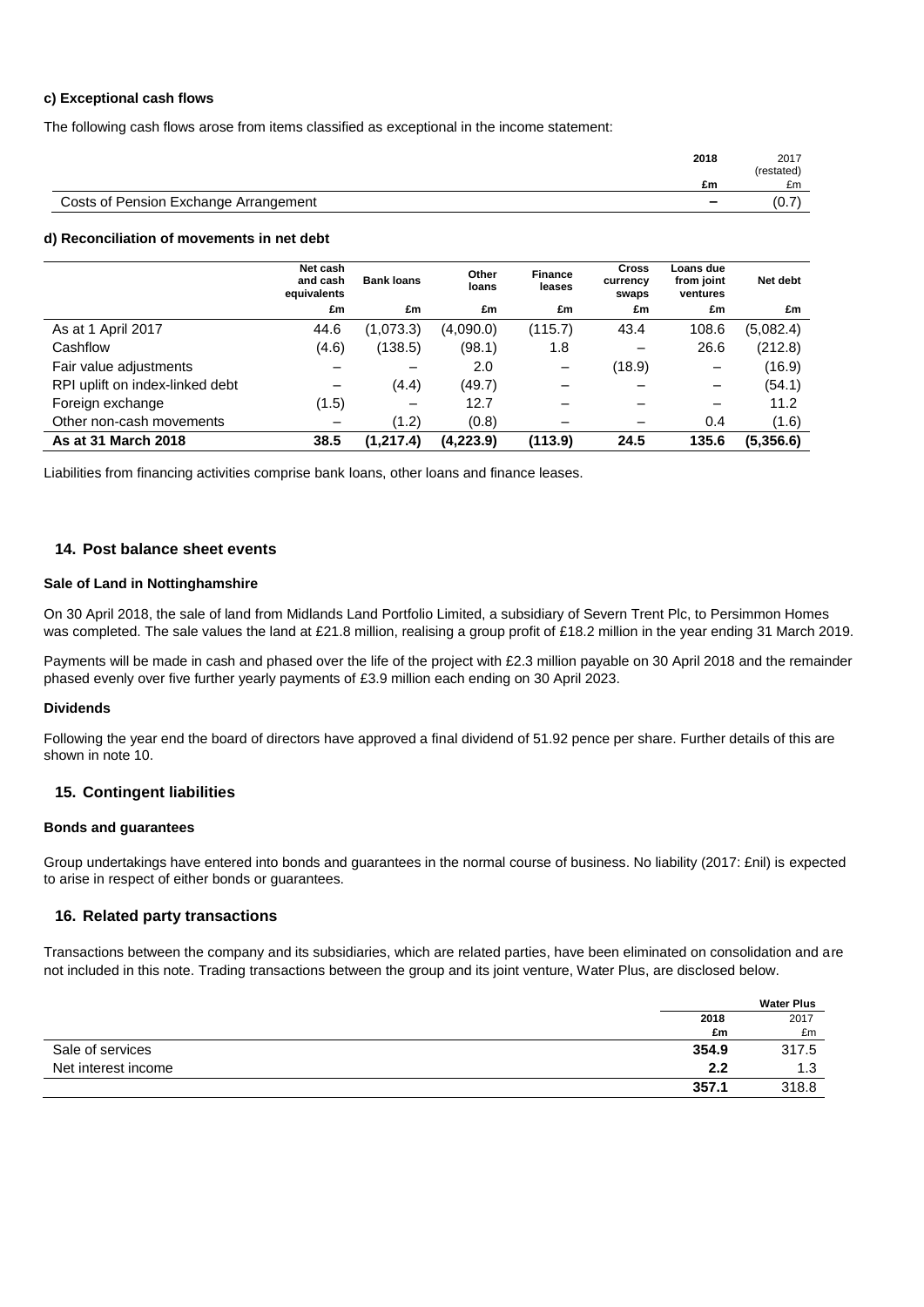Outstanding balances between the group and the joint venture as at 31 March were as follows:

|                                                      |       | <b>Water Plus</b> |
|------------------------------------------------------|-------|-------------------|
|                                                      | 2018  | 2017              |
|                                                      | £m    | £m                |
| Trade and other receivables due from related parties | 44.9  | 37.6              |
| Amounts due to related parties                       |       | (8.8)             |
| Loans receivable from joint ventures                 | 135.6 | 108.6             |
|                                                      | 180.5 | 137.4             |

The retirement benefit schemes operated by the group are considered to be related parties. Details of transactions and balances with the retirement benefit schemes are disclosed in note 12.

### **17. Alternative performance measures**

Financial measures or metrics used in this report that are not defined by IFRS are alternative performance measures. The group uses such measures for performance analysis because they provide additional useful information on the performance and position of the group. Since the group defines its own alternative performance measures, these might not be directly comparable with other companies' alternative performance measures. These measures are not intended to be a substitute for, or superior to, IFRS measurements.

#### **a) Exceptional items**

Exceptional items are income or expenditure, which individually or, if of a similar type, in aggregate should, in the opinion of the directors, be disclosed by virtue of their size or nature if the financial statements are to give a true and fair view. In this context, materiality is assessed at the segment level.

#### **b) Underlying PBIT**

Underlying profit before interest and tax is profit before interest and tax excluding exceptional items as recorded in the income statement and restated for discontinued operations. This provides a consistent measure of operating performance excluding distortions caused by exceptional items. The calculation of this AMP is shown on the face of the income statement and in note 2 for reportable segments.

#### **c) Underlying earnings per share**

Underlying earnings per share figures are presented for continuing operations. These exclude the effects of exceptional items, net gains/(losses) on financial instruments, current tax on exceptional items and on net gains/(losses) on financial instruments, exceptional current tax and deferred tax. The directors consider that the underlying figures provide a useful additional indicator of performance and remove non-performance related distortions. See note 11.

#### **d) Net debt**

Net debt comprises borrowings including remeasurements for changes in fair value of amounts in fair value hedging relationships, cross currency swaps that are used to fix the sterling liability of foreign currency borrowings (whether hedge accounted or not), net cash and cash equivalents, and loans to joint ventures.

See note 13.

### **e) Effective interest rate**

The effective interest rate is calculated as net finance costs, excluding net finance costs from pensions, plus capitalised finance costs divided by the monthly average net debt during the year.

#### *(net finance costs – net finance costs from pensions + capitalised finance costs) (monthly average net debt)*

|                                 | 2018    | 2017       |
|---------------------------------|---------|------------|
|                                 |         | (restated) |
|                                 | £m      | £m         |
| Net finance costs               | 219.5   | 205.1      |
| Net finance costs from pensions | (15.5)  | (10.9)     |
| Capitalised interest            | 26.2    | 18.6       |
|                                 | 230.2   | 212.8      |
| Average net debt                | 5,134.4 | 4,812.5    |
|                                 |         |            |
| Effective interest rate         | 4.5%    | 4.4%       |

This APM is used as it shows the average interest rate that is attributable to the net debt of the business.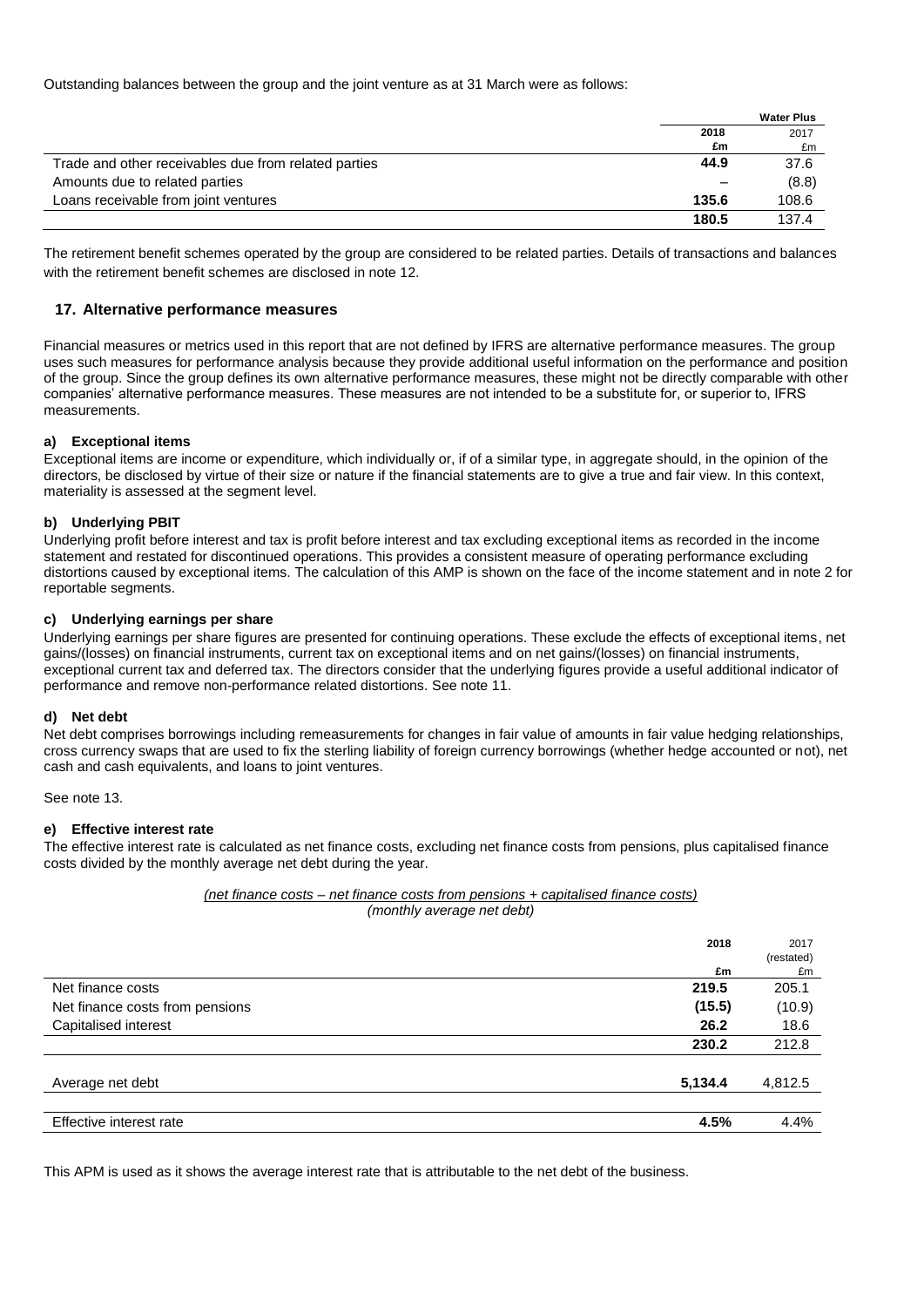### **f) Effective cash cost of interest**

The effective cash cost of interest is calculated on the same basis as the effective interest rate except that it excludes finance costs that are not paid in cash but are accreted to the carrying value of the debt (principally RPI adjustments on index-linked debt).

#### *(net finance costs – net finance costs from pensions – RPI interest + capitalised finance costs) (monthly average net debt)*

|                                 | 2018<br>£m | 2017<br>(restated)<br>£m |
|---------------------------------|------------|--------------------------|
| Net finance costs               | 219.5      | 205.1                    |
| Net finance costs from pensions | (15.5)     | (10.9)                   |
| <b>RPI</b> interest             | (54.1)     | (30.2)                   |
| Capitalised interest            | 26.2       | 18.6                     |
|                                 | 176.1      | 182.6                    |
| Average net debt                | 5,134.4    | 4,812.5                  |
| Effective cash cost of interest | 3.4%       | 3.8%                     |

This is used as it shows the average cash interest rate based on the net debt of the business.

### **g) PBIT interest cover**

The ratio of profit from continuing operations before interest, tax and exceptional items to net finance costs excluding net finance costs from pensions.

#### *Underlying PBIT (net finance costs – net finance costs from pensions)*

|                                                         | 2018   | 2017       |
|---------------------------------------------------------|--------|------------|
|                                                         |        | (restated) |
|                                                         | £m     | £m         |
| <b>Underlying PBIT</b>                                  | 541.0  | 520.1      |
|                                                         |        |            |
| Net finance costs                                       | 219.5  | 205.1      |
| Net finance costs from pensions                         | (15.5) | (10.9)     |
| Net finance costs excluding finance costs from pensions | 204.0  | 194.2      |
|                                                         |        |            |
|                                                         | ratio  | ratio      |
| PBIT interest cover ratio                               | 2.7    | 2.7        |

This is used to show how the underlying PBIT of the business covers the financing costs associated only with net debt on a consistent basis.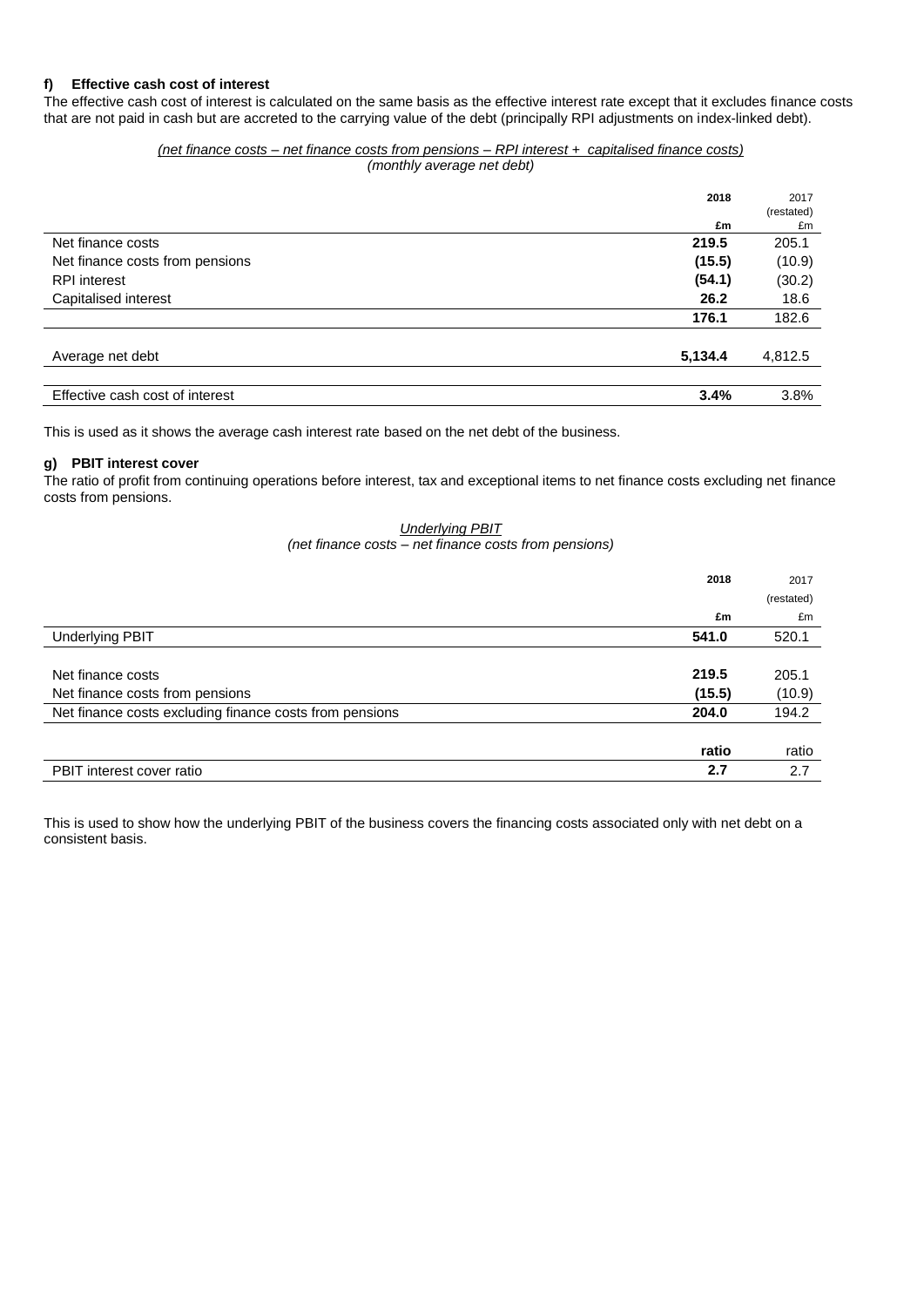### **h) EBITDA and EBITDA interest cover**

The ratio of profit from continuing operations before interest, tax, exceptional items, depreciation and amortisation to net finance costs excluding net finance costs from pensions.

> *(underlying PBIT + depreciation + amortisation) (net finance costs – net finance costs from pensions)*

|                                                         | 2018   | 2017       |
|---------------------------------------------------------|--------|------------|
|                                                         |        | (restated) |
|                                                         | £m     | £m         |
| <b>Underlying PBIT</b>                                  | 541.0  | 520.1      |
| Depreciation                                            | 308.2  | 305.9      |
| Amortisation                                            | 20.5   | 17.8       |
| <b>EBITDA</b>                                           | 869.7  | 843.8      |
|                                                         |        |            |
| Net finance costs                                       | 219.5  | 205.1      |
| Net finance costs from pensions                         | (15.5) | (10.9)     |
| Net finance costs excluding finance costs from pensions | 204.0  | 194.2      |
|                                                         |        |            |
|                                                         | ratio  | ratio      |
| <b>EBITDA</b> interest cover ratio                      | 4.3    | 4.3        |

This is used to show how the EBITDA of the business covers the financing costs associated only with net debt on a consistent basis.

### **i) Underlying effective current tax rate**

Current tax charge for the year on continuing operations, excluding prior year charges, exceptional current tax, and current tax on exceptional items and on financial instruments, divided by profit from continuing operations before tax, net losses on financial instruments, exceptional items and share of net profit of joint ventures accounted for using the equity method.

*(Current year current tax charge in the income statement – tax on exceptional items – tax on financial instruments) (PBT – share of net profit of JVs – exceptional items – net losses on financial instruments)*

|                                                                                                                                                                          |                      | 2018                            |                      | 2017<br>(restated)              |
|--------------------------------------------------------------------------------------------------------------------------------------------------------------------------|----------------------|---------------------------------|----------------------|---------------------------------|
|                                                                                                                                                                          | £m                   | Current<br>tax<br>thereon<br>£m | £m                   | Current<br>tax<br>thereon<br>£m |
| Profit before tax                                                                                                                                                        | 302.4                | (36.8)                          | 328.0                | (47.3)                          |
| Adjustments:<br>Share of net (profit)/loss of joint ventures accounted for using the equity<br>method<br><b>Exceptional items</b><br>Net losses on financial instruments | (0.2)<br>12.6<br>6.7 | (0.7)<br>(3.3)                  | 1.8<br>(16.6)<br>1.8 | (0.1)<br>(4.9)                  |
|                                                                                                                                                                          | 321.5                | (40.8)                          | 315.0                | (52.3)                          |
|                                                                                                                                                                          |                      | 12.7%                           |                      | 16.6%                           |

This APM is used to remove distortions in the underlying tax charge and create a metric consistent with the calculation of underlying earnings per share in note 11. Share of net (profit)/loss of joint ventures is excluded from the calculation because this is included after tax and the tax on joint venture results is therefore not included in the current tax charge.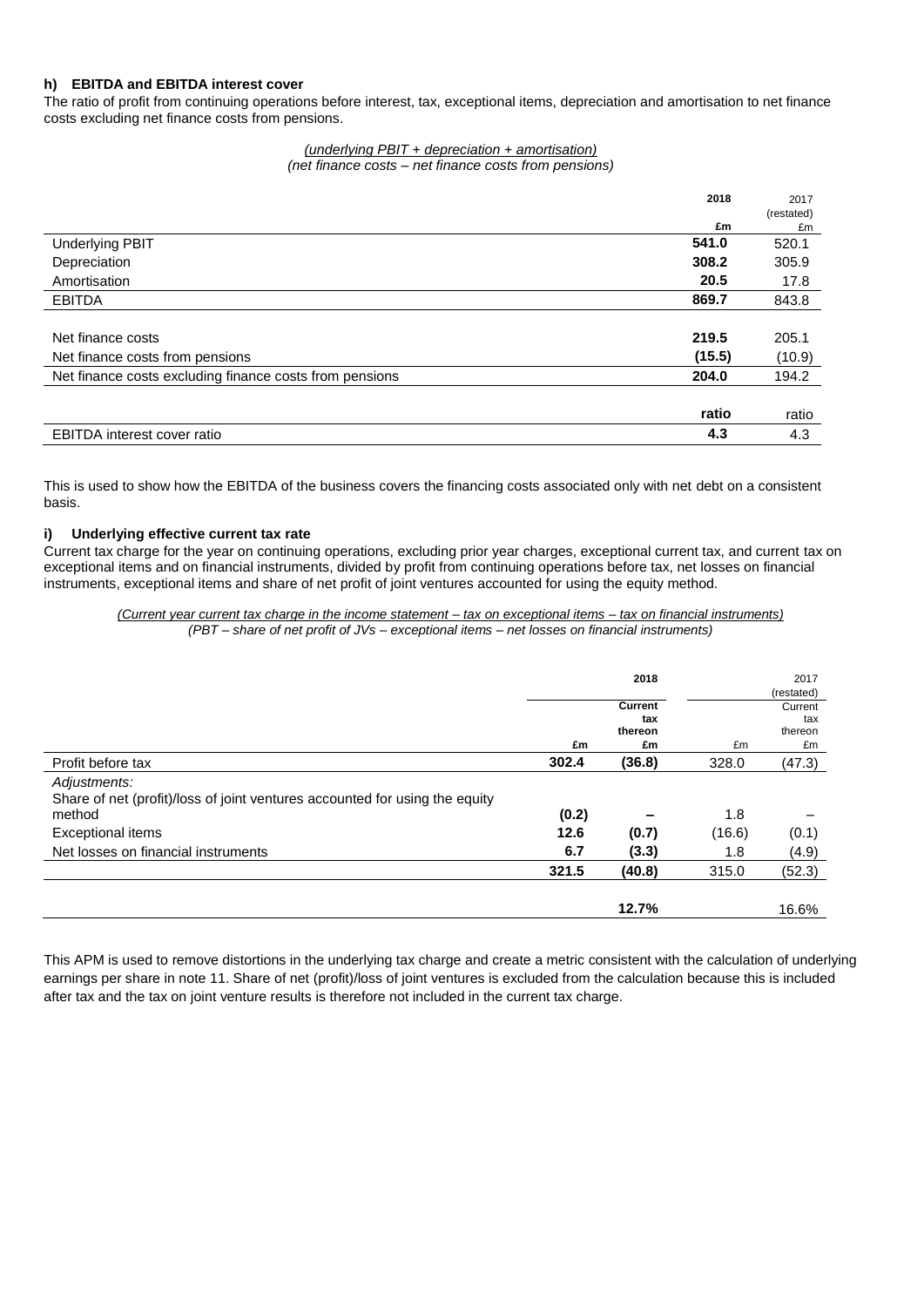## **Glossary**

#### **Asset Management Plan (AMP)**

Price limit periods are sometimes known as AMP (Asset Management Plan) periods. The current period is known as AMP6 (2015- 2020) because it is the sixth cycle since the water industry was privatised in 1989.

#### **C-MeX (Customer Measure of Experience)**

The proposed Customer Measure of Experience (C-MeX) will replace the SIM as the incentive for companies to improve the experience of residential customers from 1 April 2020 onwards.

#### **Customer ODI (Outcome Delivery Incentive)**

A framework made up of outcomes, measures, targets and incentives which provides companies with rewards for achieving stretching performance targets and compensates customers if performance is below performance targets. This was first introduced at the 2014 price review (PR14) by the regulator, Ofwat.

#### **Final Determination (FD)**

The outcome of the price review process that sets price, investment and services packages that customers receive.

#### **Ofwat**

The water industry's economic regulator in England & Wales.

#### **PR14 / PR19**

The price review (PR) is a financial review process led by Ofwat where wholesale price controls for water and sewage companies are set every five years. PR19 (Price Review 2019) will set wholesale price controls for water and sewerage companies for 2020 to 2025.

#### **Price limits**

The price limits are set to enable water companies to deliver the services required of them over the AMP period. These include allowing for capital maintenance of assets, ensuring security of supply and meeting drinking water and environmental quality requirements.

#### **Regulatory Capital Value (RCV)**

The regulatory capital value is used to measure the capital base of a company when setting price limits. The regulatory capital value represents the initial market value of a company, including debt, plus new capital expenditure.

#### **RoRE**

Return on Regulated Equity (RoRE) measures the returns (after tax and interest) that companies have earned by reference to the notional regulated equity, where regulated equity is calculated from the RCV and notional net debt.

#### **Service Incentive Mechanism (SIM)**

The SIM allows comparison of companies' performance. It measures the following aspects of service delivery:

- i) Where customers have made contact regarding a service issue, for example, phoning about a billing error or writing to complain about a water supply problem.
- ii) A customer survey measuring how well companies have handled all types of customer contacts, not just when things have gone wrong.

Companies receive rewards or penalties in the Price Review depending on their SIM performance.

#### **Totex**

Totex (shortened form of total expenditure) includes operating expenditure (opex), infrastructure renewals expenditure (IRE) and capital expenditure (capex).

#### **Waste cap**

The limit on the amount of outperformance payments for waste water related customer ODIs. For Severn Trent in AMP6 this is £190 million.

#### **Wholesale Revenue Forecasting Incentive Mechanism (WRFIM)**

A mechanism to reduce the impact of deviations on customer bills arising from revenue forecasting deviations by adjusting companies' allowed revenues for each year to take account of differences between actual and projected revenues, and incentivising companies to avoid revenue forecasting errors through applying a penalty to variations that fall outside a set uncertainty band (or 'revenue flexibility threshold').